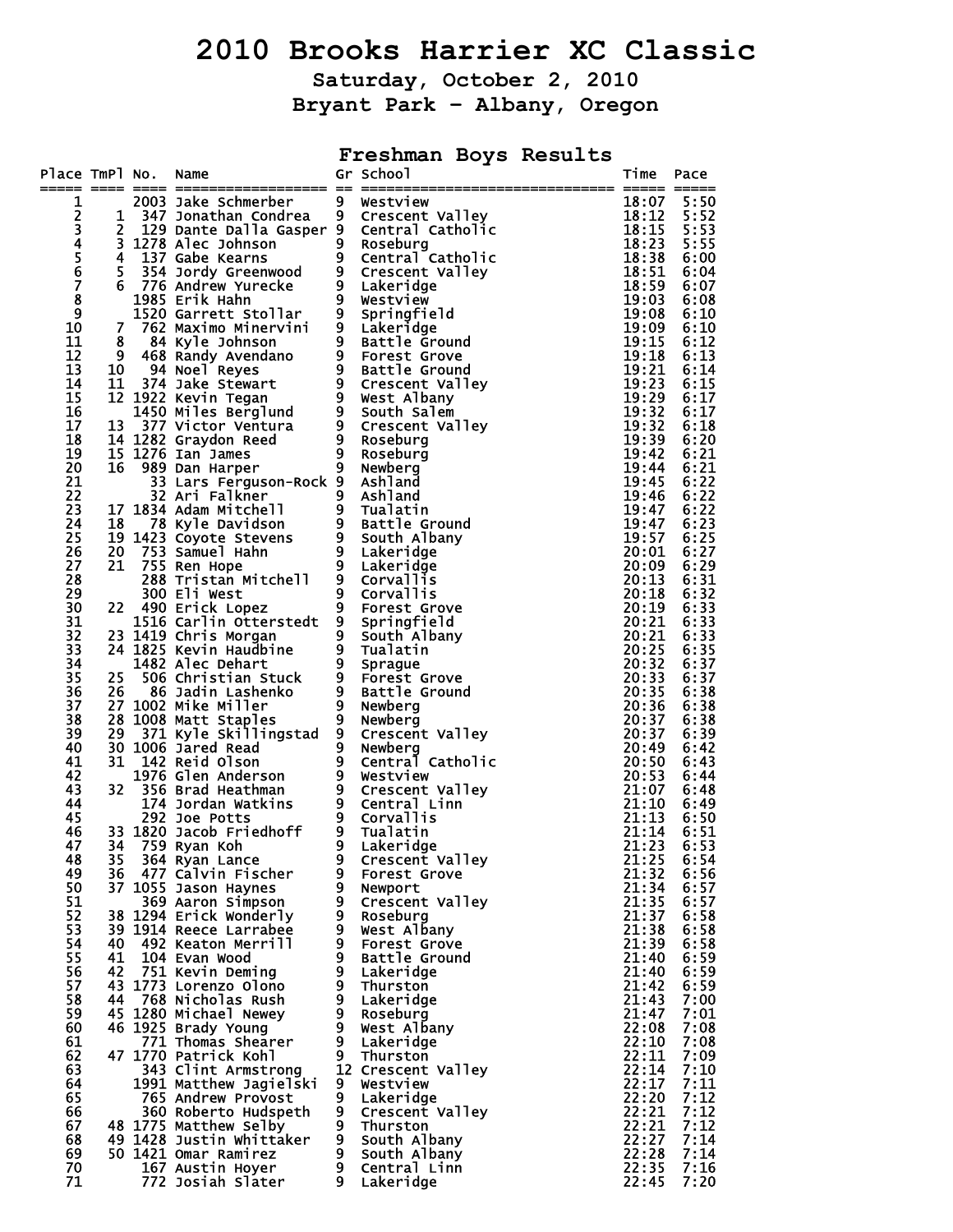| 72                               | 51 | 79 Travis Hafner                               | 9 | Battle Ground                                                                                                                              | 22:46      | 7:20 |
|----------------------------------|----|------------------------------------------------|---|--------------------------------------------------------------------------------------------------------------------------------------------|------------|------|
| 73                               |    | 52 1011 Alex Weiler                            |   | 9 Newberg                                                                                                                                  | 22:48      | 7:21 |
| 74                               |    | 173 Jacob Watkins                              |   |                                                                                                                                            | 22:54 7:22 |      |
| 75                               |    | 53 1900 Brendan Byers                          |   | 9 Central Linn<br>9 West Albany                                                                                                            | 22:56      | 7:23 |
| 76<br>77                         |    | 54 1046 Nathan Bearden                         |   | 9 Newport<br>9 Newberg<br>9 Forest Grove                                                                                                   | 22:59      | 7:24 |
|                                  |    | 55 1003 Bryce Outland                          |   |                                                                                                                                            | 23:26      | 7:33 |
| 78                               |    | 56 476 Aaron Elich                             |   |                                                                                                                                            | 23:39      | 7:37 |
| 79                               |    | 57 1909 Austin Gehrett                         |   | 9 West Albany                                                                                                                              | 23:40      | 7:37 |
| 80                               |    | 58 481 Austin Hall                             |   | 9 Forest Grove<br>9 Central Catholic                                                                                                       | 23:40      | 7:37 |
| $\frac{81}{82}$                  |    | 59 132 Zach Garrow                             |   |                                                                                                                                            | 23:41      | 7:38 |
|                                  |    | 60 101 Jeremy Wade                             |   | 9 Battle Ground                                                                                                                            | 23:43 7:38 |      |
| 83                               |    | 1462 Tyler Niemczak                            |   | 9 South Salem<br>9 Newport<br>9 Newport<br>9 Central Catholic                                                                              | 23:52 7:41 |      |
| 84<br>85<br>86<br>87<br>88<br>89 |    | 61 1067 Clayton Smith                          |   |                                                                                                                                            | 23:54      | 7:42 |
|                                  |    | 62 1044 Derek Allen                            |   |                                                                                                                                            | 24:08      | 7:46 |
|                                  |    | 63 143 Justin Reed                             |   |                                                                                                                                            | 24:09      | 7:47 |
|                                  |    | <b>64 1754 Eric Anderson</b>                   |   | e central catho<br>9 Thurston<br>9 Tualatin<br>9 Tualatin<br>9 Tualatin<br>9 Central Linn<br>9 Wewport<br>9 West Albany<br>6 Central Catho | 24:11      | 7:47 |
|                                  |    | 65 1814 Tucker Bateman                         |   |                                                                                                                                            | 24:16 7:49 |      |
|                                  |    | 1488 Josh Lichfield                            |   |                                                                                                                                            | 24:22      | 7:51 |
| 90                               |    | 66 997 Jordon Long                             |   |                                                                                                                                            | 24:34      | 7:55 |
| 91                               |    | 67 1819 Evan Davis                             |   |                                                                                                                                            | 24:51      | 8:00 |
| 92                               |    | 169 Oliver Meyr                                |   |                                                                                                                                            | 25:19      | 8:09 |
| 93                               |    | 68 1054 Jacob Hanna                            |   |                                                                                                                                            | 25:24      | 8:11 |
| 94                               |    | 69 1906 Zack Dempsey<br>70  148 Brandon Tester |   |                                                                                                                                            | 25:25      | 8:11 |
| 95                               |    |                                                |   | 9 Central Catholic<br>9 South Albany                                                                                                       | 25:37      | 8:15 |
| 96                               |    | 71 1427 Bryce Weber                            |   |                                                                                                                                            | 25:50      | 8:19 |
| 97                               |    | 72 1767 Isaiah Harris                          |   | 9 Thurston                                                                                                                                 | 25:55 8:21 |      |
| 98                               |    | 73 1753 Andrew Anderson                        |   |                                                                                                                                            | 25:56      | 8:21 |
| 99                               |    | 283 Dakota Johnson                             |   |                                                                                                                                            | 26:31      | 8:32 |
| 100                              |    | 74 1912 Charles Koll                           |   | 9 Thurston<br>9 Corvallis<br>9 West Albany                                                                                                 | 26:58      | 8:41 |
| 101                              |    | 37 Micah Heller                                | 9 | Ashland                                                                                                                                    | 28:34      | 9:12 |
|                                  |    |                                                |   |                                                                                                                                            |            |      |

#### **Freshman Boys Team Scores**

 1. Crescent Valley  $1 \quad 5 \quad 11 \quad 13 \quad 29 \quad (32) \quad (35) = \quad 59$  Jonathan Condrea, Jordy Greenwood, Jake Stewart, Victor Ventura, Kyle Skillingstad, Brad Heathman, Ryan Lance 2. Lakeridge 6 7 20 21 34 (42) (44) = 88 Andrew Yurecke, Maximo Minervini, Samuel Hahn, Ren Hope, Ryan Koh, Kevin Deming, Nicholas Rush 3. Battle Ground<br>8 10 8 10 18 26 41 (51) (60) = 103 Kyle Johnson, Noel Reyes, Kyle Davidson, Jadin Lashenko, Evan Wood, Travis Hafner, Jeremy Wade 4. Roseburg 3 14 15 38 45 = 115 Alec Johnson, Graydon Reed, Ian James, Erick Wonderly, Michael Newey 5. Forest Grove 9 22 25 36 40 (56) (58) = 132 Randy Avendano, Erick Lopez, Christian Stuck, Calvin Fischer, Keaton Merrill, Aaron Elich, Austin Hall 6. Newberg 16 27 28 30 52 (55) (66) = 153 Dan Harper, Mike Miller, Matt Staples, Jared Read, Alex Weiler, Bryce Outland, Jordon Long 7. Central Catholic 2 4 31 59 63 (70) = 159 Dante Dalla Gasperina, Gabe Kearns, Reid Olson, Zach Garrow, Justin Reed, Brandon Tester 8. Tualatin 17 24 33 65 67 = 206 Adam Mitchell, Kevin Haudbine, Jacob Friedhoff, Tucker Bateman, Evan Davis 9. West Albany<br>12 39 12 39 46 53 57 (69) (74) = 207 Kevin Tegan, Reece Larrabee, Brady Young, Brendan Byers, Austin Gehrett, Zack Dempsey, Charles Koll 10. South Albany 19 23 49 50 71 = 212 Coyote Stevens, Chris Morgan, Justin Whittaker, Omar Ramirez, Bryce Weber 11. Thurston 43 47 48 64 72 (73) = 274 Lorenzo Olono, Patrick Kohl, Matthew Selby, Eric Anderson, Isaiah Harris, Andrew Anderson 12. Newport  $54$   $61$   $62$   $68$   $=$   $282$ Jason Haynes, Nathan Bearden, Clayton Smith, Derek Allen, Jacob Hanna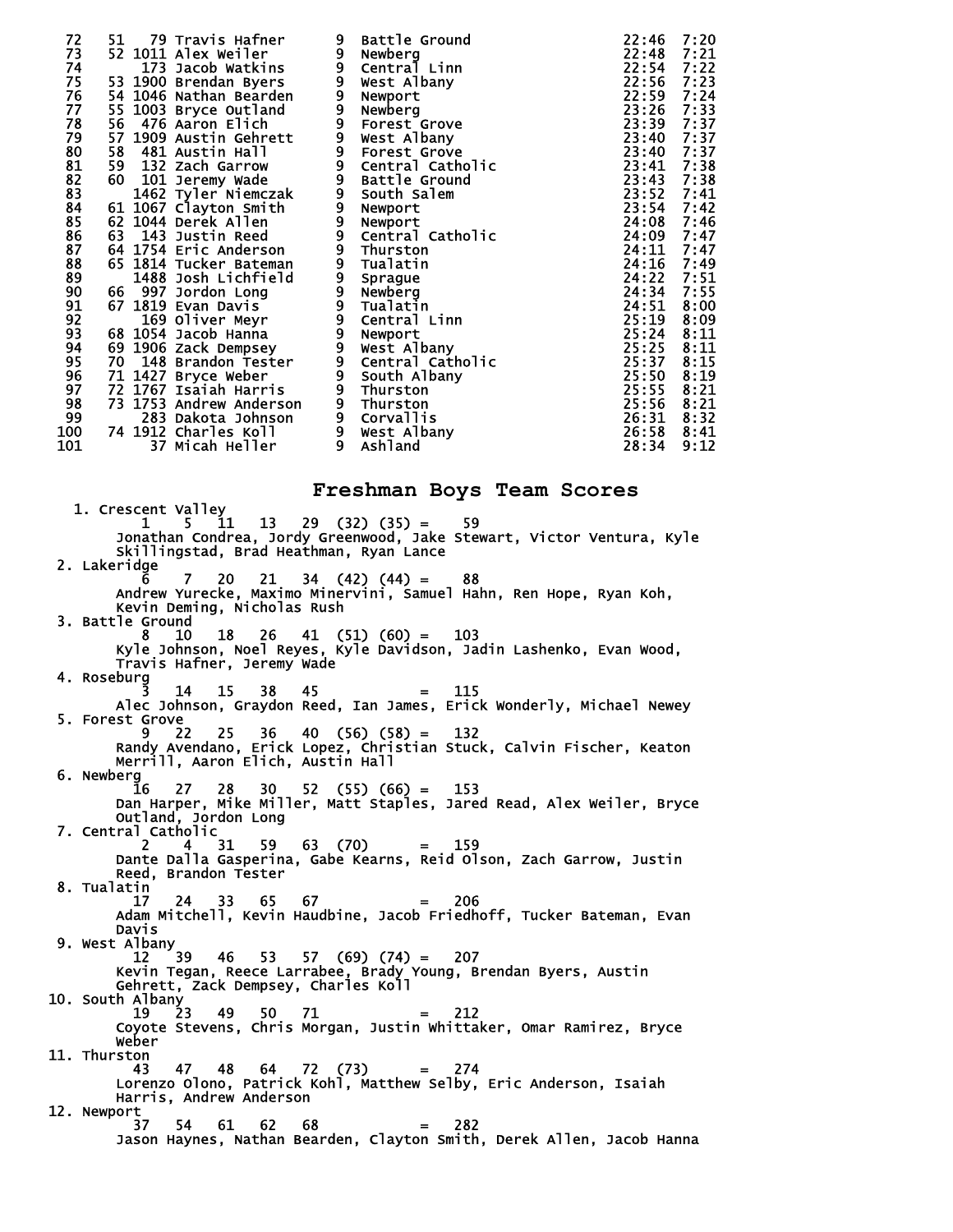### **JV Girls Results**

| Place TmPl No. |          | Name                                                                                                                               |       | Gr School<br>== ============    | Time<br>===== ===== | Pace         |
|----------------|----------|------------------------------------------------------------------------------------------------------------------------------------|-------|---------------------------------|---------------------|--------------|
|                |          | 1 1579 Tess Nelson                                                                                                                 |       | 10 Summit                       | 20:30               | 6:36         |
| 12345678       |          | 2 1590 Hadley Schoderbek                                                                                                           |       | 9 Summit                        | 20:34               | 6:37         |
|                | 3        | 590 Natalie Johnson                                                                                                                |       | 10 Jesuit                       | 20:38               | 6:39         |
|                |          | 4 1942 Mallory Hiefield                                                                                                            |       | 10 Westview                     | 21:11               | 6:50         |
|                |          | 5 570 Meaghan Bogart<br>6 1561 Hailey Hewitson<br>7 337 Anna Turkisher                                                             |       | 10 Jesuit<br>10 Summit          | 21:18<br>21:23      | 6:52<br>6:53 |
|                |          |                                                                                                                                    |       | 9 Crescent Valley               | 21:24               | 6:54         |
|                | 8        |                                                                                                                                    |       | 10 Jesuit                       | 21:26               | 6:54         |
| $\overline{9}$ |          | 572 Danielle Bridges<br>597 Abbey Tozer<br>930 Lisa Bloch<br>9 1597 Abbey Tozer                                                    |       | 9 Summit                        | 21:27               | 6:55         |
| 10             |          | 10 1930 Lisa Bloch                                                                                                                 |       | 11 Westview                     | 21:29               | 6:55         |
| 11             |          |                                                                                                                                    |       | 11 Summit                       | 21:33               | 6:56         |
| 12<br>13       |          | 10 1930 Lisa Bloch<br>11 1563 Melanie Hopkins<br>12 1935 Morgan Francis<br>13  627 Natalie Wiggins<br>14  603 Sarah_Murphy         |       | 11 Westview<br>10 Jesuit        | 21:41<br>21:41      | 6:59<br>6:59 |
| 14             |          | 603 Sarah Murphy                                                                                                                   |       | 10 Jesuit                       | 21:44               | 7:00         |
| 15             | 15       | 238 Isabel Goni-Mcatee 11 Corvallis                                                                                                |       |                                 | 21:52               | 7:03         |
| 16             | 16       | 569 Tori Boedigheimer                                                                                                              |       | 12 Jesuit                       | 21:53               | 7:03         |
| 17             | 17       | 1964 Haley Samson                                                                                                                  |       | 12 Westview                     | 21:54               | 7:03         |
| 18<br>19       | 18<br>19 |                                                                                                                                    |       | 10 Battle Ground<br>10 Thurston | 21:55<br>21:56      | 7:03<br>7:04 |
| 20             | 20       | - 53 Abigail Ganson<br>1725 Aliyah Gallup<br>25 Lyric Randall<br>23 Kia Parrish-Haim                                               |       | 12 Ashland                      | 22:00               | 7:05         |
| 21             | 21       |                                                                                                                                    |       | 10 Ashland                      | 22:04               | 7:06         |
| 22             | 22       | 626 Jenna White                                                                                                                    |       | 11 Jesuit                       | 22:07               | 7:07         |
| 23             | 23       | <b>10 Runner Unknown<br/>10 Runner Unknown<br/>1938 Kelly Gore<br/>335 Sarah Storniolo<br/>618 Colleen Sullivan</b>                |       | 9 Ashland                       | 22:07               | 7:08         |
| 24             |          | 24 1938 Kelly Gore                                                                                                                 |       | 11 Westview                     | 22:09               | 7:08         |
| 25             | 25       |                                                                                                                                    |       | 11 Crescent Valley              | 22:16<br>22:17      | 7:10         |
| 26<br>27       |          | 618 Colleen Sullivan<br>26 1596 Alexa Thomas                                                                                       |       | 9 Jesuit<br>9 Summit            | 22:18               | 7:11<br>7:11 |
| 28             | 27       | 974 Savannah Stanton                                                                                                               | $9 -$ | Newberg                         | 22:23               | 7:12         |
| 29             |          | 28 1602 Sarah West                                                                                                                 |       | 11 Summit                       | 22:24               | 7:13         |
| 30             |          | 575 Ellie Coleman                                                                                                                  |       | 10 Jesuit                       | 22:24               | 7:13         |
| 31             |          | 1587 Taylor Reiter                                                                                                                 |       | 12 Summit                       | 22:26               | 7:13         |
| 32             |          | 621 Jacquelyn Ulum                                                                                                                 |       | 10 Jesuit                       | 22:27               | 7:14         |
| 33             | 29       | 743 Alexandra Van Aleb 10 Lakeridge                                                                                                |       |                                 | 22:36               | 7:17         |
| 34<br>35       |          | 30 1805 Heidi Patton                                                                                                               |       | 12 Tualatin                     | 22:41<br>22:42      | 7:18<br>7:19 |
| 36             |          | 30 1003 Heldi Patton<br>31 1443 Bethany Redding<br>32 1505 Rebeca Silva<br>33 1944 Mikayla Hinton<br>10 Westview                   |       |                                 | 22:48               | 7:21         |
| 37             |          |                                                                                                                                    |       |                                 | 22:49               | 7:21         |
| 38             |          | 34 1971 Hailey Tye                                                                                                                 |       | 10 Westview                     | 22:50               | 7:21         |
| 39             | 35       | 8 Quinn Blackwolf<br>8 Hannah Johnson<br>7 Claire Manthey                                                                          |       | 9 Ashland                       | 22:51               | 7:22         |
| 40             | 36       | 958 Hannah Johnson                                                                                                                 |       | 12 Newberg                      | 22:55               | 7:23         |
| 41<br>42       |          | 597 Claire Manthey                                                                                                                 |       | 10 Jesuit                       | 22:55<br>22:56      | 7:23<br>7:23 |
| 43             |          | 598 Ruth Manthey<br>1606 Aedin Wright                                                                                              |       | 11 Jesuit<br>11 Summit          | 22:58               | 7:24         |
| 44             | 37       | 245 McKenzie Huso                                                                                                                  |       | 10 Corvallis                    | 22:58               | 7:24         |
| 45             |          |                                                                                                                                    |       | 10 Regis                        | 23:01               | 7:25         |
| 46             |          | <b>37   245  McKenzie  Huso</b><br><b>38  1188  Morgan  Alley<br/><b>39  1806  Miranda  Petrone</b><br/>1575  Kennedy  McGahan</b> |       | 10 Tualatin                     | 23:02               | 7:25         |
| 47             |          |                                                                                                                                    |       | 11 Summit                       | 23:03               | 7:25         |
| 48             | 40       | 29 Isobel Whitcomb                                                                                                                 |       | 10 Ashland                      | 23:03               | 7:26         |
| 49<br>50       |          | 1963 Karolina Ryerson<br>605 Christine Ngan                                                                                        | 9     | Westview<br>12 Jesuit           | 23:04<br>23:04      | 7:26<br>7:26 |
| 51             | 41       | 953 Nicole Fawver                                                                                                                  | 9     | Newberg                         | 23:07               | 7:27         |
| 52             | 42       | 323 Irene Klock                                                                                                                    |       | 11 Crescent Valley              | 23:08               | 7:27         |
| 53             |          | 43 1787 Emily Barry                                                                                                                |       | 10 Tualatin                     | 23:09               | 7:28         |
| 54             | 44       | 229 Ana Berst                                                                                                                      |       | 12 Corvallis                    | 23:12               | 7:28         |
| 55             |          | 628 Mairead Willis                                                                                                                 | 9     | Jesuit                          | 23:12               | 7:28         |
| 56             |          | 599 Emma Marquard                                                                                                                  | 9     | Jesuit<br>11 Battle Ground      | 23:13<br>23:18      | 7:29<br>7:30 |
| 57<br>58       | 45<br>46 | 62 Sadie Newman<br>733 Jessica Kiever                                                                                              |       | 10 Lakeridge                    | 23:18               | 7:30         |
| 59             | 47       | 725 Andi Bisbjerg                                                                                                                  |       | 9 Lakeridge                     | 23:18               | 7:30         |
| 60             |          | 48 1444 Zoe Spangler                                                                                                               |       | 10 South Salem                  | 23:19               | 7:31         |
| 61             |          | 49 1238 Jaclyn Humphry                                                                                                             |       | 10 Roseburg                     | 23:20               | 7:31         |
| 62             | 50       | 319 Lois Hong                                                                                                                      |       | 10 Crescent Valley              | 23:20               | 7:31         |
| 63             | 51       | 446 Karla Broderson                                                                                                                |       | 11 Forest Grove                 | 23:23               | 7:32         |
| 64<br>65       |          | 595 Emily Lesowski<br>1961 Sierra Reid                                                                                             | 9     | Jesuit<br>12 Westview           | 23:25<br>23:27      | 7:33<br>7:33 |
| 66             | 52       | 322 Emily Klammer                                                                                                                  |       | 9 Crescent Valley               | 23:27               | 7:33         |
| 67             | 53       | 739 Erika Sawka                                                                                                                    |       | 12 Lakeridge                    | 23:29               | 7:34         |
| 68             |          | 582 Alex Forsyth                                                                                                                   |       | 12 Jesuit                       | 23:31               | 7:35         |
| 69             |          | 54 1794 Lindsey Ferguson                                                                                                           |       | 10 Tualatin                     | 23:34               | 7:35         |
| 70             |          | 55 1199 Micole Heater                                                                                                              |       | 10 Regis                        | 23:38               | 7:37         |
| 71<br>72       |          | 56 1742 Haley Randall                                                                                                              |       | 10 Thurston                     | 23:42               | 7:38<br>7:39 |
| 73             | 57       | 18 Zahreh McClure<br>1559 Amy Gieber                                                                                               |       | 10 Ashland<br>12 Summit         | 23:46<br>23:47      | 7:40         |
| 74             | 58       | 28 Aurora Sherman                                                                                                                  |       | 9 Ashland                       | 23:49               | 7:40         |
| 75             | 59       | 954 Savannah Hamilton                                                                                                              |       | 11 Newberg                      | 23:50               | 7:41         |
| 76             |          | 1589 Jaydra Rotolante                                                                                                              |       | 11 Summit                       | 23:52               | 7:41         |
| 77             |          | 1551 Kirsten Farner                                                                                                                |       | 9 Summit                        | 23:53               | 7:41         |
| 78             |          | 1931 Kelsey Buck                                                                                                                   |       | 12 Westview                     | 23:53               | 7:42         |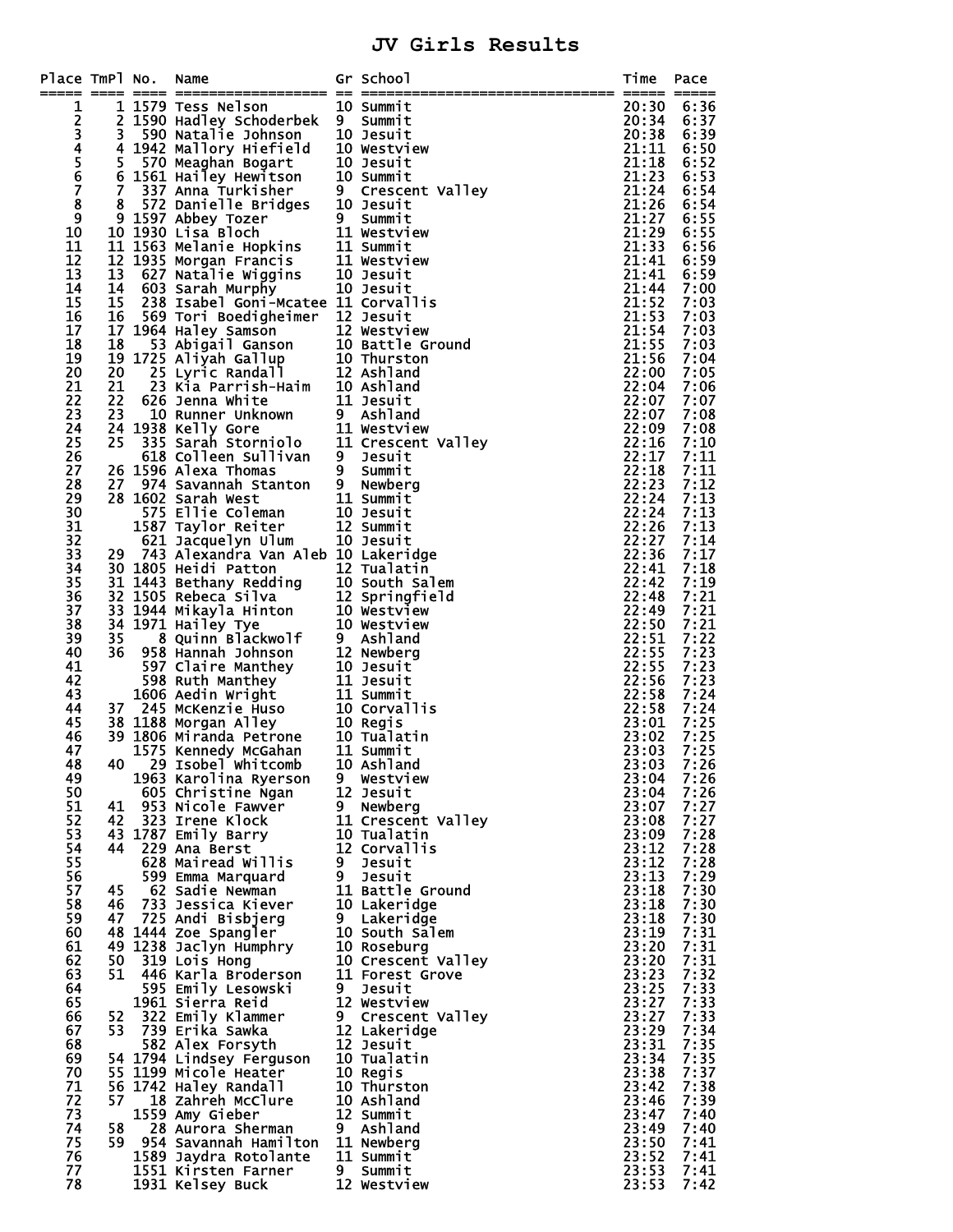| 79  |  |                                                                                                                                                                                                                                                  |                    | 23:55      | 7:42 |
|-----|--|--------------------------------------------------------------------------------------------------------------------------------------------------------------------------------------------------------------------------------------------------|--------------------|------------|------|
| 80  |  |                                                                                                                                                                                                                                                  |                    |            | 7:43 |
| 81  |  | 60 73 Melanie Walker 12 Battle Ground<br>61 243 Amina Hassan 10 Corvallis<br>62 1741 Brooke Petaja 9 Thurston<br>63 248 Christna Law 12 Corvallis<br>64 51 Jordan Brownlie 10 Battle Ground<br>65 48 Ashley Anderson 9 Battle Ground<br>7 Leah B |                    |            | 7:44 |
|     |  |                                                                                                                                                                                                                                                  |                    |            |      |
| 82  |  |                                                                                                                                                                                                                                                  |                    |            | 7:44 |
| 83  |  |                                                                                                                                                                                                                                                  |                    |            | 7:44 |
| 84  |  |                                                                                                                                                                                                                                                  |                    |            | 7:45 |
|     |  |                                                                                                                                                                                                                                                  |                    |            |      |
| 85  |  |                                                                                                                                                                                                                                                  |                    |            | 7:45 |
| 86  |  |                                                                                                                                                                                                                                                  |                    |            | 7:46 |
| 87  |  |                                                                                                                                                                                                                                                  |                    |            | 7:46 |
|     |  |                                                                                                                                                                                                                                                  |                    |            |      |
| 88  |  |                                                                                                                                                                                                                                                  |                    |            | 7:47 |
| 89  |  |                                                                                                                                                                                                                                                  |                    |            | 7:47 |
| 90  |  |                                                                                                                                                                                                                                                  |                    |            | 7:47 |
|     |  |                                                                                                                                                                                                                                                  |                    |            |      |
| 91  |  |                                                                                                                                                                                                                                                  |                    |            | 7:48 |
| 92  |  |                                                                                                                                                                                                                                                  |                    |            | 7:48 |
| 93  |  |                                                                                                                                                                                                                                                  |                    |            | 7:49 |
|     |  |                                                                                                                                                                                                                                                  |                    |            |      |
| 94  |  |                                                                                                                                                                                                                                                  |                    |            | 7:49 |
| 95  |  |                                                                                                                                                                                                                                                  |                    |            | 7:49 |
|     |  |                                                                                                                                                                                                                                                  |                    |            |      |
| 96  |  |                                                                                                                                                                                                                                                  |                    |            | 7:50 |
| 97  |  |                                                                                                                                                                                                                                                  |                    |            | 7:50 |
| 98  |  |                                                                                                                                                                                                                                                  |                    |            | 7:51 |
|     |  |                                                                                                                                                                                                                                                  |                    |            |      |
| 99  |  |                                                                                                                                                                                                                                                  |                    |            | 7:51 |
| 100 |  |                                                                                                                                                                                                                                                  |                    |            | 7:51 |
| 101 |  |                                                                                                                                                                                                                                                  |                    |            | 7:52 |
|     |  |                                                                                                                                                                                                                                                  |                    |            |      |
| 102 |  |                                                                                                                                                                                                                                                  |                    |            | 7:52 |
| 103 |  |                                                                                                                                                                                                                                                  |                    |            | 7:53 |
| 104 |  |                                                                                                                                                                                                                                                  |                    |            | 7:53 |
|     |  |                                                                                                                                                                                                                                                  |                    |            |      |
| 105 |  |                                                                                                                                                                                                                                                  |                    |            | 7:53 |
| 106 |  |                                                                                                                                                                                                                                                  |                    |            | 7:55 |
| 107 |  |                                                                                                                                                                                                                                                  |                    |            | 7:55 |
|     |  |                                                                                                                                                                                                                                                  |                    |            |      |
| 108 |  |                                                                                                                                                                                                                                                  |                    |            | 7:55 |
| 109 |  |                                                                                                                                                                                                                                                  |                    |            | 7:56 |
| 110 |  |                                                                                                                                                                                                                                                  |                    |            | 7:57 |
|     |  |                                                                                                                                                                                                                                                  |                    |            |      |
| 111 |  |                                                                                                                                                                                                                                                  |                    |            | 7:57 |
| 112 |  |                                                                                                                                                                                                                                                  |                    |            | 7:58 |
| 113 |  |                                                                                                                                                                                                                                                  |                    |            | 7:58 |
|     |  |                                                                                                                                                                                                                                                  |                    |            |      |
| 114 |  |                                                                                                                                                                                                                                                  |                    |            | 7:58 |
| 115 |  |                                                                                                                                                                                                                                                  |                    |            | 7:59 |
| 116 |  |                                                                                                                                                                                                                                                  |                    |            | 8:00 |
|     |  |                                                                                                                                                                                                                                                  |                    |            |      |
| 117 |  |                                                                                                                                                                                                                                                  |                    |            | 8:00 |
| 118 |  |                                                                                                                                                                                                                                                  |                    |            | 8:00 |
|     |  |                                                                                                                                                                                                                                                  |                    |            |      |
| 119 |  |                                                                                                                                                                                                                                                  |                    |            | 8:00 |
| 120 |  |                                                                                                                                                                                                                                                  |                    |            | 8:00 |
| 121 |  |                                                                                                                                                                                                                                                  |                    |            | 8:01 |
|     |  |                                                                                                                                                                                                                                                  |                    |            |      |
| 122 |  |                                                                                                                                                                                                                                                  |                    |            | 8:01 |
| 123 |  |                                                                                                                                                                                                                                                  |                    |            | 8:01 |
| 124 |  |                                                                                                                                                                                                                                                  |                    |            | 8:02 |
|     |  |                                                                                                                                                                                                                                                  |                    |            |      |
| 125 |  |                                                                                                                                                                                                                                                  |                    |            | 8:02 |
| 126 |  |                                                                                                                                                                                                                                                  |                    |            | 8:02 |
| 127 |  |                                                                                                                                                                                                                                                  |                    |            | 8:02 |
|     |  |                                                                                                                                                                                                                                                  |                    |            |      |
| 128 |  | 1939 Elsa Harder               10 Westview                                                                                                                                                                                                       |                    | 25:00 8:03 |      |
| 129 |  | 1600 Brooke Walsh                                                                                                                                                                                                                                | 11 Summit          | 25:00      | 8:03 |
| 130 |  | 89 1721 Abby Forrest                                                                                                                                                                                                                             | 9 Thurston         | 25:02      | 8:04 |
|     |  |                                                                                                                                                                                                                                                  |                    |            |      |
| 131 |  | 90 1504 Alyssa Miller                                                                                                                                                                                                                            | 10 Springfield     | 25:02      | 8:04 |
| 132 |  | 64 Taya O Hanlon                                                                                                                                                                                                                                 | 11 Battle Ground   | 25:03      | 8:04 |
| 133 |  | 1945 Megan Holcomb                                                                                                                                                                                                                               | 10 Westview        | 25:04      | 8:04 |
|     |  |                                                                                                                                                                                                                                                  |                    |            |      |
| 134 |  | 592 Karen Katigbak                                                                                                                                                                                                                               | 12 Jesuit          | 25:05      | 8:05 |
| 135 |  | 91 1713 Lindi Bradford                                                                                                                                                                                                                           | 10 Thurston        | 25:05      | 8:05 |
| 136 |  | 92 1447 Emily Wilson                                                                                                                                                                                                                             | 9 South Salem      | 25:08      | 8:06 |
|     |  |                                                                                                                                                                                                                                                  |                    |            |      |
| 137 |  | 93 1718 Kelsie Daggett                                                                                                                                                                                                                           | 10 Thurston        | 25:09      | 8:06 |
| 138 |  | 94 266 Tanna Wilson                                                                                                                                                                                                                              | 11 Corvallis       | 25:10      | 8:06 |
| 139 |  | 536 Erin Roetker                                                                                                                                                                                                                                 | 11 Heritage        | 25:14      | 8:08 |
|     |  |                                                                                                                                                                                                                                                  |                    |            |      |
| 140 |  | 95 1211 Becca Tabor                                                                                                                                                                                                                              | 11 Regis           | 25:15      | 8:08 |
| 141 |  | 1948 Ariel Lagnion                                                                                                                                                                                                                               | 11 Westview        | 25:17      | 8:09 |
| 142 |  | 532 Whitney Lange                                                                                                                                                                                                                                | 12 Heritage        | 25:18      | 8:09 |
|     |  |                                                                                                                                                                                                                                                  |                    |            |      |
| 143 |  |                                                                                                                                                                                                                                                  |                    | 25:20      | 8:10 |
| 144 |  | 96 724 Courtney Ball                                                                                                                                                                                                                             |                    | 25:23      | 8:11 |
| 145 |  | 97 1351 Tia Berg                                                                                                                                                                                                                                 |                    | 25:26      | 8:11 |
|     |  |                                                                                                                                                                                                                                                  |                    |            |      |
| 146 |  | 332 Whitney Lange<br>619 Ally Taylor<br>724 Courtney Ball<br>11 Lakeridge<br>1351 Tia Berg<br>402 Delaney Pape<br>301 Molly Adams<br>10 Crescent Valley<br>1958 Ally Nyman<br>12 Westview                                                        |                    | 25:26      | 8:12 |
| 147 |  |                                                                                                                                                                                                                                                  |                    | 25:27      | 8:12 |
| 148 |  |                                                                                                                                                                                                                                                  | 12 Westview        |            | 8:12 |
|     |  | 1958 Ally Nyman                                                                                                                                                                                                                                  |                    | 25:27      |      |
| 149 |  | 1546 Madeline Cuniff                                                                                                                                                                                                                             | 10 Summit          | 25:28      | 8:12 |
| 150 |  | 342 Stephanie Wolff                                                                                                                                                                                                                              | 11 Crescent Valley | 25:32      | 8:13 |
|     |  |                                                                                                                                                                                                                                                  | 10 Sisters         |            |      |
| 151 |  | 98 1358 Danielle Lovegren                                                                                                                                                                                                                        |                    | 25:33      | 8:14 |
| 152 |  | 99 1440 Ellyn Hilts                                                                                                                                                                                                                              | 11 South Salem     | 25:34      | 8:14 |
| 153 |  | 1811 Morgan Windhorn                                                                                                                                                                                                                             | 11 Tualatin        | 25:34      | 8:14 |
|     |  |                                                                                                                                                                                                                                                  |                    |            |      |
| 154 |  | 100 234 Tasna Elchibegashu 10 Corvallis                                                                                                                                                                                                          |                    | 25:36      | 8:15 |
| 155 |  | 872 Daphne Plumeau 9 McMinnville                                                                                                                                                                                                                 |                    | 25:37      | 8:15 |
| 156 |  | 784 Monica Huang                                                                                                                                                                                                                                 | 12 Lebanon         | 25:38      | 8:15 |
|     |  |                                                                                                                                                                                                                                                  |                    |            |      |
| 157 |  |                                                                                                                                                                                                                                                  |                    | 25:38      | 8:15 |
| 158 |  |                                                                                                                                                                                                                                                  |                    | 25:40      | 8:16 |
| 159 |  |                                                                                                                                                                                                                                                  |                    | 25:41      | 8:16 |
|     |  |                                                                                                                                                                                                                                                  |                    |            |      |
| 160 |  |                                                                                                                                                                                                                                                  |                    | 25:44      | 8:17 |
| 161 |  | 784 Monica Huang 12 Lebanon<br>260 Breanne Schnell 11 Corvallis<br>1569 Sydney Lind 10 Summit<br>101 1885 Emily Kenyon 11 West Albany<br>102 1256 Brittnee Stevens 9 Roseburg<br>975 Audrey Tucker 10 Newberg                                    |                    | 25:44      | 8:17 |
|     |  |                                                                                                                                                                                                                                                  |                    |            |      |

| 2<br>0                                        | Battle Ground<br>Corvallis                |
|-----------------------------------------------|-------------------------------------------|
|                                               | Thurston<br>Corvallis                     |
| $\frac{2}{0}$                                 | Battle Ground<br>Battle Ground            |
| 0<br>2                                        | Ashland<br>South Salem                    |
| $\begin{smallmatrix} 0 \ 1 \end{smallmatrix}$ | Jesuit<br>Grove<br><b>Forest</b>          |
| $\overline{2}$                                | Summit<br>Forest<br>Grove                 |
| 0                                             | Summit<br>Tualatin                        |
| 1                                             | Summit<br>Westview                        |
|                                               | Summit<br>Lebanon                         |
| 0022022                                       | Tualatin<br>Ashland                       |
|                                               | Battle Ground<br>South Salem              |
|                                               | <b>Tualatin</b><br>Tualatin               |
|                                               | Forest Grove<br>Forest<br>Grove           |
| 1                                             | Tualatin<br>Summit                        |
| $\frac{1}{1}$                                 | Crescent Valley<br>Roseburg               |
| 0                                             | Valley<br>Crescent<br>Summit              |
| 0<br>0                                        | Jesuit<br>West Albany                     |
| 1<br>0                                        | <b>West Albany</b><br>Ashland             |
| 1                                             | Jesuit<br>Central Catholic                |
| 0                                             | Lakeridge<br>Lakeridge                    |
| $\frac{1}{2}$                                 | Newberg<br><b>Battle</b> Ground           |
|                                               | Newberg<br>Tualatin                       |
| 2<br>2<br>2<br>1<br>1                         | Westview<br>Battle Ground<br>Tualatin     |
|                                               | Newberg                                   |
| 0                                             | Roseburg<br>Westview                      |
| 1                                             | Summit<br>Thurston                        |
| $\begin{smallmatrix} 0 \ 1 \end{smallmatrix}$ | Springfield<br>Battle Ground              |
| 0<br>2                                        | Westview<br>Jesuit                        |
| 0                                             | Thurston<br>South Salem                   |
|                                               | Thurston<br>Corvallis                     |
|                                               | Heritage<br>Regis                         |
|                                               | Westview<br>Heritage                      |
| 011112212                                     | Jesuit<br>Lakeridge                       |
| 0<br>0                                        | Sisters<br><b>Dallas</b>                  |
| $\tilde{2}$<br>0                              | Crescent<br>Valley<br>Westview            |
| $\mathbf{1}$<br>0                             | Summit<br>Crescent Valley                 |
| $\frac{1}{1}$                                 | Sisters<br>South Salem                    |
| 0                                             | -<br>Tualatin<br>Corvallis<br>McMinnville |
| 2<br>1                                        | Lebanon<br><b>Corvallis</b>               |
| 0<br>1                                        | Summit<br>West Albany                     |
| 0                                             | Roseburg<br>Newberg                       |
|                                               |                                           |

| ,我们也不是有一个人的。我们也不是有一个人的。我们也不是有一个人的。我们也不是有一个人的。我们也不是有一个人的。我们也不是有一个人的。我们也不是有一个人的。我们 |
|----------------------------------------------------------------------------------|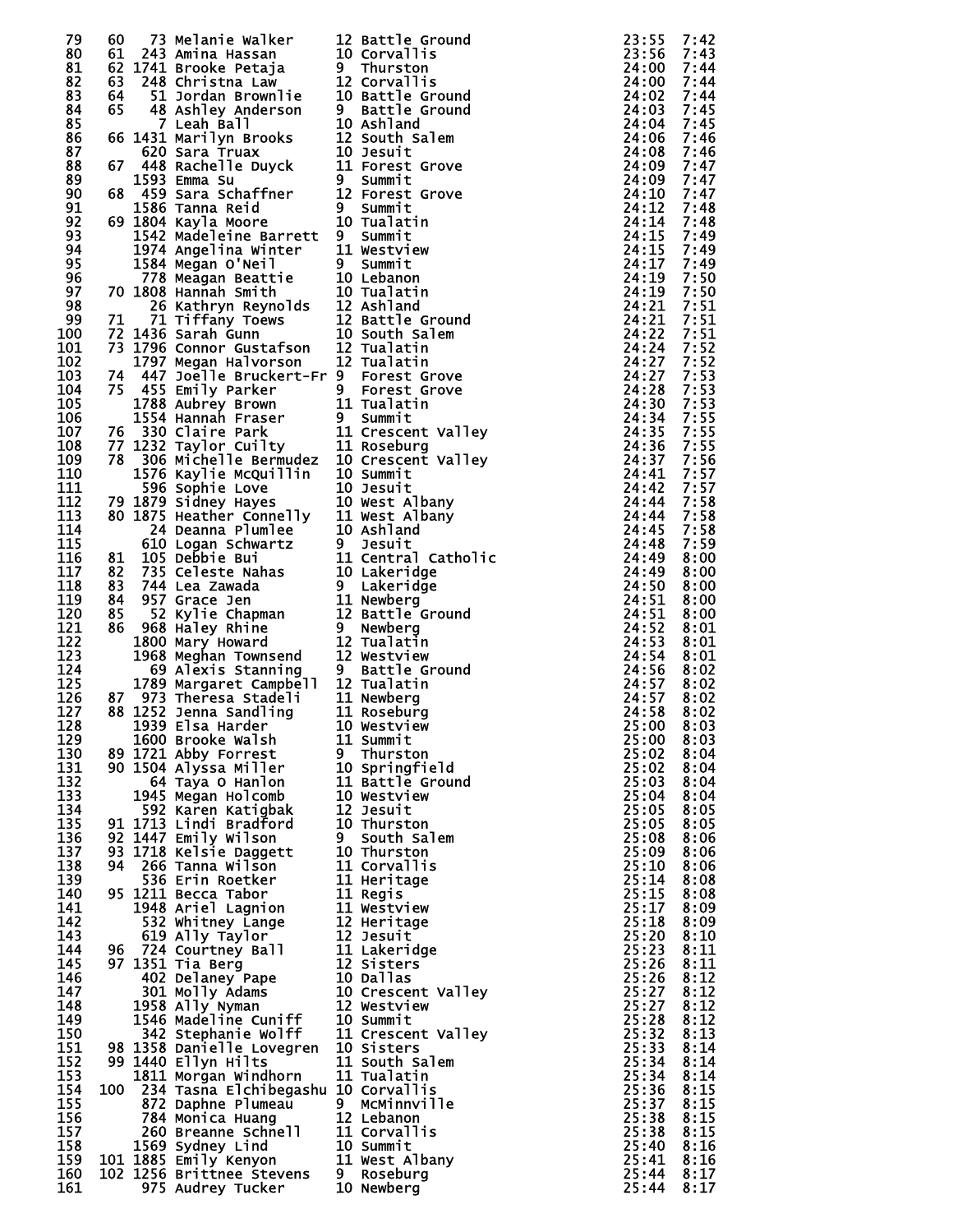| 162 |     | 103 1894 Sara Jo Weinstein                                                                                                                                                                                                                           |    | 10 West Albany                                                                                                                                                                                     | 25:45          | 8:18 |
|-----|-----|------------------------------------------------------------------------------------------------------------------------------------------------------------------------------------------------------------------------------------------------------|----|----------------------------------------------------------------------------------------------------------------------------------------------------------------------------------------------------|----------------|------|
| 163 |     | 104 1717 Jennifer Cook                                                                                                                                                                                                                               |    | 10 Thurston                                                                                                                                                                                        | 25:46 8:18     |      |
| 164 |     | 104 1717 Jennifer Cook<br>250 Sumi Maristany<br>105 461 Brittney Stanley<br>740 Leah Shearer<br>10 Forest Grove<br>740 Leah Shearer<br>1966 Kayla Taggard<br>325 Shannon Leigh<br>11 Crescent Vall<br>971 Sara Smith<br>12 Newberg<br>573 Danielle B |    |                                                                                                                                                                                                    | 25:48          | 8:19 |
| 165 |     |                                                                                                                                                                                                                                                      |    |                                                                                                                                                                                                    | 25:50          | 8:19 |
| 166 |     |                                                                                                                                                                                                                                                      |    |                                                                                                                                                                                                    | 25:51          | 8:19 |
| 167 |     |                                                                                                                                                                                                                                                      |    |                                                                                                                                                                                                    | 25:52          | 8:20 |
| 168 |     |                                                                                                                                                                                                                                                      |    | 11 Crescent Valley                                                                                                                                                                                 | 25:52          | 8:20 |
|     |     |                                                                                                                                                                                                                                                      |    |                                                                                                                                                                                                    |                |      |
| 169 |     |                                                                                                                                                                                                                                                      |    |                                                                                                                                                                                                    | 25:53          | 8:20 |
| 170 |     |                                                                                                                                                                                                                                                      |    |                                                                                                                                                                                                    | 25:53          | 8:20 |
| 171 |     |                                                                                                                                                                                                                                                      |    | 11 Crescent Valley                                                                                                                                                                                 | 25:59          | 8:22 |
| 172 |     |                                                                                                                                                                                                                                                      |    |                                                                                                                                                                                                    | 26:02          | 8:23 |
| 173 |     |                                                                                                                                                                                                                                                      |    |                                                                                                                                                                                                    | 26:03          | 8:23 |
| 174 |     |                                                                                                                                                                                                                                                      |    |                                                                                                                                                                                                    | 26:04          | 8:24 |
| 175 |     |                                                                                                                                                                                                                                                      |    |                                                                                                                                                                                                    | 26:04          | 8:24 |
|     |     |                                                                                                                                                                                                                                                      |    |                                                                                                                                                                                                    |                |      |
| 176 |     | in 1970.<br>106 1079 Emily Goodman                                                                                                                                                                                                                   |    | 12 North Salem                                                                                                                                                                                     | 26:05          | 8:24 |
| 177 |     | 107 465 Madi Vanderzanden 10 Forest Grove                                                                                                                                                                                                            |    |                                                                                                                                                                                                    | 26:08          | 8:25 |
| 178 |     | 108 1094 Yen Trinh                                                                                                                                                                                                                                   |    | 9 North Salem                                                                                                                                                                                      | 26:10          | 8:26 |
| 179 |     | 54 Kyle Harris                                                                                                                                                                                                                                       |    | 9 Battle Ground                                                                                                                                                                                    | 26:12          | 8:26 |
| 180 |     | 1562 Kaitlyn Hickman                                                                                                                                                                                                                                 |    | 9 Summit<br>10 Thurst                                                                                                                                                                              | 26:13          | 8:27 |
| 181 |     | 1716 Savana Cochrane                                                                                                                                                                                                                                 |    | 10 Thurston                                                                                                                                                                                        | 26:14          | 8:27 |
| 182 |     |                                                                                                                                                                                                                                                      |    |                                                                                                                                                                                                    |                |      |
|     |     |                                                                                                                                                                                                                                                      |    | 11 Crescent Valley                                                                                                                                                                                 | 26:15          | 8:27 |
| 183 |     |                                                                                                                                                                                                                                                      |    |                                                                                                                                                                                                    | 26:15          | 8:27 |
| 184 |     |                                                                                                                                                                                                                                                      |    |                                                                                                                                                                                                    | 26:18          | 8:28 |
| 185 |     |                                                                                                                                                                                                                                                      |    |                                                                                                                                                                                                    | 26:18          | 8:28 |
| 186 |     |                                                                                                                                                                                                                                                      |    |                                                                                                                                                                                                    | 26:21          | 8:29 |
| 187 |     |                                                                                                                                                                                                                                                      |    |                                                                                                                                                                                                    | 26:21          | 8:29 |
| 188 |     |                                                                                                                                                                                                                                                      |    |                                                                                                                                                                                                    | 26:22          | 8:30 |
|     |     |                                                                                                                                                                                                                                                      |    |                                                                                                                                                                                                    |                |      |
| 189 |     | 1/10 Savania Countaine<br>304 Kailey Barnette<br>11 Crescent Vall<br>1973 Jessica Watson<br>731 Morgan Hawkes<br>12 Lakeridge<br>1960 Chloe Okamoto<br>12 North Salem<br>1960 Chloe Okamoto<br>12 North Salem<br>1399 Breanna Gosnell<br>19 South Al |    |                                                                                                                                                                                                    | 26:23          | 8:30 |
| 190 |     | 111 1241 Marissa Kagele                                                                                                                                                                                                                              |    | 12 Roseburg                                                                                                                                                                                        | 26:25          | 8:30 |
| 191 |     | 1241 Marissa Kagele<br>338 Michele Turney<br>926 Carolyn Botsford<br>1740 Tessa Perkins                                                                                                                                                              |    | 11 Crescent Valley                                                                                                                                                                                 | 26:26          | 8:31 |
| 192 |     |                                                                                                                                                                                                                                                      |    | 9 Molalla                                                                                                                                                                                          | 26:27          | 8:31 |
| 193 |     |                                                                                                                                                                                                                                                      |    | 9 Thurston                                                                                                                                                                                         | 26:29          | 8:32 |
| 194 |     | 730 Jenna Hawkes                                                                                                                                                                                                                                     |    |                                                                                                                                                                                                    | 26:30          | 8:32 |
| 195 |     |                                                                                                                                                                                                                                                      |    |                                                                                                                                                                                                    | 26:31          | 8:32 |
|     |     |                                                                                                                                                                                                                                                      |    |                                                                                                                                                                                                    |                |      |
| 196 |     | 112 1437 Kellie Harra                                                                                                                                                                                                                                |    | 9 South Salem                                                                                                                                                                                      | 26:31          | 8:32 |
| 197 |     |                                                                                                                                                                                                                                                      |    | 11 Sprague                                                                                                                                                                                         | 26:31          | 8:33 |
| 198 |     | 1437 Kellie Harra<br>1471 Kelly Enriquez<br>1605 Hollie Williams<br>1203 Erin Marshall<br>251 Hannah McClntosh<br>907 Taylor Spencer<br>1353 Olivia Chandler                                                                                         |    | 11 Summit                                                                                                                                                                                          | 26:32          | 8:33 |
| 199 |     | 113 1203 Erin Marshall                                                                                                                                                                                                                               |    | 11 Regis                                                                                                                                                                                           | 26:35          | 8:34 |
| 200 |     |                                                                                                                                                                                                                                                      |    | 10 Corvallis                                                                                                                                                                                       | 26:37          | 8:34 |
| 201 |     |                                                                                                                                                                                                                                                      |    | 11 Milwaukie                                                                                                                                                                                       | 26:38          | 8:35 |
|     |     |                                                                                                                                                                                                                                                      |    |                                                                                                                                                                                                    |                |      |
| 202 |     |                                                                                                                                                                                                                                                      |    |                                                                                                                                                                                                    | 26:42          | 8:36 |
| 203 |     | 114 1353 Olivia Chandler<br>463 Rosie Steinbach<br>533 Emily McCoy 10 Heritage                                                                                                                                                                       |    |                                                                                                                                                                                                    | 26:42          | 8:36 |
| 204 |     |                                                                                                                                                                                                                                                      |    |                                                                                                                                                                                                    | 26:43          | 8:36 |
| 205 |     | 336 Marisa Thierheimer 9 Crescent Valley                                                                                                                                                                                                             |    |                                                                                                                                                                                                    | 26:44          | 8:37 |
| 206 |     | 533 Emily McCoy<br>336 Marisa Thierheimer 9  Crescent \<br>255 Jenica Neuffer     9  Corvallis<br>1580 Jacqueline Nonweil 11 Summit<br>1580 Jacqueline Nonweil 11 Summit                                                                             |    | 327 Kimi Lerner<br>115 121 Emily Rose Wiitala 11 Central Catholic<br>267 Leaf Woodford 9 Corvallis<br>116 1506 Lexi Smith 10 Springfield<br>246 Lila Kaye 9 Corvallis<br>117 1233 Ann-Katheri Haum | 26:45          | 8:37 |
| 207 |     |                                                                                                                                                                                                                                                      |    |                                                                                                                                                                                                    | 26:45          | 8:37 |
| 208 |     |                                                                                                                                                                                                                                                      |    |                                                                                                                                                                                                    | 26:46          | 8:37 |
| 209 |     |                                                                                                                                                                                                                                                      |    |                                                                                                                                                                                                    | 26:49 8:38     |      |
|     |     |                                                                                                                                                                                                                                                      |    |                                                                                                                                                                                                    |                |      |
| 210 |     |                                                                                                                                                                                                                                                      |    |                                                                                                                                                                                                    | 26:49          | 8:38 |
|     |     | 211 116 1506 Lexi Smith 10 Springfield                                                                                                                                                                                                               |    |                                                                                                                                                                                                    | $26:51$ $8:39$ |      |
| 212 |     |                                                                                                                                                                                                                                                      |    |                                                                                                                                                                                                    | 26:53          | 8:40 |
| 213 |     |                                                                                                                                                                                                                                                      |    |                                                                                                                                                                                                    | 26:55          | 8:40 |
| 214 |     | 117 1233 Tristan Dahl                                                                                                                                                                                                                                |    | 10 Roseburg                                                                                                                                                                                        | 27:00          | 8:42 |
| 215 |     | 118 1501 Sasha Delean                                                                                                                                                                                                                                |    | 11 Springfield                                                                                                                                                                                     | 27:01          | 8:42 |
| 216 |     | 930 Samantha Percy                                                                                                                                                                                                                                   |    | 11 Molalla                                                                                                                                                                                         | 27:01          | 8:42 |
| 217 |     |                                                                                                                                                                                                                                                      |    | 10 Summit                                                                                                                                                                                          | 27:04          | 8:43 |
|     |     | 1571 Micaela Martin                                                                                                                                                                                                                                  |    |                                                                                                                                                                                                    |                |      |
| 218 |     | 119 1249 Maggie Potter                                                                                                                                                                                                                               |    | 11 Roseburg                                                                                                                                                                                        | 27:04          | 8:43 |
| 219 |     | 869 Eliza Hallett                                                                                                                                                                                                                                    |    | 10 McMinnville                                                                                                                                                                                     | 27:08          | 8:44 |
| 220 |     | 948 Stephanie Andres                                                                                                                                                                                                                                 |    | 11 Newberg                                                                                                                                                                                         | 27:11          | 8:45 |
| 221 |     | 254 Andrea Nelson                                                                                                                                                                                                                                    |    | 10 Corvallis                                                                                                                                                                                       | 27:13          | 8:46 |
| 222 |     | 952 Sarah De Long                                                                                                                                                                                                                                    |    | 12 Newberg                                                                                                                                                                                         | 27:18          | 8:48 |
| 223 |     | 331 Lauren Parker                                                                                                                                                                                                                                    |    | 12 Crescent Valley                                                                                                                                                                                 | 27:19          | 8:48 |
| 224 |     | 1952 Hannah Lyons                                                                                                                                                                                                                                    |    | 9 Westview                                                                                                                                                                                         | 27:21          | 8:49 |
| 225 |     | 1250 Sydney Reynolds                                                                                                                                                                                                                                 |    | 10 Roseburg                                                                                                                                                                                        | 27:23          | 8:49 |
|     |     |                                                                                                                                                                                                                                                      |    |                                                                                                                                                                                                    |                |      |
| 226 |     | 580 Laura Forman                                                                                                                                                                                                                                     |    | 9 Jesuit<br>9 Thurston                                                                                                                                                                             | 27:29          | 8:51 |
| 227 |     | 1728 Kayla Hinson                                                                                                                                                                                                                                    |    |                                                                                                                                                                                                    | 27:31          | 8:52 |
| 228 |     | 265 Anna Wills                                                                                                                                                                                                                                       |    | 10 Corvallis                                                                                                                                                                                       | 27:31          | 8:52 |
| 229 |     | 1237 Emily Harker                                                                                                                                                                                                                                    |    | 10 Roseburg                                                                                                                                                                                        | 27:33          | 8:52 |
| 230 |     | 1344 Meghan Womeldorf                                                                                                                                                                                                                                |    | 12 Sheridan                                                                                                                                                                                        | 27:38          | 8:54 |
| 231 |     | 20 Anna Murphy                                                                                                                                                                                                                                       |    | 12 Ashland                                                                                                                                                                                         | 27:39          | 8:54 |
| 232 |     | 1430 Emily Boring                                                                                                                                                                                                                                    |    | 9 South Salem                                                                                                                                                                                      | 27:39          | 8:54 |
| 233 |     | 120 1355 Tori Deleone                                                                                                                                                                                                                                |    | 12 Sisters                                                                                                                                                                                         | 27:40          | 8:55 |
|     |     |                                                                                                                                                                                                                                                      |    |                                                                                                                                                                                                    |                |      |
| 234 |     | 121 1205 Jodi May                                                                                                                                                                                                                                    |    | 9 Regis                                                                                                                                                                                            | 27:42          | 8:55 |
| 235 |     | 450 Haley Heynderickx                                                                                                                                                                                                                                |    | 12 Forest Grove                                                                                                                                                                                    | 27:44          | 8:56 |
| 236 |     | 571 Elizabeth Brewer                                                                                                                                                                                                                                 |    | 12 Jesuit                                                                                                                                                                                          | 27:45          | 8:56 |
| 237 |     | 584 Molly Gambee                                                                                                                                                                                                                                     |    | 12 Jesuit                                                                                                                                                                                          | 27:49          | 8:58 |
| 238 |     | 870 Kristen King                                                                                                                                                                                                                                     |    | 9 MCMinnville                                                                                                                                                                                      | 27:51          | 8:58 |
| 239 | 122 | 118 Shannon Shea                                                                                                                                                                                                                                     |    | 11 Central Catholic                                                                                                                                                                                | 27:51          | 8:58 |
| 240 |     | 123 1404 Karen Solis-Sanche 9 South Albany                                                                                                                                                                                                           |    |                                                                                                                                                                                                    | 27:52          | 8:59 |
|     |     |                                                                                                                                                                                                                                                      |    |                                                                                                                                                                                                    |                |      |
| 241 |     | 976 Casey Williams                                                                                                                                                                                                                                   |    | 12 Newberg                                                                                                                                                                                         | 27:53          | 8:59 |
| 242 |     | 956 Victoria Holtzheim 9 Newberg                                                                                                                                                                                                                     |    |                                                                                                                                                                                                    | 27:54          | 8:59 |
| 243 |     | 124 1886 Rebecca Larrabee 11 West Albany                                                                                                                                                                                                             |    |                                                                                                                                                                                                    | 27:54          | 8:59 |
| 244 |     | 1030 Gabriela Cook                                                                                                                                                                                                                                   | 9. | Newport                                                                                                                                                                                            | 27:55          | 8:59 |

| 44455555556000000011111111222222233333333344444445566991                                 |                                            |
|------------------------------------------------------------------------------------------|--------------------------------------------|
|                                                                                          |                                            |
|                                                                                          |                                            |
|                                                                                          |                                            |
|                                                                                          |                                            |
|                                                                                          |                                            |
|                                                                                          |                                            |
|                                                                                          |                                            |
|                                                                                          |                                            |
|                                                                                          |                                            |
|                                                                                          |                                            |
|                                                                                          |                                            |
|                                                                                          |                                            |
|                                                                                          |                                            |
|                                                                                          |                                            |
|                                                                                          |                                            |
|                                                                                          |                                            |
|                                                                                          |                                            |
|                                                                                          |                                            |
|                                                                                          |                                            |
|                                                                                          |                                            |
|                                                                                          |                                            |
|                                                                                          |                                            |
|                                                                                          |                                            |
|                                                                                          |                                            |
|                                                                                          |                                            |
|                                                                                          |                                            |
|                                                                                          |                                            |
|                                                                                          |                                            |
|                                                                                          |                                            |
|                                                                                          |                                            |
|                                                                                          |                                            |
|                                                                                          |                                            |
|                                                                                          |                                            |
|                                                                                          |                                            |
|                                                                                          |                                            |
|                                                                                          |                                            |
|                                                                                          |                                            |
|                                                                                          |                                            |
|                                                                                          |                                            |
|                                                                                          |                                            |
|                                                                                          |                                            |
|                                                                                          |                                            |
|                                                                                          |                                            |
|                                                                                          |                                            |
|                                                                                          |                                            |
|                                                                                          |                                            |
|                                                                                          |                                            |
|                                                                                          |                                            |
|                                                                                          |                                            |
|                                                                                          |                                            |
|                                                                                          |                                            |
|                                                                                          |                                            |
|                                                                                          | $\frac{1}{2}$                              |
|                                                                                          |                                            |
|                                                                                          | $\ddot{ }$                                 |
|                                                                                          |                                            |
|                                                                                          |                                            |
|                                                                                          | $\frac{1}{2}$                              |
|                                                                                          |                                            |
|                                                                                          | $\ddot{\phantom{a}}$                       |
|                                                                                          |                                            |
|                                                                                          |                                            |
|                                                                                          |                                            |
|                                                                                          |                                            |
|                                                                                          |                                            |
|                                                                                          |                                            |
|                                                                                          |                                            |
|                                                                                          |                                            |
|                                                                                          |                                            |
|                                                                                          |                                            |
|                                                                                          |                                            |
|                                                                                          |                                            |
|                                                                                          |                                            |
|                                                                                          |                                            |
|                                                                                          |                                            |
|                                                                                          |                                            |
|                                                                                          |                                            |
|                                                                                          |                                            |
|                                                                                          |                                            |
|                                                                                          |                                            |
|                                                                                          |                                            |
|                                                                                          |                                            |
|                                                                                          |                                            |
|                                                                                          |                                            |
|                                                                                          |                                            |
|                                                                                          |                                            |
|                                                                                          | į                                          |
|                                                                                          | ֢֢֦֧֢ׅ֧ׅ֧ׅ֧֚֚֚֚֚֚֚֚֚֚֚֚֚֚֬֡֡֡֡֡֡֡֡֡֬֜֓֡֬֓֜ |
| <b>155000000011111222233333344444555555555556565</b><br>こ6677777777777777777777777777777 | þ                                          |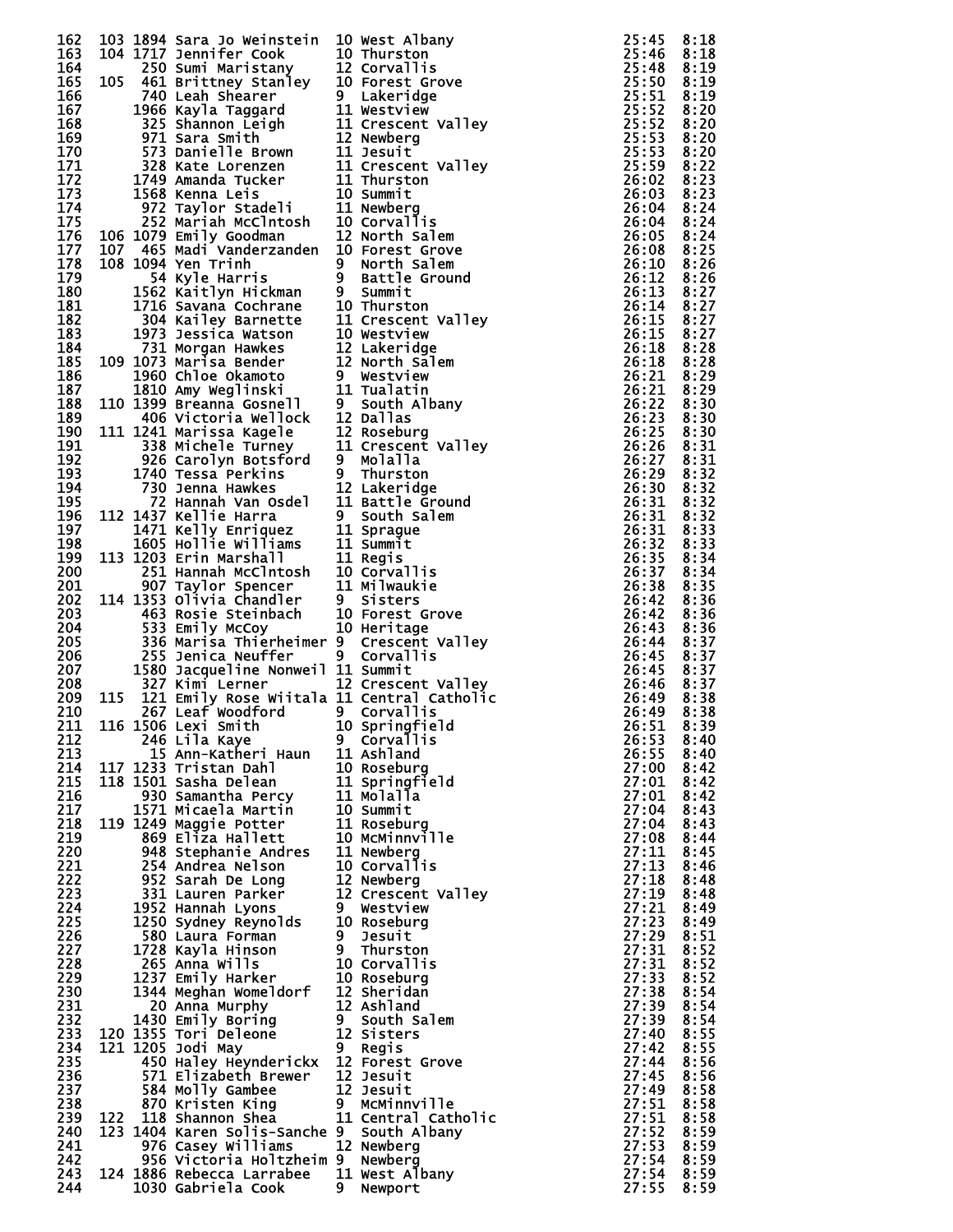| 245        |  | 244 Clair Heuson                                                                                                                                                                                                                                       | 11 Corvallis                                                                                                                                                                                                                               | 27:59                      | 9:01         |
|------------|--|--------------------------------------------------------------------------------------------------------------------------------------------------------------------------------------------------------------------------------------------------------|--------------------------------------------------------------------------------------------------------------------------------------------------------------------------------------------------------------------------------------------|----------------------------|--------------|
| 246        |  | z44 Ciair Heuson<br>1472 Sarah Kleinman                                                                                                                                                                                                                | 12 Sprague                                                                                                                                                                                                                                 | 27:59 9:01                 |              |
| 247        |  |                                                                                                                                                                                                                                                        |                                                                                                                                                                                                                                            | 28:03                      | 9:02         |
| 248        |  | 1472 Sarah Kleinman<br>1946 Joan Hong<br>1227 Michaela Bailey<br>2015 Jezelle Mathis<br>10 Woodburn<br>125 122 Nikki Wong<br>39 Erynne Van Zee<br>10 Crescent Valley<br>1947 Jasmine Jones<br>11 Westview<br>11 Westview<br>11 Crescent Valley<br>451  |                                                                                                                                                                                                                                            | 28:04                      | 9:03         |
| 249        |  |                                                                                                                                                                                                                                                        |                                                                                                                                                                                                                                            | 28:10                      | 9:04         |
| 250        |  |                                                                                                                                                                                                                                                        |                                                                                                                                                                                                                                            | 28:11                      | 9:05         |
| 251        |  |                                                                                                                                                                                                                                                        |                                                                                                                                                                                                                                            | 28:12                      | 9:05         |
| 252        |  |                                                                                                                                                                                                                                                        |                                                                                                                                                                                                                                            | 28:13                      | 9:05         |
| 253        |  |                                                                                                                                                                                                                                                        |                                                                                                                                                                                                                                            | 28:15                      | 9:06         |
| 254<br>255 |  |                                                                                                                                                                                                                                                        |                                                                                                                                                                                                                                            | 28:16<br>28:18             | 9:06<br>9:07 |
| 256        |  |                                                                                                                                                                                                                                                        |                                                                                                                                                                                                                                            | 28:19                      | 9:07         |
| 257        |  |                                                                                                                                                                                                                                                        |                                                                                                                                                                                                                                            | 28:19                      | 9:07         |
| 258        |  |                                                                                                                                                                                                                                                        | 326 Caroline Lerner 9 Crescent Valley<br>1969 Madi Tucker 9 Westview<br>1941 Bridgette Hickey 9 Westview<br>1258 Emma Thompson<br>126 1884 Kaylla Kelley 10 West Albany<br>576 Sarah Craven 9 Jesuit<br>127 1871 Lily Bowman 11 West Alban | 28:20                      | 9:08         |
| 259        |  |                                                                                                                                                                                                                                                        |                                                                                                                                                                                                                                            | 28:21                      | 9:08         |
| 260        |  |                                                                                                                                                                                                                                                        |                                                                                                                                                                                                                                            | 28:22                      | 9:08         |
| 261        |  |                                                                                                                                                                                                                                                        |                                                                                                                                                                                                                                            | 28:31                      | 9:11         |
| 262        |  |                                                                                                                                                                                                                                                        |                                                                                                                                                                                                                                            | 28:36                      | 9:13         |
| 263        |  |                                                                                                                                                                                                                                                        |                                                                                                                                                                                                                                            | 28:37                      | 9:13         |
| 264        |  |                                                                                                                                                                                                                                                        |                                                                                                                                                                                                                                            | 28:38                      | 9:13         |
| 265<br>266 |  |                                                                                                                                                                                                                                                        |                                                                                                                                                                                                                                            | 28:38<br>28:39             | 9:13<br>9:14 |
| 267        |  |                                                                                                                                                                                                                                                        |                                                                                                                                                                                                                                            | 28:40                      | 9:14         |
| 268        |  |                                                                                                                                                                                                                                                        |                                                                                                                                                                                                                                            | 28:40                      | 9:14         |
| 269        |  |                                                                                                                                                                                                                                                        |                                                                                                                                                                                                                                            | 28:40                      | 9:14         |
| 270        |  |                                                                                                                                                                                                                                                        |                                                                                                                                                                                                                                            | 28:42                      | 9:14         |
| 271        |  |                                                                                                                                                                                                                                                        |                                                                                                                                                                                                                                            | 28:43                      | 9:15         |
| 272        |  |                                                                                                                                                                                                                                                        |                                                                                                                                                                                                                                            | 28:44                      | 9:15         |
| 273        |  |                                                                                                                                                                                                                                                        |                                                                                                                                                                                                                                            | 28:45                      | 9:15         |
| 274        |  |                                                                                                                                                                                                                                                        |                                                                                                                                                                                                                                            | 28:45                      | 9:16         |
| 275        |  |                                                                                                                                                                                                                                                        |                                                                                                                                                                                                                                            | 28:47                      | 9:16         |
| 276        |  | 185 Briana Schellhaas<br>1866 Brittney Bardin<br>1866 Brittney Bardin<br>10 West Albany<br>130 1197 Brandy Gillette<br>12 Regis<br>1544 Carolyn Boyle<br>9 Summit<br>949 Helena Beckham<br>10 Newberg<br>905 Maria Navarro<br>10 Milwaukie<br>1873 Hai |                                                                                                                                                                                                                                            | 28:48                      | 9:17         |
| 277        |  |                                                                                                                                                                                                                                                        |                                                                                                                                                                                                                                            | 28:49                      | 9:17         |
| 278<br>279 |  |                                                                                                                                                                                                                                                        |                                                                                                                                                                                                                                            | 28:54<br>28:54             | 9:18<br>9:19 |
| 280        |  |                                                                                                                                                                                                                                                        |                                                                                                                                                                                                                                            | 28:57 9:19                 |              |
| 281        |  | 1201 Janie Lonergan<br>131 1080 Suzanne Johnson<br>1895 Gabby Yundt<br>14 North Salem<br>14 Nest Albany<br>14 South Salem<br>172 Kenester Curliss<br>11 South Salem                                                                                    |                                                                                                                                                                                                                                            | 29:00                      | 9:20         |
| 282        |  |                                                                                                                                                                                                                                                        |                                                                                                                                                                                                                                            | 29:01                      | 9:21         |
| 283        |  |                                                                                                                                                                                                                                                        |                                                                                                                                                                                                                                            | 29:06                      | 9:22         |
| 284        |  |                                                                                                                                                                                                                                                        |                                                                                                                                                                                                                                            | 29:14                      | 9:25         |
| 285        |  |                                                                                                                                                                                                                                                        |                                                                                                                                                                                                                                            | 29:17                      | 9:26         |
| 286        |  | 1432 Kereth Curliss<br>779 Breeanna Clark<br>235 Sarah Evans<br>10 Corvallis<br>132 1088 Ashley Peraino<br>12 North Salem<br>1270 Maria Bonner<br>12 Roseburg<br>1970 Paige Tucker<br>10 Westview<br>226 Aleia Averill<br>12 Corvallis<br>12 Corvallis |                                                                                                                                                                                                                                            | 29:20                      | 9:27         |
| 287        |  |                                                                                                                                                                                                                                                        |                                                                                                                                                                                                                                            | 29:20                      | 9:27         |
| 288        |  |                                                                                                                                                                                                                                                        |                                                                                                                                                                                                                                            | 29:23                      | 9:28         |
| 289        |  |                                                                                                                                                                                                                                                        |                                                                                                                                                                                                                                            | 29:25                      | 9:28         |
| 290        |  |                                                                                                                                                                                                                                                        |                                                                                                                                                                                                                                            | 29:27                      | 9:29         |
| 291<br>292 |  |                                                                                                                                                                                                                                                        |                                                                                                                                                                                                                                            | 29:29<br>29:30             | 9:30<br>9:30 |
| 293        |  |                                                                                                                                                                                                                                                        |                                                                                                                                                                                                                                            | 29:31                      | 9:30         |
| 294        |  | 1745 Meagan Reid 10 Thurston                                                                                                                                                                                                                           |                                                                                                                                                                                                                                            | 29:36 9:32                 |              |
| 295        |  | 187 Danielle Tellvik                                                                                                                                                                                                                                   | 11 Century                                                                                                                                                                                                                                 | 29:44                      | 9:34         |
| 296        |  | 1890 Ryan Spires                                                                                                                                                                                                                                       | 10 West Albany                                                                                                                                                                                                                             | 29:47 9:36                 |              |
| 297        |  | 1874 Michelle Coffman                                                                                                                                                                                                                                  | 12 West Albany                                                                                                                                                                                                                             | 29:48                      | 9:36         |
| 298        |  | 1564 Hannah Huntsman                                                                                                                                                                                                                                   | 9 Summit                                                                                                                                                                                                                                   | 29:53                      | 9:38         |
| 299        |  | 1204 Brianna Martinez                                                                                                                                                                                                                                  | 9 Regis                                                                                                                                                                                                                                    | 29:54                      | 9:38         |
| 300        |  | 563 Cece Alexander                                                                                                                                                                                                                                     | 9 Jesuit                                                                                                                                                                                                                                   | 29:55                      | 9:38         |
| 301        |  | 1951 Laikana Ly                                                                                                                                                                                                                                        | 9 Westview<br>9 Sheridan                                                                                                                                                                                                                   | 30:01                      | 9:40         |
| 302<br>303 |  | 1339 Amy Caldwell<br>1565 Lauren Jorgensen                                                                                                                                                                                                             | 9 Summit                                                                                                                                                                                                                                   | 30:18<br>30:20             | 9:46<br>9:46 |
| 304        |  | 1193 Erica Csintalan                                                                                                                                                                                                                                   | 9 Regis                                                                                                                                                                                                                                    | 30:21                      | 9:47         |
| 305        |  | 332 Laurel Reid                                                                                                                                                                                                                                        | 11 Crescent Valley                                                                                                                                                                                                                         | 30:23                      | 9:47         |
| 306        |  | 135 1402 Jodie Morgan                                                                                                                                                                                                                                  | 11 South Albany                                                                                                                                                                                                                            | 30:24                      | 9:47         |
| 307        |  | 136 1398 Kimi Gay                                                                                                                                                                                                                                      | 11 South Albany                                                                                                                                                                                                                            | 30:25                      | 9:48         |
| 308        |  | 1714 Nicole Buescher                                                                                                                                                                                                                                   | 10 Thurston                                                                                                                                                                                                                                | 30:25                      | 9:48         |
| 309        |  | 137 1360 Maison Morgan                                                                                                                                                                                                                                 | 9 Sisters                                                                                                                                                                                                                                  | 30:32                      | 9:50         |
| 310        |  | 568 Mia Berard                                                                                                                                                                                                                                         | 9 Jesuit                                                                                                                                                                                                                                   | 30:38                      | 9:52         |
| 311        |  | 1212 Daphne Van Veen                                                                                                                                                                                                                                   | 12 Regis                                                                                                                                                                                                                                   | 30:38                      | 9:52         |
| 312        |  | 138 112 Alayna Lawson                                                                                                                                                                                                                                  | 9 Central Catholic                                                                                                                                                                                                                         | 30:40                      | 9:53         |
| 313<br>314 |  | 139 1086 Alicia Ochoa<br>67 Courtney Rulffes                                                                                                                                                                                                           | 9 North Salem<br>10 Battle Ground                                                                                                                                                                                                          | 30:45<br>30:45 9:54        | 9:54         |
| 315        |  | 1194 Autumn Dawson                                                                                                                                                                                                                                     | 9 Regis                                                                                                                                                                                                                                    | 30:54 9:57                 |              |
| 316        |  | 237 Emma Frothingham                                                                                                                                                                                                                                   | 10 Corvallis                                                                                                                                                                                                                               | 31:03 10:00                |              |
| 317        |  | 305 Sarah Benham                                                                                                                                                                                                                                       | 11 Crescent Valley                                                                                                                                                                                                                         | 31:05 10:01                |              |
| 318        |  | 1737 Mikayla Mehl                                                                                                                                                                                                                                      | 12 Thurston                                                                                                                                                                                                                                | 31:08 10:01                |              |
| 319        |  | 1032 Bryna Cortes                                                                                                                                                                                                                                      | 9 Newport                                                                                                                                                                                                                                  | 31:08 10:02                |              |
| 320        |  | 1959 Cindy Ocampo                                                                                                                                                                                                                                      | 9 Westview                                                                                                                                                                                                                                 | 31:11 10:02                |              |
| 321        |  | 247 Bobbie Kent-Brakea 11 Corvallis                                                                                                                                                                                                                    |                                                                                                                                                                                                                                            | 31:11 10:03                |              |
| 322        |  | 1798 Erin Hanson                                                                                                                                                                                                                                       | 10 Tualatin                                                                                                                                                                                                                                | 31:19 10:05                |              |
| 323        |  |                                                                                                                                                                                                                                                        |                                                                                                                                                                                                                                            | 31:21 10:06                |              |
| 324<br>325 |  | 398 Robyn Chaney<br>1730 Alexandra Holly 9 Thurston<br>334 Sarah Stephens 9 Crescent Valley<br>1864 Taylor Babbitt 10 West Albany<br>1748 Rachel Stanton 12 Thurston                                                                                   |                                                                                                                                                                                                                                            | 31:22 10:06<br>31:40 10:12 |              |
| 326        |  |                                                                                                                                                                                                                                                        |                                                                                                                                                                                                                                            | 31:41 10:12                |              |
| 327        |  |                                                                                                                                                                                                                                                        |                                                                                                                                                                                                                                            | 31:43 10:13                |              |
|            |  |                                                                                                                                                                                                                                                        |                                                                                                                                                                                                                                            |                            |              |

| $\overline{1}$        | Corvallis                             |
|-----------------------|---------------------------------------|
| L2                    | Sprague                               |
| )                     | Westview                              |
| L2                    | Roseburg                              |
| LO                    | Woodburn                              |
| J.                    | Central Catholic                      |
| LO.                   | Valley<br>Crescent                    |
| L1                    | Westview                              |
| )                     | Thurston                              |
| L1                    | Crescent Valley                       |
| )                     | Forest Grove                          |
| )                     | Crescent Valley                       |
| )                     | Westview                              |
| )                     | Westview                              |
| )                     | Roseburg                              |
| LO                    | West Albany                           |
| )                     | Jesuit                                |
| L1                    | West Albany                           |
|                       | L1 Westview                           |
| ,                     | Thurston                              |
| ì                     | Battle Ground                         |
| J.                    | Regis                                 |
| )                     | Lakeridge                             |
| LO                    | Crescent Valley                       |
| LO                    | West Albany                           |
| )                     |                                       |
| $\overline{1}$        | Sisters<br>Milwaukie                  |
| L2                    | Jesuit                                |
| ).                    | Century                               |
| LO                    | West Albany                           |
| L2                    | Regis                                 |
|                       | Summit                                |
| J.                    |                                       |
| LO                    | Newberg                               |
| LO                    | Milwauƙie                             |
| L1                    | West Albany                           |
| )                     | Thurston                              |
| )                     | <b>Regis</b>                          |
| L1.                   | Salem<br>North                        |
| $\overline{1}$        | West Albany                           |
| $\overline{1}$        | South Salem                           |
| }                     | Lebanon                               |
| LO.                   | Corvallis                             |
| L2                    | North Salem                           |
| L2                    | Roseburg                              |
| LO.                   | Westview                              |
| $\overline{2}$        | Corvallis                             |
| ,                     | Central Catholic                      |
| LO.                   | <b>Sisters</b>                        |
| L1                    | Crescent Valley                       |
| LO                    | Thurston                              |
| $\overline{1}$        | Century<br>West Albany<br>West Albany |
| LO.                   |                                       |
| L2                    |                                       |
|                       | Summit                                |
|                       | <b>Regis</b>                          |
| )<br>)<br>)<br>)<br>) | Jesuit                                |
|                       | Westview                              |
|                       | Sheridan                              |
|                       | Summit                                |
| Ì                     | Regi s                                |
| $\overline{1}$        | Crescent Valley                       |
| L1                    | South Albany<br>South Albany          |
| $\overline{1}$        |                                       |
| LO                    | Thurston                              |
| )                     | Sisters                               |
| J                     | Jesuit                                |
| L2                    | Regis                                 |
| ,                     | Central Catholic                      |
| )                     | North Salem                           |
| LO                    | Battle Ground                         |
| ,                     | Regis                                 |
| LO                    | Corvallis                             |
| $\overline{1}$        | Crescent Valley                       |
| L2                    | Thurston                              |
| )                     | Newport                               |
| )                     | Westview                              |
| Ĺ1                    | Corvallis                             |
| LO.                   | Tualatin<br>Dallas                    |
| LO                    |                                       |
| ,                     | Thurston                              |
| ì                     | Crescent Valley                       |
| LO.                   | West Albany                           |
|                       |                                       |

| 550011111111111112222333333444444444445550006111222222333355790016<br>$\vdots$ |                                                          |
|--------------------------------------------------------------------------------|----------------------------------------------------------|
|                                                                                | i                                                        |
|                                                                                |                                                          |
|                                                                                | $\ddot{\phantom{a}}$                                     |
|                                                                                |                                                          |
|                                                                                |                                                          |
|                                                                                |                                                          |
|                                                                                |                                                          |
|                                                                                |                                                          |
|                                                                                |                                                          |
|                                                                                |                                                          |
|                                                                                |                                                          |
|                                                                                |                                                          |
|                                                                                |                                                          |
|                                                                                |                                                          |
|                                                                                |                                                          |
|                                                                                |                                                          |
|                                                                                |                                                          |
|                                                                                |                                                          |
|                                                                                |                                                          |
|                                                                                |                                                          |
|                                                                                |                                                          |
|                                                                                |                                                          |
|                                                                                |                                                          |
|                                                                                |                                                          |
|                                                                                |                                                          |
|                                                                                |                                                          |
|                                                                                |                                                          |
|                                                                                |                                                          |
|                                                                                |                                                          |
|                                                                                |                                                          |
|                                                                                |                                                          |
|                                                                                |                                                          |
|                                                                                |                                                          |
|                                                                                |                                                          |
|                                                                                |                                                          |
|                                                                                |                                                          |
|                                                                                |                                                          |
|                                                                                |                                                          |
|                                                                                |                                                          |
|                                                                                |                                                          |
|                                                                                |                                                          |
| $\overline{c}$<br>9<br>44<br>÷                                                 | 34<br>9<br>Ē                                             |
| 29<br>I                                                                        | 36<br>9<br>E                                             |
| 47<br>48<br>53<br>54<br>55<br>50<br>1<br>9:<br>$\overline{c}$                  | 36                                                       |
| 29<br>I                                                                        | 38<br>38                                                 |
| 29:                                                                            | 38                                                       |
| _<br>29:<br>30:                                                                |                                                          |
| 3Ō<br>18<br>20<br>ì                                                            |                                                          |
|                                                                                |                                                          |
|                                                                                |                                                          |
| .<br>30:                                                                       |                                                          |
|                                                                                |                                                          |
|                                                                                |                                                          |
|                                                                                |                                                          |
|                                                                                |                                                          |
|                                                                                |                                                          |
|                                                                                |                                                          |
| 12222223388                                                                    |                                                          |
|                                                                                |                                                          |
|                                                                                |                                                          |
|                                                                                |                                                          |
| 40<br>45<br>45<br>54<br>54<br>03                                               | : ق<br>: 10<br>÷                                         |
| Ŏ5                                                                             | īo:<br>10<br>E                                           |
|                                                                                | $\ddot{\mathbf{0}}$<br>1<br>Ē                            |
|                                                                                | ī0<br>Ē                                                  |
|                                                                                | 10<br>Ē                                                  |
|                                                                                | īò<br>E                                                  |
|                                                                                | 10<br>Ē                                                  |
|                                                                                | <b>4444444455555550000000000012</b><br>ī0<br>E<br>0<br>Ì |
| 40<br>41<br><u>31</u><br>43                                                    | ī2<br>้เ<br>0<br>Ē<br>13<br>10:                          |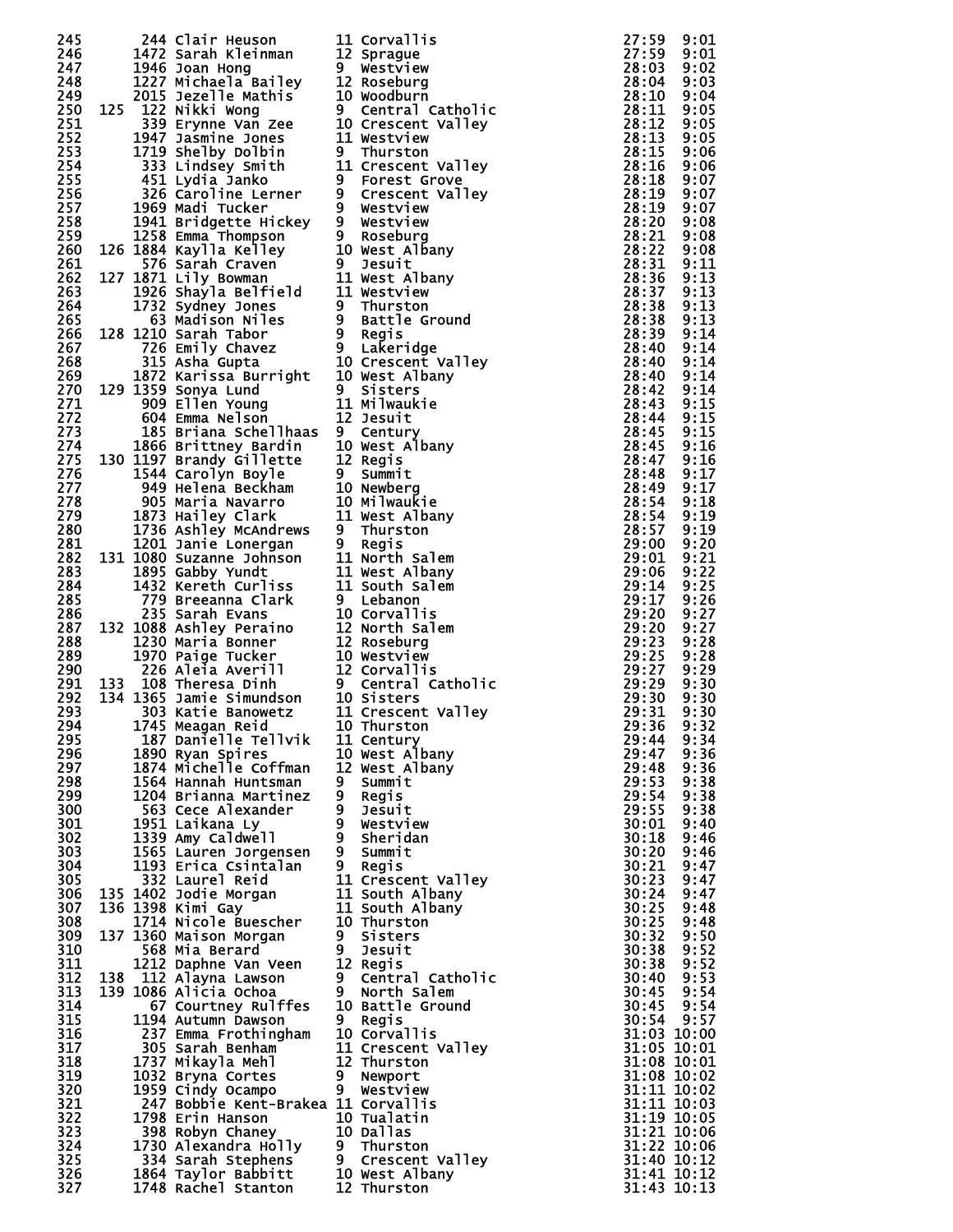328 1940 Courtney Hauck 9 Westview 31:54 10:16 329 1583 Brianna O'Malley 10 Summit 32:16 10:23<br>330 1726 Ashley Greenacre 12 Thurston 32:16 332:16 10:24<br>331 140 1500 Cylvia Davis 12 Springfield 32:21 10:25<br>332 180 Eiden Dan 11 Century 32:34 10:29 330 1726 Ashley Greenacre 12 Thurston 32:16 10:24 331 140 1500 Cylvia Davis 12 Springfield 32:21 10:25 332 180 Eiden Dan 11 Century 32:34 10:29 331 140 1500 Cylvia Davis<br>
332 180 Eiden Dan 11 Century<br>
332 180 Eiden Dan 11 Century<br>
333 1591 Anna Schwab 10 Summit<br>
334 1957 Sarah Niles 10 Westview<br>
32:38 10:30<br>
334 1957 Sarah Niles 10 Westview<br>
32:40 10:31<br>
32:40 10: 334 1957 Sarah Niles 10 Westview 32:40 10:31 335 1242 Jenni Lara-Sulliva 12 Roseburg 32:45 10:33 336 141 1406 Mascha Van Issem 11 South Albany<br>337 1246 Mary Moll 12 Roseburg<br>338 1722 Bree Fowler 9 Thurston 337 1246 Mary Moll 12 Roseburg 32:52 10:35 338 1722 Bree Fowler 9 Thurston 33:19 10:44 339 1598 Michelle Van Hilte 9 Summit 33:20 10:44 340 1367 Rebecca Thomas 10 Sisters 33:24 10:45 341 1888 Erin Pilkerton 11 West Albany 33:34 10:48 342 1955 Moiriah Moore 9 Westview 34:21 11:04 343 1790 Margaret Channon 11 Tualatin 34:33 11:08 344 1869 Melissa Benedini 12 West Albany 34:38 11:09 345 227 Braenna Balleby 12 Corvallis 34:51 11:14 344 1869 Melissa Benedini 12 West Albany 34:38 11:09<br>
345 227 Braenna Balleby 12 Corvallis 34:51 11:14<br>
346 1478 Sadie Verville 9 Sprague 34:59 11:16<br>
347 453 Kyli Lamonica 9 Forest Grove 37:43 12:09<br>
348 1896 Peyton Zeigl 347 453 Kyli Lamonica 9 Forest Grove<br>348 1896 Peyton Zeigler 10 West Albany 1896 Peyton Zeigler **JV Girls Team Scores** 1. Summit  $1 \quad 2 \quad 6 \quad 9 \quad 11 \quad (25) \quad (27) = \quad 29$  Tess Nelson, Hadley Schoderbek, Hailey Hewitson, Abbey Tozer, Melanie Hopkins, Alexa Thomas, Sarah West 2. Jesuit 3 5 8 13 14 (16) (22) = 43 Natalie Johnson, Meaghan Bogart, Danielle Bridges, Natalie Wiggins, Sarah Murphy, Tori Boedigheimer, Jenna White 3. Westview 4 10 12 17 23 (32) (33) = 66 Mallory Hiefield, Lisa Bloch, Morgan Francis, Haley Samson, Kelly Gore, Mikayla Hinton, Hailey Tye 4. Ashland 20 21 34 39 56 (57) (65) = 170 Lyric Randall, Kia Parrish-Haim, Quinn Blackwolf, Isobel Whitcomb, Zahreh McClure, Aurora Sherman, Leah Ball 5. Crescent Valley 7 24 41 49 51 (76) (78) = 172 Anna Turkisher, Sarah Storniolo, Irene Klock, Lois Hong, Emily Klammer, Claire Park, Michelle Bermudez 6. Corvallis 15 36 43 60 62 (94)(100) = 216 Isabel Goni-Mcateer, McKenzie Huso, Ana Berst, Amina Hassan, Christna Law, Tanna Wilson, Tasna Elchibegashuili 7. Tualatin 29 38 42 53 69 (70) (73) = 231 Heidi Patton, Miranda Petrone, Emily Barry, Lindsey Ferguson, Kayla Moore, Hannah Smith, Connor Gustafson 8. Newberg 26 35 40 58 84 (86) (87) = 243 Savannah Stanton, Hannah Johnson, Nicole Fawver, Savannah Hamilton, Grace Jen, Haley Rhine, Theresa Stadeli 9. Battle Ground 18 44 59 63 64 (71) (85) = 248 Abigail Ganson, Sadie Newman, Melanie Walker, Jordan Brownlie, Ashley Anderson, Tiffany Toews, Kylie Chapman 10. Lakeridge 28 45 46 52 82 (83) (96) = 253 Alexandra Van Alebeek, Jessica Kiever, Andi Bisbjerg, Erika Sawka, Celeste Nahas, Lea Zawada, Courtney Ball 11. South Salem 30 47 66 72 92 (99)(112) = 307 Bethany Redding, Zoe Spangler, Marilyn Brooks, Sarah Gunn, Emily Wilson, Ellyn Hilts, Kellie Harra 12. Thurston 19 55 61 89 91 (93)(104) = 315 Aliyah Gallup, Haley Randall, Brooke Petaja, Abby Forrest, Lindi Bradford, Kelsie Daggett, Jennifer Cook 13. Forest Grove 50 67 68 74 75 (105)(107) = 334 Karla Broderson, Rachelle Duyck, Sara Schaffner, Joelle Bruckert-Frisk, Emily Parker, Brittney Stanley, Madi Vanderzanden 14. Regis 37 54 95 113 121 (128)(130) = 420 Morgan Alley, Micole Heater, Becca Tabor, Erin Marshall, Jodi May, Sarah Tabor, Brandy Gillette 15. Roseburg 48 77 88 102 111 (117)(119) = 426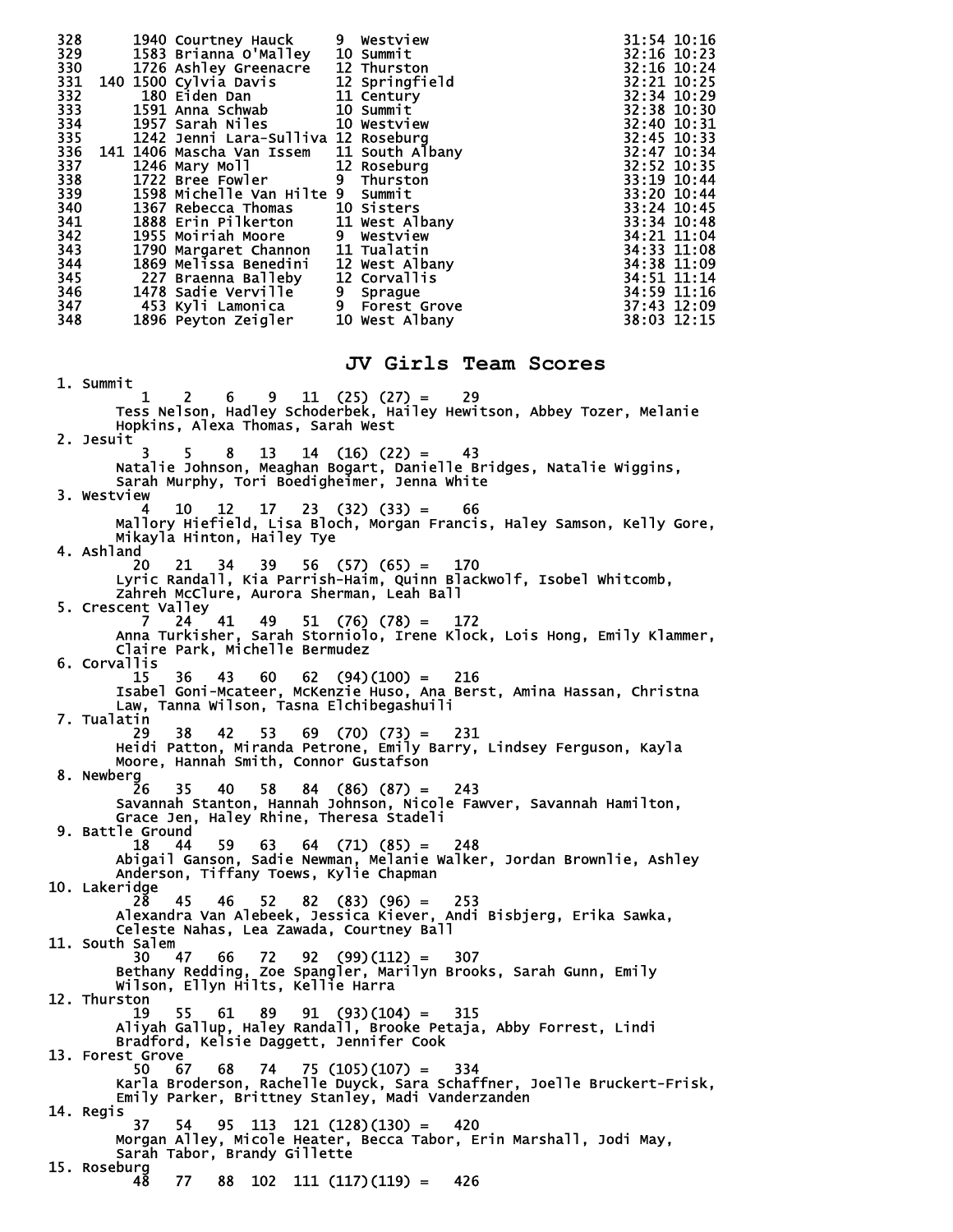Jaclyn Humphry, Taylor Cuilty, Jenna Sandling, Brittnee Stevens, Marissa Kagele, Tristan Dahl, Maggie Potter 16. West Albany 79 80 101 103 124 (126)(127) = 487 Sidney Hayes, Heather Connelly, Emily Kenyon, Sara Jo Weinstein, Rebecca Larrabee, Kaylla Kelley, Lily Bowman 17. Springfield 31 90 116 118 140 = 495 Rebeca Silva, Alyssa Miller, Lexi Smith, Sasha Delean, Cylvia Davis 18. Sisters 97 98 114 120 129 (134)(137) = 558 Tia Berg, Danielle Lovegren, Olivia Chandler, Tori Deleone, Sonya Lund, Jamie Simundson, Maison Morgan 19. Central Catholic 81 115 122 125 133 (138) = 576 Debbie Bui, Emily Rose Wiitala, Shannon Shea, Nikki Wong, Theresa Dinh, Alayna Lawson 20. North Salem 106 108 109 131 132 (139) = 586 Emily Goodman, Yen Trinh, Marisa Bender, Suzanne Johnson, Ashley Peraino, Alicia Ochoa 21. South Albany 110 123 135 136 141 = 645 Breanna Gosnell, Karen Solis-Sanchez, Jodie Morgan, Kimi Gay, Mascha Van Issem

#### **JV Boys Results**

| Place TmPl No.  |    | Name<br>====== == ==:                                                                                                                                                                                                                            | Gr School<br>--------<br>1,<br>17:3<br>17:3<br>17:55<br>17:55<br>17:59<br>18:0<br>18:1<br>18: |                                                                                                 | Pace         |
|-----------------|----|--------------------------------------------------------------------------------------------------------------------------------------------------------------------------------------------------------------------------------------------------|-----------------------------------------------------------------------------------------------|-------------------------------------------------------------------------------------------------|--------------|
| 1               |    | -1 -274 Charles Dearing<br>2 2170 Gabe Rooker<br>3 498 Dashiel Penfield<br>5 95 Ryan Russell<br>5 95 Ryan Russell<br>6 145 Carl Sonnenschein<br>6 145 Carl Sonnenschein<br>10 Central Catholic<br>6 145 Carl Sonnenschein<br>10 Central Catholic |                                                                                               |                                                                                                 | 5:40         |
|                 |    |                                                                                                                                                                                                                                                  |                                                                                               |                                                                                                 | 5:41         |
|                 |    |                                                                                                                                                                                                                                                  |                                                                                               |                                                                                                 | 5:41         |
| 2345678         |    |                                                                                                                                                                                                                                                  |                                                                                               |                                                                                                 | 5:44         |
|                 |    |                                                                                                                                                                                                                                                  |                                                                                               |                                                                                                 | 5:46         |
|                 |    |                                                                                                                                                                                                                                                  |                                                                                               |                                                                                                 | 5:48         |
|                 | Ž. | 652 Mark Fleckenstein 11 Jesuit                                                                                                                                                                                                                  |                                                                                               |                                                                                                 | 5:48         |
|                 |    |                                                                                                                                                                                                                                                  |                                                                                               |                                                                                                 | 5:48         |
| $\overline{9}$  |    |                                                                                                                                                                                                                                                  |                                                                                               |                                                                                                 | 5:49         |
| 10              |    |                                                                                                                                                                                                                                                  |                                                                                               | 18:04                                                                                           | 5:49         |
| 11              |    |                                                                                                                                                                                                                                                  |                                                                                               | 18:10                                                                                           | 5:51         |
| 12              |    |                                                                                                                                                                                                                                                  |                                                                                               | 18:12                                                                                           | 5:52         |
| 13              |    |                                                                                                                                                                                                                                                  |                                                                                               | 18:13                                                                                           | 5:52         |
| 14              |    |                                                                                                                                                                                                                                                  |                                                                                               | 18:15                                                                                           | 5:53         |
| 15              |    |                                                                                                                                                                                                                                                  |                                                                                               | 18:16                                                                                           | 5:53         |
| 16              |    |                                                                                                                                                                                                                                                  |                                                                                               | 18:20<br>18:21                                                                                  | 5:54         |
| 17              |    |                                                                                                                                                                                                                                                  |                                                                                               |                                                                                                 | 5:55         |
| 18              |    |                                                                                                                                                                                                                                                  |                                                                                               | 18:24                                                                                           | 5:56         |
| 19              |    |                                                                                                                                                                                                                                                  |                                                                                               | 18:24                                                                                           | 5:56         |
| 20              |    |                                                                                                                                                                                                                                                  |                                                                                               | 18:25<br>18:26                                                                                  | 5:56         |
| 21<br>22        |    |                                                                                                                                                                                                                                                  |                                                                                               |                                                                                                 | 5:56         |
| 23              |    |                                                                                                                                                                                                                                                  |                                                                                               | 18:26                                                                                           | 5:56         |
| 24              |    |                                                                                                                                                                                                                                                  |                                                                                               |                                                                                                 | 5:57<br>5:57 |
| 25              |    |                                                                                                                                                                                                                                                  |                                                                                               |                                                                                                 | 5:57         |
| 26              |    |                                                                                                                                                                                                                                                  |                                                                                               |                                                                                                 | 5:58         |
| 27              |    |                                                                                                                                                                                                                                                  |                                                                                               |                                                                                                 | 5:58         |
| 28              |    | 6 143 Carl Sonnenschein ID Central Catholic<br>652 Mark Fleckenstein II Jesuit<br>8 702 Noah Wilskey 11 Jesuit<br>10 2004 Abraham Schulte 12 Westview<br>10 2004 Abraham Schulte 12 Westview<br>10 Newberg<br>10 2004 Abraham Schulte 12 W       |                                                                                               | $18:28 \ 18:28 \ 18:28 \ 18:30 \ 18:30 \ 18:31 \ 18:31 \ 18:31 \ 18:31 \ 18:32 \ 18:33 \ 18:34$ | 5:58         |
| 29              |    |                                                                                                                                                                                                                                                  |                                                                                               |                                                                                                 | 5:58         |
| 30              |    |                                                                                                                                                                                                                                                  |                                                                                               |                                                                                                 | 5:58         |
| 31              |    |                                                                                                                                                                                                                                                  |                                                                                               |                                                                                                 | 5:59         |
| 32              |    |                                                                                                                                                                                                                                                  |                                                                                               | 18:34                                                                                           | 5:59         |
| 33              |    |                                                                                                                                                                                                                                                  |                                                                                               | 18:35                                                                                           | 5:59         |
| 34              |    |                                                                                                                                                                                                                                                  |                                                                                               | 18:38                                                                                           | 6:00         |
| $\overline{35}$ |    |                                                                                                                                                                                                                                                  |                                                                                               | 18:38                                                                                           | 6:00         |
| 36              |    |                                                                                                                                                                                                                                                  |                                                                                               | 18:38                                                                                           | 6:00         |
| 37              |    |                                                                                                                                                                                                                                                  |                                                                                               | 18:39                                                                                           | 6:00         |
| 38              |    | 38 767 Trent Riggs 11 Lakeri<br>39 1607 Khiseth Abramvicka 11 Summit                                                                                                                                                                             |                                                                                               | 18:41                                                                                           | 6:01         |
| 39              |    |                                                                                                                                                                                                                                                  |                                                                                               | 18:42                                                                                           | 6:02         |
| 40              |    |                                                                                                                                                                                                                                                  |                                                                                               | 18:43                                                                                           | 6:02         |
| 41              |    |                                                                                                                                                                                                                                                  |                                                                                               | 18:44                                                                                           | 6:02         |
| 42              |    |                                                                                                                                                                                                                                                  |                                                                                               | 18:45                                                                                           | 6:02         |
| 43              |    |                                                                                                                                                                                                                                                  |                                                                                               | 18:47                                                                                           | 6:03         |
| 44              |    |                                                                                                                                                                                                                                                  |                                                                                               | 18:47                                                                                           | 6:03         |
| 45              |    |                                                                                                                                                                                                                                                  |                                                                                               | 18:49                                                                                           | 6:04         |
| 46              |    | 39 1607 Khiseth Abramvicka 11 Summit<br>40 1097 Alberto Alvarez 12 North Salem<br>41 1844 Michael Williams 12 Tualatin<br>42 1769 Kyle Kohl 11 Thurston<br>43 654 Sam Forstag 11 Jesuit<br>44 501 Tyler Pitt 12 Forest Grove<br>659 Riley        |                                                                                               | 18:51                                                                                           | 6:04         |
| 47              |    |                                                                                                                                                                                                                                                  |                                                                                               | $18:52$<br>$18:52$                                                                              | 6:05         |
| 48              |    |                                                                                                                                                                                                                                                  |                                                                                               |                                                                                                 | 6:05         |
| 49              |    |                                                                                                                                                                                                                                                  |                                                                                               | 18:54                                                                                           | 6:05         |
| 50              |    |                                                                                                                                                                                                                                                  |                                                                                               | 18:59                                                                                           | 6:07         |
| 51<br>52        |    |                                                                                                                                                                                                                                                  |                                                                                               | 19:01                                                                                           | 6:08         |
| 53              |    |                                                                                                                                                                                                                                                  |                                                                                               | 19:02<br>19:02                                                                                  | 6:08         |
|                 |    | 52 1667 Kyle Wells                                                                                                                                                                                                                               | 10 Summit                                                                                     |                                                                                                 | 6:08         |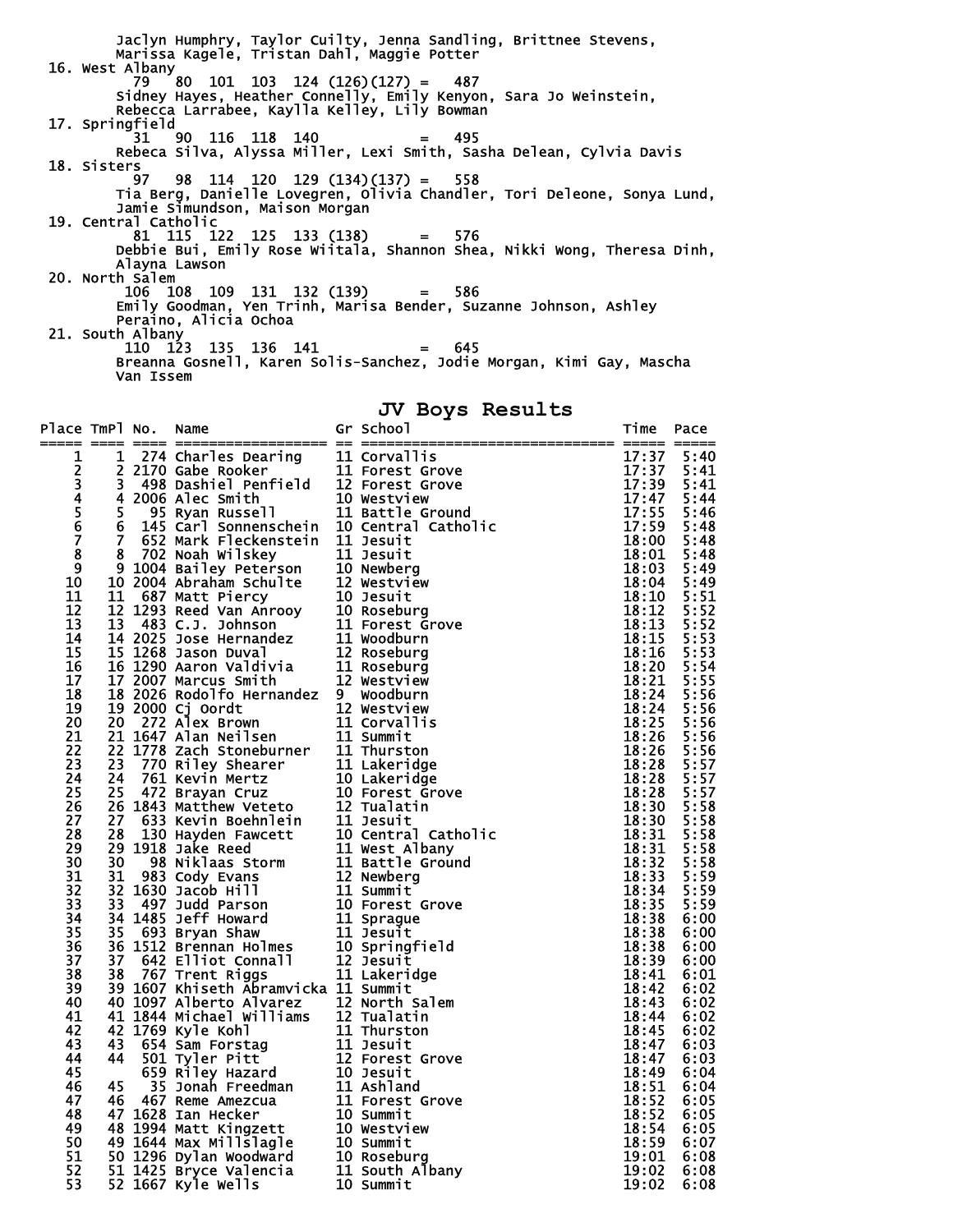| 54       |    |                                                                                                                                                                                                                                                      |                                                                                                                                                                                                                                                        | 19:06          | 6:09         |
|----------|----|------------------------------------------------------------------------------------------------------------------------------------------------------------------------------------------------------------------------------------------------------|--------------------------------------------------------------------------------------------------------------------------------------------------------------------------------------------------------------------------------------------------------|----------------|--------------|
| 55       |    |                                                                                                                                                                                                                                                      |                                                                                                                                                                                                                                                        | 19:08          | 6:10         |
| 56       |    |                                                                                                                                                                                                                                                      |                                                                                                                                                                                                                                                        | 19:08          | 6:10         |
| 57       |    | 33 1284 Tyler Roberts<br>54 1839 James Stallkamp<br>55 748 Nicholai Busch<br>55 748 Nicholai Busch<br>11 Lakeridge<br>56 1840 Tony Terjeson<br>57 289 Josh Nelson<br>57 289 Josh Nelson<br>52 Marc Becherer<br>502 Mart Sherburne<br>59 892 Matt S   |                                                                                                                                                                                                                                                        | 19:11          | 6:11         |
|          |    |                                                                                                                                                                                                                                                      |                                                                                                                                                                                                                                                        |                |              |
| 58       |    |                                                                                                                                                                                                                                                      |                                                                                                                                                                                                                                                        | 19:11          | 6:11         |
| 59       |    |                                                                                                                                                                                                                                                      |                                                                                                                                                                                                                                                        | 19:13          | 6:11         |
| 60       |    |                                                                                                                                                                                                                                                      |                                                                                                                                                                                                                                                        | 19:13          | 6:12         |
| 61       |    |                                                                                                                                                                                                                                                      |                                                                                                                                                                                                                                                        | 19:14          | 6:12         |
| 62       |    |                                                                                                                                                                                                                                                      |                                                                                                                                                                                                                                                        | 19:16          | 6:13         |
| 63       |    | 60 1624 Nikolas Giannioses 10 Summit                                                                                                                                                                                                                 |                                                                                                                                                                                                                                                        | 19:17          | 6:13         |
| 64       |    |                                                                                                                                                                                                                                                      |                                                                                                                                                                                                                                                        | 19:17          | 6:13         |
| 65       |    |                                                                                                                                                                                                                                                      |                                                                                                                                                                                                                                                        | 19:18          | 6:13         |
| 66       |    |                                                                                                                                                                                                                                                      |                                                                                                                                                                                                                                                        | 19:19          | 6:13         |
| 67       |    |                                                                                                                                                                                                                                                      |                                                                                                                                                                                                                                                        | 19:21          | 6:14         |
| 68       |    |                                                                                                                                                                                                                                                      |                                                                                                                                                                                                                                                        | 19:21          | 6:14         |
| 69       |    |                                                                                                                                                                                                                                                      |                                                                                                                                                                                                                                                        | 19:21          | 6:14         |
| 70       |    |                                                                                                                                                                                                                                                      |                                                                                                                                                                                                                                                        | 19:22          | 6:14         |
| 71       |    |                                                                                                                                                                                                                                                      |                                                                                                                                                                                                                                                        | 19:22          | 6:14         |
| 72       |    |                                                                                                                                                                                                                                                      |                                                                                                                                                                                                                                                        | 19:23          | 6:15         |
| 73       |    |                                                                                                                                                                                                                                                      |                                                                                                                                                                                                                                                        | 19:23          | 6:15         |
| 74       |    |                                                                                                                                                                                                                                                      |                                                                                                                                                                                                                                                        | 19:24          | 6:15         |
| 75       |    |                                                                                                                                                                                                                                                      |                                                                                                                                                                                                                                                        | 19:24          | 6:15         |
| 76       |    |                                                                                                                                                                                                                                                      |                                                                                                                                                                                                                                                        | 19:25          | 6:15         |
| 77       |    |                                                                                                                                                                                                                                                      |                                                                                                                                                                                                                                                        | 19:27          | 6:16         |
|          |    |                                                                                                                                                                                                                                                      |                                                                                                                                                                                                                                                        |                |              |
| 78<br>79 |    |                                                                                                                                                                                                                                                      |                                                                                                                                                                                                                                                        | 19:27<br>19:28 | 6:16<br>6:16 |
|          |    |                                                                                                                                                                                                                                                      |                                                                                                                                                                                                                                                        |                |              |
| 80       |    |                                                                                                                                                                                                                                                      |                                                                                                                                                                                                                                                        | 19:28          | 6:16         |
| 81       |    |                                                                                                                                                                                                                                                      |                                                                                                                                                                                                                                                        | 19:29          | 6:17         |
| 82       |    |                                                                                                                                                                                                                                                      |                                                                                                                                                                                                                                                        | 19:30          | 6:17         |
| 83       |    |                                                                                                                                                                                                                                                      | 644 Alec Damn 10 Jesuit<br>10 1024 wikolas Giannioses 10 summit<br>10 1624 wikolas Giannioses 10 summit<br>10 1621 Metrin Reinecke<br>12 Suest Albany<br>1413 Matt Clark<br>10 99 Jered McConaughey 11 Newberg<br>62 1286 Drew Coughilin<br>11 Rastell | 19:30          | 6:17         |
| 84       |    |                                                                                                                                                                                                                                                      |                                                                                                                                                                                                                                                        | 19:31          | 6:17         |
| 85       |    |                                                                                                                                                                                                                                                      |                                                                                                                                                                                                                                                        | 19:33          | 6:18         |
| 86       |    |                                                                                                                                                                                                                                                      |                                                                                                                                                                                                                                                        | 19:34          | 6:18         |
| 87       |    |                                                                                                                                                                                                                                                      |                                                                                                                                                                                                                                                        | 19:35          | 6:18         |
| 88       |    |                                                                                                                                                                                                                                                      |                                                                                                                                                                                                                                                        | 19:36          | 6:19         |
| 89       |    |                                                                                                                                                                                                                                                      |                                                                                                                                                                                                                                                        | 19:36          | 6:19         |
| 90       |    |                                                                                                                                                                                                                                                      |                                                                                                                                                                                                                                                        | 19:37          | 6:19         |
| 91       |    |                                                                                                                                                                                                                                                      |                                                                                                                                                                                                                                                        | 19:37          | 6:19         |
| 92       |    |                                                                                                                                                                                                                                                      |                                                                                                                                                                                                                                                        | 19:38          | 6:19         |
| 93       |    |                                                                                                                                                                                                                                                      |                                                                                                                                                                                                                                                        | 19:38          | 6:20         |
| 94       |    |                                                                                                                                                                                                                                                      |                                                                                                                                                                                                                                                        | 19:39          | 6:20         |
| 95       |    |                                                                                                                                                                                                                                                      |                                                                                                                                                                                                                                                        | 19:40          | 6:20         |
| 96       |    |                                                                                                                                                                                                                                                      |                                                                                                                                                                                                                                                        | 19:41          | 6:20         |
| 97       |    |                                                                                                                                                                                                                                                      |                                                                                                                                                                                                                                                        | 19:43          | 6:21         |
| 98       |    |                                                                                                                                                                                                                                                      |                                                                                                                                                                                                                                                        | 19:44          | 6:21         |
| 99       |    |                                                                                                                                                                                                                                                      |                                                                                                                                                                                                                                                        | 19:44          | 6:22         |
|          |    |                                                                                                                                                                                                                                                      |                                                                                                                                                                                                                                                        |                |              |
| 100      |    |                                                                                                                                                                                                                                                      |                                                                                                                                                                                                                                                        | 19:45          | 6:22         |
| 101      |    |                                                                                                                                                                                                                                                      |                                                                                                                                                                                                                                                        | 19:46          | 6:22         |
| 102      |    |                                                                                                                                                                                                                                                      |                                                                                                                                                                                                                                                        | 19:47          | 6:22         |
| 103      |    | 90 916 Dominique Meade 10 Milwaukie                                                                                                                                                                                                                  |                                                                                                                                                                                                                                                        | 19:47 6:23     |              |
| 104      |    | 1616 Cole Burford                                                                                                                                                                                                                                    | 9 Summit                                                                                                                                                                                                                                               | 19:48          | 6:23         |
| 105      |    | 91 355 Thomas Harrington 11 Crescent Valley                                                                                                                                                                                                          |                                                                                                                                                                                                                                                        | 19:49          | 6:23         |
| 106      |    | 92 1104 Luis Galvan-Mirand 10 North Salem                                                                                                                                                                                                            |                                                                                                                                                                                                                                                        | 19:50          | 6:23         |
| 107      |    | 1651 Joseph Rainaldi                                                                                                                                                                                                                                 |                                                                                                                                                                                                                                                        | 19:51          | 6:24         |
| 108      |    | 93 1508 Tyler Arch                                                                                                                                                                                                                                   |                                                                                                                                                                                                                                                        | 19:52          | 6:24         |
| 109      |    | 1836 Logan Podpora                                                                                                                                                                                                                                   |                                                                                                                                                                                                                                                        | 19:52          | 6:24         |
| 110      | 94 |                                                                                                                                                                                                                                                      |                                                                                                                                                                                                                                                        | 19:53          | 6:24         |
| 111      | 95 |                                                                                                                                                                                                                                                      |                                                                                                                                                                                                                                                        | 19:54          | 6:25         |
| 112      | 96 |                                                                                                                                                                                                                                                      |                                                                                                                                                                                                                                                        | 19:56          | 6:25         |
| 113      |    | 667 Sean Keefer                                                                                                                                                                                                                                      | 10 Jesuit                                                                                                                                                                                                                                              | 19:56          | 6:25         |
| 114      |    |                                                                                                                                                                                                                                                      |                                                                                                                                                                                                                                                        | 20:00          | 6:26         |
| 115      |    |                                                                                                                                                                                                                                                      |                                                                                                                                                                                                                                                        | 20:02          | 6:27         |
| 116      |    |                                                                                                                                                                                                                                                      |                                                                                                                                                                                                                                                        | 20:02          | 6:27         |
| 117      |    |                                                                                                                                                                                                                                                      |                                                                                                                                                                                                                                                        | 20:02          | 6:27         |
| 118      |    | 699 Kevin Vincent<br>97 939 Jack Marquardt<br>469 Griffin Bailey<br>10 Molalla<br>469 Griffin Bailey<br>11 Forest Grove<br>1832 Kyle McAnnis<br>98 1408 Austin Wong<br>99 1106 Matthew Loberg<br>11 North Salem<br>1455 Daniel Fauss<br>11 South Sal |                                                                                                                                                                                                                                                        | 20:03          | 6:27         |
| 119      |    |                                                                                                                                                                                                                                                      |                                                                                                                                                                                                                                                        | 20:04          | 6:28         |
| 120      |    |                                                                                                                                                                                                                                                      |                                                                                                                                                                                                                                                        | 20:04          | 6:28         |
| 121      |    |                                                                                                                                                                                                                                                      |                                                                                                                                                                                                                                                        | 20:05          | 6:28         |
| 122      |    | 100 898 John Wood                                                                                                                                                                                                                                    |                                                                                                                                                                                                                                                        | 20:05          | 6:28         |
| 123      |    |                                                                                                                                                                                                                                                      |                                                                                                                                                                                                                                                        | 20:06          | 6:28         |
| 124      |    |                                                                                                                                                                                                                                                      |                                                                                                                                                                                                                                                        | 20:06          | 6:29         |
| 125      |    |                                                                                                                                                                                                                                                      |                                                                                                                                                                                                                                                        | 20:07          | 6:29         |
| 126      |    |                                                                                                                                                                                                                                                      |                                                                                                                                                                                                                                                        | 20:09          | 6:29         |
| 127      |    |                                                                                                                                                                                                                                                      |                                                                                                                                                                                                                                                        | 20:09          | 6:30         |
| 128      |    |                                                                                                                                                                                                                                                      |                                                                                                                                                                                                                                                        | 20:10          | 6:30         |
| 129      |    |                                                                                                                                                                                                                                                      |                                                                                                                                                                                                                                                        | 20:11          | 6:30         |
| 130      |    |                                                                                                                                                                                                                                                      |                                                                                                                                                                                                                                                        | 20:12          | 6:30         |
| 131      |    |                                                                                                                                                                                                                                                      |                                                                                                                                                                                                                                                        | 20:12          | 6:31         |
| 132      |    |                                                                                                                                                                                                                                                      |                                                                                                                                                                                                                                                        | 20:13          | 6:31         |
| 133      |    |                                                                                                                                                                                                                                                      |                                                                                                                                                                                                                                                        | 20:14          | 6:31         |
| 134      |    | 104 1115 Noah Sachs<br>104 1115 Noah Sachs<br>105 1113 Noah Sachs<br>105 1113 Daniel Perez<br>106 273 Keet Dailey<br>106 273 Keet Dailey<br>106 273 Keet Dailey<br>107 750 Jeremiah Crisp<br>10 Jesuit<br>107 750 Jeremiah Crisp<br>10 Jesuit<br>108 |                                                                                                                                                                                                                                                        | 20:15          | 6:31         |
|          |    |                                                                                                                                                                                                                                                      |                                                                                                                                                                                                                                                        |                |              |
| 135      |    |                                                                                                                                                                                                                                                      |                                                                                                                                                                                                                                                        | 20:15          | 6:31         |
| 136      |    |                                                                                                                                                                                                                                                      |                                                                                                                                                                                                                                                        | 20:16          | 6:32         |

| $\vdots$                                | $\vdots$                                                                   |
|-----------------------------------------|----------------------------------------------------------------------------|
| I                                       |                                                                            |
| ֦֧֦֧֦֧֦֧֦֧֦֧֦֧֦֧֦֧֦֧֦֧֦֧֦֧֚֚֬           | $\ddot{\phantom{a}}$                                                       |
| $\vdots$                                | $\vdots$                                                                   |
| I                                       |                                                                            |
| ֦֧֦֧֦֧֦֧֦֧֦֧֦֧֦֧֦֧֦֧֦֧֦֧֦֧֚֚֬           | $\vdots$                                                                   |
| $\vdots$                                |                                                                            |
|                                         | :::::::::::::                                                              |
| $\vdots$                                |                                                                            |
|                                         |                                                                            |
| ::::::::<br>:                           |                                                                            |
|                                         |                                                                            |
|                                         |                                                                            |
|                                         |                                                                            |
|                                         | $\vdots$                                                                   |
|                                         |                                                                            |
| :<br>:<br>:<br>:                        | $\ddot{\phantom{a}}$                                                       |
|                                         | $\ddot{ }$                                                                 |
|                                         |                                                                            |
| :<br>:<br>:<br>:                        | $\ddot{ }$                                                                 |
|                                         |                                                                            |
| $\vdots$                                | $\ddot{ }$                                                                 |
| $\vdots$                                | $\ddot{ }$                                                                 |
| -44555555555000000000000000011111111116 | 22222222222222222222222333333333333<br>666666666666666666666666666666<br>Ē |
| $\vdots$                                |                                                                            |
| ì                                       | Ē                                                                          |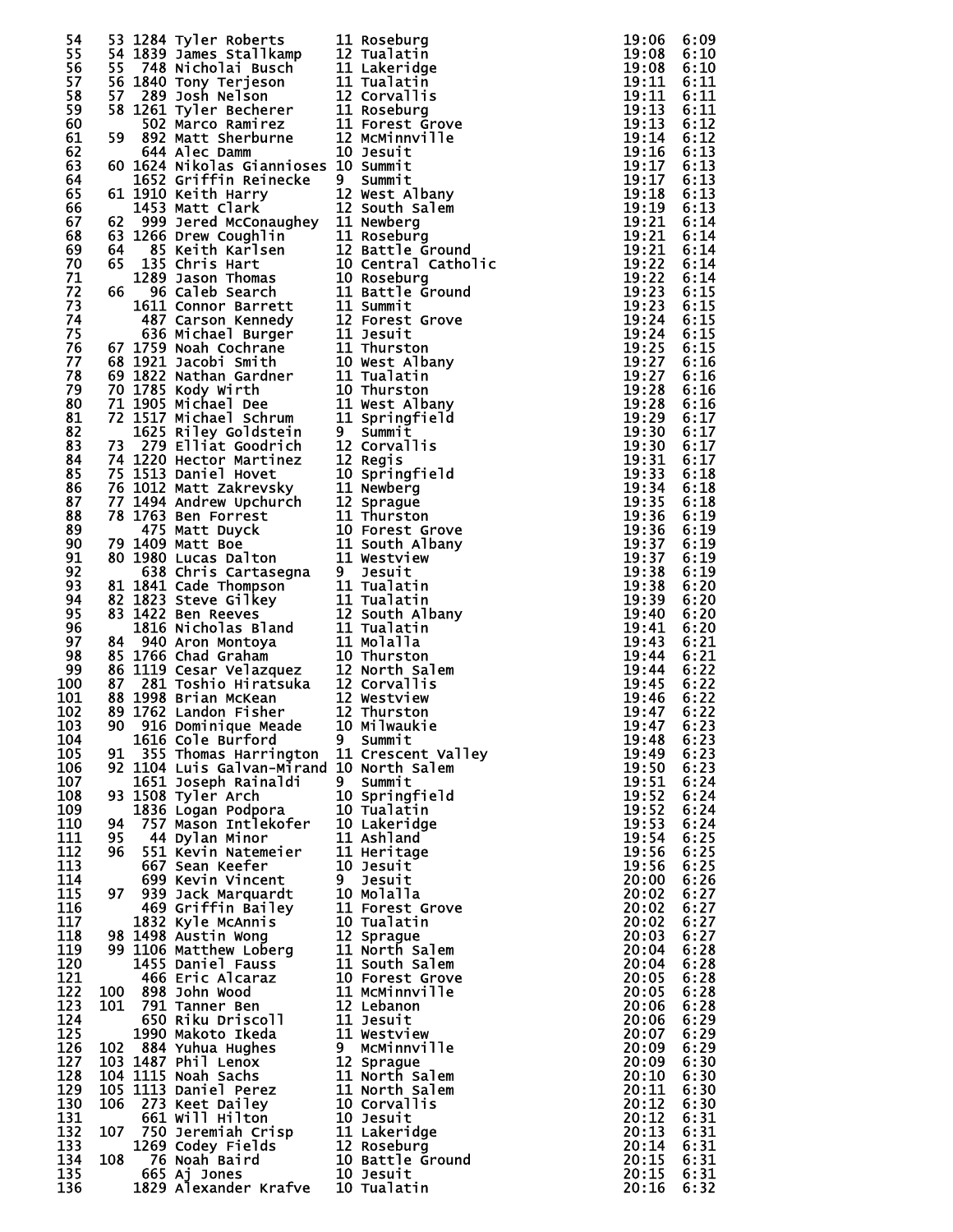| 137        |     |                                                                                                                                                                                                                                               |   | 109 199 Most Lopez-Scott 110 Centry<br>111 883 Aaron Haddeland 11 Meximiville 20:16 199<br>111 883 Aaron Haddeland 11 Meximiville 20:16 12<br>111 883 Aaron Haddeland 11 Meximiville 20:218 12<br>111 9224 Melmer Wangelb 11 Septembe |                | 6:32         |
|------------|-----|-----------------------------------------------------------------------------------------------------------------------------------------------------------------------------------------------------------------------------------------------|---|---------------------------------------------------------------------------------------------------------------------------------------------------------------------------------------------------------------------------------------|----------------|--------------|
| 138        |     |                                                                                                                                                                                                                                               |   |                                                                                                                                                                                                                                       |                | 6:32         |
| 139        |     |                                                                                                                                                                                                                                               |   |                                                                                                                                                                                                                                       |                | 6:32         |
| 140<br>141 |     |                                                                                                                                                                                                                                               |   |                                                                                                                                                                                                                                       |                | 6:32<br>6:33 |
| 142        |     |                                                                                                                                                                                                                                               |   |                                                                                                                                                                                                                                       |                | 6:33         |
| 143        |     |                                                                                                                                                                                                                                               |   |                                                                                                                                                                                                                                       |                | 6:33         |
| 144        |     |                                                                                                                                                                                                                                               |   |                                                                                                                                                                                                                                       |                | 6:34         |
| 145        |     |                                                                                                                                                                                                                                               |   |                                                                                                                                                                                                                                       |                | 6:34         |
| 146        |     |                                                                                                                                                                                                                                               |   |                                                                                                                                                                                                                                       |                | 6:34         |
| 147        |     |                                                                                                                                                                                                                                               |   |                                                                                                                                                                                                                                       |                | 6:34         |
| 148<br>149 |     |                                                                                                                                                                                                                                               |   |                                                                                                                                                                                                                                       |                | 6:35<br>6:35 |
| 150        |     |                                                                                                                                                                                                                                               |   |                                                                                                                                                                                                                                       |                | 6:35         |
| 151        |     |                                                                                                                                                                                                                                               |   |                                                                                                                                                                                                                                       |                | 6:35         |
| 152        |     |                                                                                                                                                                                                                                               |   |                                                                                                                                                                                                                                       |                | 6:35         |
| 153        |     |                                                                                                                                                                                                                                               |   |                                                                                                                                                                                                                                       |                | 6:36         |
| 154        |     |                                                                                                                                                                                                                                               |   |                                                                                                                                                                                                                                       |                | 6:36         |
| 155        |     |                                                                                                                                                                                                                                               |   |                                                                                                                                                                                                                                       |                | 6:36         |
| 156        |     |                                                                                                                                                                                                                                               |   |                                                                                                                                                                                                                                       |                | 6:37         |
| 157        |     |                                                                                                                                                                                                                                               |   |                                                                                                                                                                                                                                       |                | 6:37         |
| 158<br>159 |     |                                                                                                                                                                                                                                               |   |                                                                                                                                                                                                                                       |                | 6:37<br>6:37 |
| 160        |     |                                                                                                                                                                                                                                               |   |                                                                                                                                                                                                                                       |                | 6:37         |
| 161        |     |                                                                                                                                                                                                                                               |   |                                                                                                                                                                                                                                       |                | 6:37         |
| 162        |     |                                                                                                                                                                                                                                               |   |                                                                                                                                                                                                                                       |                | 6:38         |
| 163        |     |                                                                                                                                                                                                                                               |   |                                                                                                                                                                                                                                       |                | 6:38         |
| 164        |     |                                                                                                                                                                                                                                               |   |                                                                                                                                                                                                                                       |                | 6:38         |
| 165        |     |                                                                                                                                                                                                                                               |   |                                                                                                                                                                                                                                       |                | 6:38         |
| 166        |     |                                                                                                                                                                                                                                               |   |                                                                                                                                                                                                                                       |                | 6:39         |
| 167        |     |                                                                                                                                                                                                                                               |   |                                                                                                                                                                                                                                       |                | 6:39         |
| 168<br>169 |     |                                                                                                                                                                                                                                               |   |                                                                                                                                                                                                                                       |                | 6:39<br>6:39 |
| 170        |     |                                                                                                                                                                                                                                               |   |                                                                                                                                                                                                                                       |                | 6:40         |
| 171        |     |                                                                                                                                                                                                                                               |   |                                                                                                                                                                                                                                       |                | 6:40         |
| 172        |     |                                                                                                                                                                                                                                               |   |                                                                                                                                                                                                                                       |                | 6:40         |
| 173        |     |                                                                                                                                                                                                                                               |   |                                                                                                                                                                                                                                       |                | 6:40         |
| 174        |     |                                                                                                                                                                                                                                               |   |                                                                                                                                                                                                                                       |                | 6:41         |
| 175        |     |                                                                                                                                                                                                                                               |   |                                                                                                                                                                                                                                       |                | 6:41         |
| 176        |     |                                                                                                                                                                                                                                               |   |                                                                                                                                                                                                                                       |                | 6:41         |
| 177        |     |                                                                                                                                                                                                                                               |   |                                                                                                                                                                                                                                       |                | 6:41         |
| 178        |     |                                                                                                                                                                                                                                               |   |                                                                                                                                                                                                                                       |                | 6:41         |
| 179<br>180 |     |                                                                                                                                                                                                                                               |   |                                                                                                                                                                                                                                       |                | 6:41<br>6:42 |
| 181        |     |                                                                                                                                                                                                                                               |   |                                                                                                                                                                                                                                       |                | 6:42         |
| 182        |     |                                                                                                                                                                                                                                               |   |                                                                                                                                                                                                                                       |                | 6:42         |
| 183        |     |                                                                                                                                                                                                                                               |   |                                                                                                                                                                                                                                       |                | 6:42         |
| 184        |     |                                                                                                                                                                                                                                               |   |                                                                                                                                                                                                                                       |                | 6:42         |
| 185        |     |                                                                                                                                                                                                                                               |   |                                                                                                                                                                                                                                       |                | 6:43         |
| 186        |     |                                                                                                                                                                                                                                               |   |                                                                                                                                                                                                                                       | $20:51$ 6:43   |              |
| 187        |     | 136 1507 Tyler Arana                                                                                                                                                                                                                          |   | 11 Springfield                                                                                                                                                                                                                        | 20:52          | 6:43         |
| 188<br>189 |     | 986 Jace Fuller<br>137 2032 Jay Tweedle                                                                                                                                                                                                       |   | 11 Newberg<br>11 Woodburn                                                                                                                                                                                                             | 20:52<br>20:54 | 6:43<br>6:44 |
| 190        |     | 499 Bryson Peters                                                                                                                                                                                                                             |   | 11 Forest Grove                                                                                                                                                                                                                       | 20:54          | 6:44         |
| 191        |     | 485 Nate Jones                                                                                                                                                                                                                                |   | 12 Forest Grove                                                                                                                                                                                                                       | 20:55          | 6:44         |
| 192        |     | 991 James Hines                                                                                                                                                                                                                               |   | 12 Newberg                                                                                                                                                                                                                            | 20:55          | 6:44         |
| 193        |     | 138 10 Runner Unknown                                                                                                                                                                                                                         |   | 9 Ashland                                                                                                                                                                                                                             | 20:56          | 6:45         |
| 194        |     | 1272 Andy Girod                                                                                                                                                                                                                               |   | 12 Roseburg                                                                                                                                                                                                                           | 20:56          | 6:45         |
| 195        |     | 139 1368 Ian Baldesarri                                                                                                                                                                                                                       |   | 9 Sisters                                                                                                                                                                                                                             | 20:57          | 6:45         |
| 196        |     | 1005 Max Randall                                                                                                                                                                                                                              |   | 11 Newberg                                                                                                                                                                                                                            | 21:00          | 6:46         |
| 197<br>198 |     | 1983 Kai Freeman<br>31 10 Battle Ground Hard 12 South Albar.<br>246 Jacob Keesee 10 Heritage<br>143 886 Arias Larmay 11 McMinnville<br>1621 Joshua Edwards 9 Summit<br>1625 Bryan Hungerford 11 Laker:<br>1640 Carlos Coleman<br>179.<br>179. |   | 10 Westview<br>10 Battle Ground                                                                                                                                                                                                       | 21:02<br>21:03 | 6:47<br>6:47 |
| 199        |     |                                                                                                                                                                                                                                               |   | 12 South Albany                                                                                                                                                                                                                       | 21:03          | 6:47         |
| 200        |     |                                                                                                                                                                                                                                               |   |                                                                                                                                                                                                                                       | 21:03          | 6:47         |
| 201        |     |                                                                                                                                                                                                                                               |   |                                                                                                                                                                                                                                       | 21:04          | 6:47         |
| 202        |     |                                                                                                                                                                                                                                               |   |                                                                                                                                                                                                                                       | 21:04          | 6:47         |
| 203        |     |                                                                                                                                                                                                                                               |   |                                                                                                                                                                                                                                       | 21:06          | 6:48         |
| 204        |     |                                                                                                                                                                                                                                               |   |                                                                                                                                                                                                                                       | 21:07          | 6:48         |
| 205        |     |                                                                                                                                                                                                                                               |   |                                                                                                                                                                                                                                       | 21:09          | 6:49         |
| 206        |     |                                                                                                                                                                                                                                               |   |                                                                                                                                                                                                                                       | 21:10          | 6:49         |
| 207        |     |                                                                                                                                                                                                                                               |   | 12 Thurston                                                                                                                                                                                                                           | 21:10          | 6:49         |
| 208<br>209 | 145 | 1784 Josh Wells<br>43 Eddy McVarish                                                                                                                                                                                                           |   | 10 Ashland                                                                                                                                                                                                                            | 21:11<br>21:12 | 6:49<br>6:50 |
| 210        |     | 1116 Andrew Schollian                                                                                                                                                                                                                         |   | 12 North Salem                                                                                                                                                                                                                        | 21:14          | 6:50         |
| 211        |     | 703 James Wisniewski                                                                                                                                                                                                                          | 9 | Jesuit                                                                                                                                                                                                                                | 21:14          | 6:51         |
| 212        |     | 296 Charles Squire                                                                                                                                                                                                                            |   | 11 Corvallis                                                                                                                                                                                                                          | 21:15          | 6:51         |
| 213        |     | 1618 Zach Colton                                                                                                                                                                                                                              |   | 11 Summit                                                                                                                                                                                                                             | 21:16          | 6:51         |
| 214        |     | 677 Conner Myers                                                                                                                                                                                                                              |   | 9 Jesuit                                                                                                                                                                                                                              | 21:16          | 6:51         |
| 215        |     | 1645 Keanan Naegele                                                                                                                                                                                                                           |   | 9 Summit                                                                                                                                                                                                                              | 21:17          | 6:51         |
| 216        |     | 146 554 Nicholas Robinson 12 Heritage                                                                                                                                                                                                         |   |                                                                                                                                                                                                                                       | 21:20          | 6:52         |
| 217<br>218 |     | 684 Richard Pfluger<br>147 1372 Alex Curry                                                                                                                                                                                                    |   | 10 Jesuit<br>12 Sisters                                                                                                                                                                                                               | 21:22<br>21:23 | 6:53<br>6:53 |
| 219        |     | 148 1497 Chris West                                                                                                                                                                                                                           |   | 10 Sprague                                                                                                                                                                                                                            | 21:24          | 6:54         |
|            |     |                                                                                                                                                                                                                                               |   |                                                                                                                                                                                                                                       |                |              |

| 0.                                    | Century                            |
|---------------------------------------|------------------------------------|
| $\mathbf{1}$                          | <b>McMinnville</b>                 |
| 0.                                    | Battle Ground                      |
| 0.                                    | Westview                           |
| $\overline{0}$                        | Central Catholio                   |
| $\mathbf{1}$                          | Springfield                        |
| $\frac{0}{1}$                         | <b>Forest Grove</b>                |
|                                       | Thurston                           |
| $\vec{1}$                             | Forest Grove                       |
| $\mathbf{0}$                          | Sprague                            |
| 0.                                    | Springfield                        |
| $\bf{0}$                              | Jesuit                             |
| $\frac{2}{1}$                         | Newberg                            |
|                                       | North Šalem                        |
| L                                     | Jesuit                             |
| 0.                                    | Central Catholio                   |
| .0                                    | Summit                             |
| 0.                                    | Corvallis                          |
| $\mathbf{1}$                          | South Albany<br>South Salem        |
| 0.                                    |                                    |
| $\overline{0}$                        |                                    |
| $\mathbf{1}$                          | Forest Grove<br>Corvallis          |
| $\frac{0}{1}$                         | Thurston                           |
|                                       | Jesuit                             |
| .0<br>.1                              | North Salem                        |
|                                       | Woodburn                           |
| L                                     | Century                            |
| 0.                                    | Newberg                            |
| $\ddot{\mathbf{0}}$                   | Valley<br>Crescent                 |
| $\mathbf{2}$                          | Newberg                            |
|                                       | Newbera                            |
| $\frac{0}{2}$                         | Molalla                            |
|                                       | Newberg                            |
| $\frac{2}{2}$                         | Roseburg                           |
| L                                     | <b>Dallas</b>                      |
| 0.                                    | West Albany                        |
|                                       | South Albany                       |
| $\frac{1}{1}$                         | Battle Ground                      |
| I.                                    | Jesuit                             |
|                                       | Westview                           |
| 0.                                    |                                    |
| $\frac{1}{1}$<br>$\frac{1}{2}$        | North Salem<br>Forest Grove        |
|                                       |                                    |
|                                       | Century<br>Dallas                  |
|                                       |                                    |
| $\frac{2}{1}$                         | Corvallis<br>Battle Ground         |
|                                       |                                    |
| 0.<br>0.                              | MCMinnville<br>MCMinnville         |
| 0.                                    | Heritage                           |
|                                       |                                    |
| -2.1.1.1.1.2.2.2                      | Jesuit <sup>-</sup><br>Springfield |
|                                       | Newberg                            |
|                                       | Woodburn                           |
|                                       |                                    |
|                                       | Forest Grove<br>Forest Grove       |
|                                       | Newberg                            |
|                                       | Ashland                            |
| $\overline{2}$                        | Roseburg                           |
| L                                     | Sisters                            |
| $\mathbf{1}$                          | Newberg                            |
|                                       |                                    |
| 0.<br>0.0<br>2.                       | Westview<br>Battle Ground          |
|                                       | <b>South</b><br>Albany             |
| L                                     |                                    |
|                                       | Regis<br>Heritage                  |
| $\begin{array}{c} 0 \\ 1 \end{array}$ | McMinnville                        |
|                                       |                                    |
| $\mathbf{1}$                          | Summit<br>Lakeridge                |
| I                                     |                                    |
|                                       | Summit                             |
|                                       | Jesuit                             |
|                                       | Jesuit                             |
| $\overline{c}$                        | Thurston                           |
| .ō<br>.2                              | Ashland                            |
|                                       | North Salem                        |
|                                       | Jesuit<br>Corvallis                |
| $\mathbf{1}$<br>$\mathbf{1}$          |                                    |
|                                       | Summit                             |
| L                                     | Jesuit                             |
| $\overline{c}$                        | Summit                             |
|                                       |                                    |
|                                       | Heritage                           |
|                                       | Jesuit                             |
| $\frac{0}{2}$<br>0.                   | Sisters<br>Sprague                 |

| 20<br>20<br>$\vdots$                          | i                                   |
|-----------------------------------------------|-------------------------------------|
| i                                             |                                     |
|                                               | $\ddot{\phantom{a}}$                |
|                                               |                                     |
|                                               | $\ddot{ }$                          |
|                                               |                                     |
|                                               |                                     |
|                                               |                                     |
|                                               |                                     |
|                                               |                                     |
|                                               |                                     |
|                                               |                                     |
|                                               |                                     |
|                                               |                                     |
|                                               |                                     |
|                                               |                                     |
|                                               |                                     |
|                                               |                                     |
|                                               |                                     |
|                                               |                                     |
|                                               |                                     |
|                                               |                                     |
|                                               |                                     |
|                                               |                                     |
|                                               |                                     |
|                                               |                                     |
|                                               |                                     |
|                                               |                                     |
|                                               |                                     |
|                                               |                                     |
|                                               |                                     |
|                                               |                                     |
|                                               |                                     |
|                                               |                                     |
|                                               |                                     |
|                                               |                                     |
|                                               |                                     |
|                                               |                                     |
|                                               |                                     |
|                                               |                                     |
|                                               |                                     |
|                                               |                                     |
|                                               |                                     |
|                                               |                                     |
|                                               |                                     |
|                                               |                                     |
|                                               |                                     |
|                                               |                                     |
|                                               |                                     |
|                                               |                                     |
|                                               |                                     |
| 20<br>20<br>20                                | $\ddot{\phantom{a}}$                |
|                                               |                                     |
|                                               | $\ddot{\phantom{a}}$                |
|                                               |                                     |
|                                               | i                                   |
|                                               |                                     |
|                                               |                                     |
|                                               |                                     |
|                                               |                                     |
|                                               |                                     |
|                                               |                                     |
|                                               |                                     |
|                                               |                                     |
|                                               |                                     |
|                                               |                                     |
|                                               |                                     |
|                                               |                                     |
|                                               |                                     |
|                                               |                                     |
|                                               |                                     |
|                                               |                                     |
|                                               |                                     |
|                                               |                                     |
|                                               |                                     |
|                                               |                                     |
|                                               |                                     |
|                                               |                                     |
|                                               |                                     |
|                                               |                                     |
|                                               |                                     |
| <b> 222222222222222222222222222222222221 </b> | 666666666666666666666666666666<br>E |
|                                               | E                                   |
|                                               |                                     |
|                                               |                                     |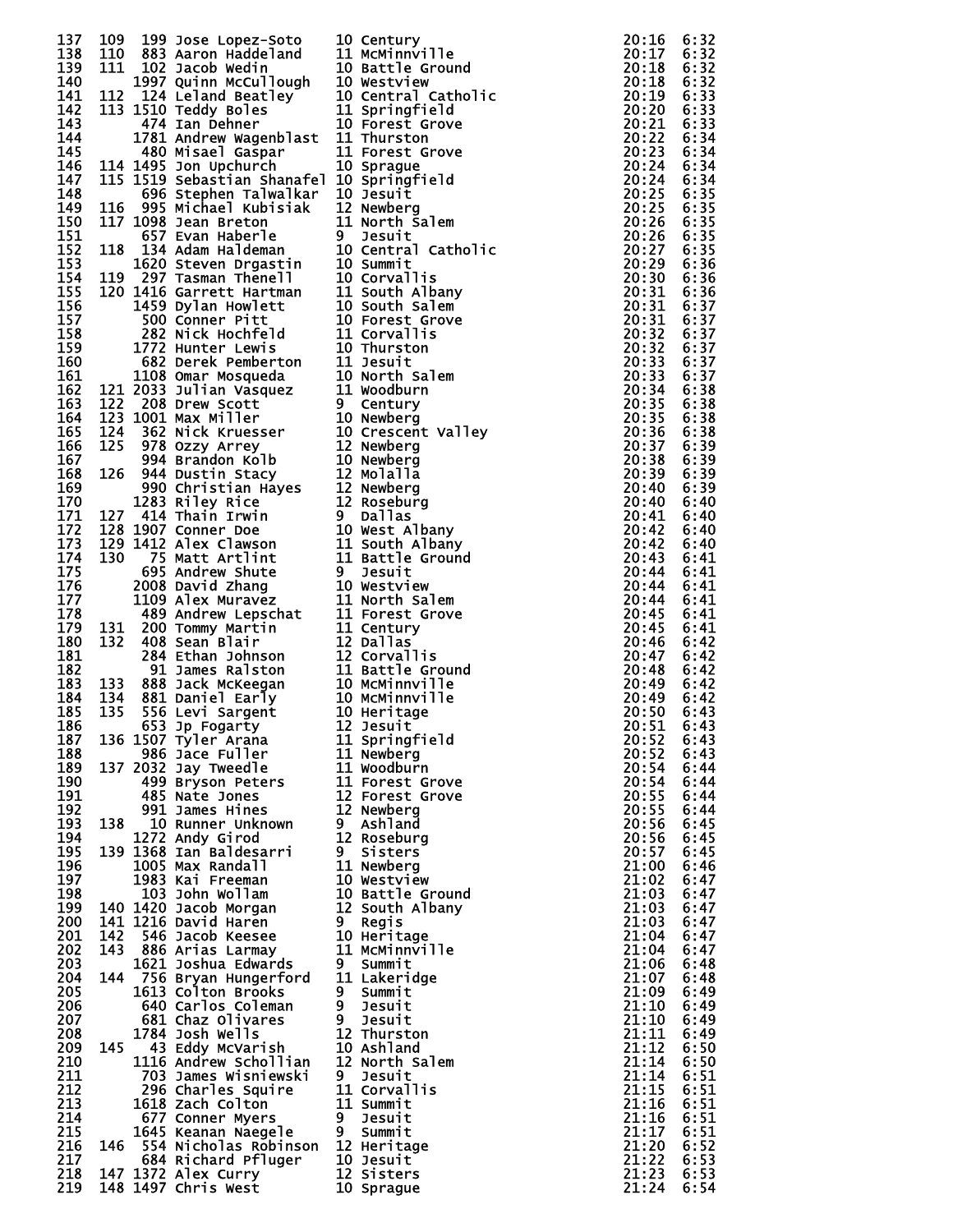| 220         |     | 149 1389 Garrett Trahern                                                                                                                                                                                                                                                    |   | 11 Sisters                                                                                                                 | 21:27          | 6:55         |
|-------------|-----|-----------------------------------------------------------------------------------------------------------------------------------------------------------------------------------------------------------------------------------------------------------------------------|---|----------------------------------------------------------------------------------------------------------------------------|----------------|--------------|
| 221         |     | 150 1897 Snowden Bristow 10 West Albany<br>151 1424 Daniel Struble 12 South Albany<br>162 Daniel Best 9 Central Linn                                                                                                                                                        |   | 21:27<br>21:28<br>21:28<br>21:34<br>21:37<br>21:37<br>21:38<br>21:38<br>21:44<br>21:44<br>21:44<br>21:44<br>21:44<br>21:44 |                | 6:55         |
| 222<br>223  |     |                                                                                                                                                                                                                                                                             |   |                                                                                                                            |                | 6:55<br>6:55 |
| 224         |     | 152 351 Jacques Esterhuize 10 Crescent Valley                                                                                                                                                                                                                               |   |                                                                                                                            |                | 6:57         |
| 225         |     | 152 351 bacques Esterhuize 10 Crescent Valley<br>1629 Collin Hickmann 11 Summit<br>153 359 Nick Hudson<br>634 Brian Boly 10 Jesuit<br>1099 Casey Epperly 10 Jesuit<br>1099 Casey Epperly 12 North salem<br>154 1484 Sean Funk 12 Sprague<br>                                |   |                                                                                                                            |                | 6:58         |
| 226         |     |                                                                                                                                                                                                                                                                             |   |                                                                                                                            |                | 6:58         |
| 227         |     |                                                                                                                                                                                                                                                                             |   |                                                                                                                            |                | 6:58         |
| 228<br>229  |     |                                                                                                                                                                                                                                                                             |   |                                                                                                                            |                | 6:58         |
| 230         |     |                                                                                                                                                                                                                                                                             |   |                                                                                                                            |                | 6:59<br>7:00 |
| 231         |     |                                                                                                                                                                                                                                                                             |   |                                                                                                                            |                | 7:00         |
| 232         |     |                                                                                                                                                                                                                                                                             |   |                                                                                                                            |                | 7:00         |
| 233         |     |                                                                                                                                                                                                                                                                             |   |                                                                                                                            | 21:46          | 7:01         |
| 234         |     |                                                                                                                                                                                                                                                                             |   |                                                                                                                            | 21:46          | 7:01         |
| 235<br>236  |     |                                                                                                                                                                                                                                                                             |   |                                                                                                                            |                | 7:01<br>7:02 |
| 237         |     |                                                                                                                                                                                                                                                                             |   |                                                                                                                            |                | 7:02         |
| 238         |     |                                                                                                                                                                                                                                                                             |   |                                                                                                                            |                | 7:02         |
| 239         |     |                                                                                                                                                                                                                                                                             |   |                                                                                                                            |                | 7:02         |
| 240         |     |                                                                                                                                                                                                                                                                             |   |                                                                                                                            |                | 7:02         |
| 241<br>242  |     |                                                                                                                                                                                                                                                                             |   |                                                                                                                            |                | 7:03<br>7:03 |
| 243         |     |                                                                                                                                                                                                                                                                             |   |                                                                                                                            |                | 7:03         |
| 244         |     | 160 358 Kai Hovland                                                                                                                                                                                                                                                         |   |                                                                                                                            |                | 7:03         |
| 245         |     | 1995 Nicholas McCaslin 10 Westview                                                                                                                                                                                                                                          |   |                                                                                                                            |                | 7:04         |
| 246         |     |                                                                                                                                                                                                                                                                             |   |                                                                                                                            |                | 7:04         |
| 247.<br>248 |     |                                                                                                                                                                                                                                                                             |   |                                                                                                                            |                | 7:05<br>7:05 |
| 249         |     |                                                                                                                                                                                                                                                                             |   |                                                                                                                            |                | 7:05         |
| 250         |     | 1995 Nicholas McCaslin 10 Westview<br>1509 Taylor Barnhart 10 Springfield<br>161 1898 Dakota Buer 11 West Albany<br>2171 Jared Wright 10 Forest Grove<br>162 1856 Tommy Miller 10 Waldport<br>503 Josh Schneider 11 Forest Grove<br>287 Colin Mc                            |   |                                                                                                                            |                | 7:05         |
| 251         |     |                                                                                                                                                                                                                                                                             |   |                                                                                                                            |                | 7:06         |
| 252         |     |                                                                                                                                                                                                                                                                             |   |                                                                                                                            |                | 7:06         |
| 253         |     |                                                                                                                                                                                                                                                                             |   |                                                                                                                            |                | 7:06         |
| 254<br>255  |     |                                                                                                                                                                                                                                                                             |   |                                                                                                                            |                | 7:07<br>7:07 |
| 256         |     |                                                                                                                                                                                                                                                                             |   |                                                                                                                            |                | 7:08         |
| 257         |     |                                                                                                                                                                                                                                                                             |   |                                                                                                                            |                | 7:08         |
| 258         |     |                                                                                                                                                                                                                                                                             |   |                                                                                                                            |                | 7:08         |
| 259         |     |                                                                                                                                                                                                                                                                             |   |                                                                                                                            |                | 7:08         |
| 260<br>261  |     |                                                                                                                                                                                                                                                                             |   |                                                                                                                            | 22:11          | 7:09<br>7:09 |
| 262         |     | 1824 Alexander Hancock 10 Tualatin<br>715 Oscar Cardenas<br>10 Kennedy<br>164 210 Jacob Sollman<br>12 Century<br>165 349 Marcel Erickson<br>10 Crescent Valley<br>166 47 Thomas Tappert<br>11 Ashland<br>1265 Aaron Costner<br>11 Roseburg<br>1915 B                        |   | 22:11<br>22:12<br>22:14<br>22:17<br>22:17<br>22:18<br>22:18<br>22:20<br>22:20                                              |                | 7:09         |
| 263         |     |                                                                                                                                                                                                                                                                             |   |                                                                                                                            |                | 7:10         |
| 264         |     |                                                                                                                                                                                                                                                                             |   |                                                                                                                            |                | 7:11         |
| 265         |     |                                                                                                                                                                                                                                                                             |   |                                                                                                                            |                | 7:11<br>7:11 |
| 266<br>267  |     |                                                                                                                                                                                                                                                                             |   |                                                                                                                            |                | 7:11         |
| 268         |     |                                                                                                                                                                                                                                                                             |   |                                                                                                                            |                | 7:12         |
| 269         |     |                                                                                                                                                                                                                                                                             |   | $22:20 \quad 7:12$                                                                                                         |                |              |
| 270         |     | 1627 Dakota Hayes                                                                                                                                                                                                                                                           |   | 10 Summit                                                                                                                  | 22:21          | 7:12         |
| 271         |     | 372 Nakul Sridhar<br>42 Jacob Laurance-Tho 10 Ashland                                                                                                                                                                                                                       |   | 9 Crescent Valley                                                                                                          | 22:25<br>22:25 | 7:13         |
| 272<br>273  | 168 | 169 202 Dj Moore                                                                                                                                                                                                                                                            |   | 9 Century                                                                                                                  | 22:25          | 7:13<br>7:13 |
| 274         |     | 705 Marcus Yoo                                                                                                                                                                                                                                                              |   | 10 Jesuit                                                                                                                  | 22:26          | 7:13         |
| 275         |     | 170 911 Anthony Garcia 12 Milwaukie                                                                                                                                                                                                                                         |   |                                                                                                                            | 22:26          | 7:14         |
| 276         |     | 1000 Max McCourt                                                                                                                                                                                                                                                            |   | 10 Newberg                                                                                                                 | 22:27          | 7:14         |
| 277<br>278  |     | 643 Malcom Daigle                                                                                                                                                                                                                                                           |   | 9 Jesuit                                                                                                                   | 22:30<br>22:32 | 7:15<br>7:15 |
| 279         | 171 | 88 Tyler Moore<br>196 Aaron Joernes<br>196 Aaron Joernes<br>11 Century<br>1989 Andrew Hyun<br>83 Matthew John<br>720 Brent Lang<br>1812 Braden Ackles<br>19 Mennedy<br>1812 Braden Ackles<br>19 Mennedy<br>19 Mennedy<br>19 Mennedy<br>19 Mennedy<br>19 Mennedy<br>19 Menne |   |                                                                                                                            | 22:34          | 7:16         |
| 280         |     |                                                                                                                                                                                                                                                                             |   |                                                                                                                            | 22:35          | 7:16         |
| 281         |     |                                                                                                                                                                                                                                                                             |   |                                                                                                                            | 22:35          | 7:16         |
| 282         |     |                                                                                                                                                                                                                                                                             |   |                                                                                                                            | 22:35          | 7:17         |
| 283         |     |                                                                                                                                                                                                                                                                             |   |                                                                                                                            | 22:36          | 7:17<br>7:17 |
| 284<br>285  |     | 172 1217 Yoshiaki Hirata<br>270 Saul Boulanger                                                                                                                                                                                                                              |   | 12 Corvallis                                                                                                               | 22:37<br>22:41 | 7:18         |
| 286         |     | 173 1854 Shane McNees                                                                                                                                                                                                                                                       |   | 10 Waldport                                                                                                                | 22:42          | 7:19         |
| 287         |     | 1288 Kevin Talik                                                                                                                                                                                                                                                            |   | 10 Roseburg                                                                                                                | 22:42          | 7:19         |
| 288         |     | 174 945 Benjamin Vansmoore 9 Molalla                                                                                                                                                                                                                                        |   |                                                                                                                            | 22:43          | 7:19         |
| 289         | 175 | 648 Max Dordevic                                                                                                                                                                                                                                                            | 9 | Jesuit                                                                                                                     | 22:44<br>22:45 | 7:19<br>7:20 |
| 290<br>291  |     | 543 Dakota Crawford<br>176 920 Nethaniel Redfield 9                                                                                                                                                                                                                         |   | 10 Heritage<br>Milwaukie                                                                                                   | 22:45          | 7:20         |
| 292         |     | 656 Matt Goodman                                                                                                                                                                                                                                                            |   | 9 Jesuit                                                                                                                   | 22:48          | 7:21         |
| 293         |     | 670 Patrick McCarthy                                                                                                                                                                                                                                                        |   | 9 Jesuit                                                                                                                   | 22:56          | 7:23         |
| 294         |     | 1828 David Johannesen                                                                                                                                                                                                                                                       |   | 10 Tualatin                                                                                                                | 22:56          | 7:23         |
| 295         |     | 345 Geoff Aust                                                                                                                                                                                                                                                              |   | 12 Crescent Valley                                                                                                         | 22:57          | 7:24         |
| 296<br>297  | 177 | 651 Bailey Enghouse<br>205 Eric Refsland                                                                                                                                                                                                                                    |   | 9 Jesuit<br>11 Century                                                                                                     | 22:58<br>22:59 | 7:24<br>7:24 |
| 298         |     | 178 792 Devin Burroughs                                                                                                                                                                                                                                                     |   | 10 Lebanon                                                                                                                 | 22:59          | 7:24         |
| 299         |     | 1919 Caleb Riley                                                                                                                                                                                                                                                            |   | 11 West Albany                                                                                                             | 23:03          | 7:25         |
| 300         |     | 179 1047 John Brandt                                                                                                                                                                                                                                                        |   | 10 Newport                                                                                                                 | 23:04          | 7:26         |
| 301         | 180 | 804 Alec Smallwood                                                                                                                                                                                                                                                          |   | 10 Lebanon                                                                                                                 | 23:10          | 7:28         |
| 302         |     | 631 Caleb Bacos                                                                                                                                                                                                                                                             | 9 | Jesuit                                                                                                                     | 23:12          | 7:28         |

|                                                                | Sisters<br>West Albany                |
|----------------------------------------------------------------|---------------------------------------|
| ١                                                              |                                       |
| $\mathbf{I}$                                                   | South Albany                          |
| I                                                              | Central Linn                          |
|                                                                | Crescent Valley<br>Summit             |
| -<br>)                                                         | Crescent Valley                       |
|                                                                | Jesuit                                |
|                                                                | North Salem                           |
|                                                                | Sprague                               |
|                                                                | Lebanon                               |
| $\frac{1}{2}$                                                  | Tualatin                              |
|                                                                | McMinnville                           |
|                                                                | Westview                              |
|                                                                | Jesuit                                |
|                                                                | South Albany                          |
| ׇ֚֡֬                                                           | Heritage                              |
|                                                                | <b>McMinnville</b>                    |
|                                                                | Dallas                                |
| I<br>١                                                         | Sisters                               |
|                                                                | Forest Grove<br>McMinnville           |
| J                                                              | Forest Grove                          |
|                                                                | Heritage                              |
|                                                                | <b>Valley</b><br>Crescent             |
|                                                                | Westview                              |
| Í                                                              | Springfield                           |
|                                                                | West Albany                           |
| I                                                              | Forest Grove                          |
| I                                                              | Waldport<br>Forest Grove<br>Corvallis |
|                                                                |                                       |
| $\vdots$                                                       |                                       |
|                                                                | Newberg                               |
|                                                                | Woodburn                              |
|                                                                | Westview                              |
| I                                                              | Tualatin                              |
|                                                                | Kennedy                               |
| $\frac{1}{2}$                                                  | Century<br>Crescent Valley            |
|                                                                | Ashland                               |
|                                                                | Roseburg                              |
|                                                                |                                       |
|                                                                |                                       |
|                                                                | West Albany                           |
| $\vdots$                                                       | North Salem                           |
|                                                                | Jesuit<br>Jesuit                      |
| ֧֦֧֧ׅ֧ׅ֧ׅ֧ׅ֧ׅ֧֧֢ׅ֧֚֚֚֚֚֚֚֚֚֚֚֚֚֚֚֚֚֚֚֚֚֚֚֚֚֚֚֚֚֬֡֜֓֡֓֜֓֡֜֓֜֓֜֓ | North Salem                           |
| -                                                              | Crescent Valley                       |
|                                                                | Jesuit                                |
| ۱                                                              | Crescent Valley                       |
|                                                                | Summit                                |
| I                                                              | Summit                                |
|                                                                | Crescent Valley                       |
| I                                                              | Ashland                               |
|                                                                | Century                               |
|                                                                | Jesuit                                |
| $\ddot{\phantom{a}}$<br>١                                      | <b>Milwaukie</b>                      |
|                                                                | Newberg                               |
|                                                                | Jesuit<br>Battle Ground               |
|                                                                | Century                               |
|                                                                |                                       |
|                                                                | Westview<br>Battle Ground             |
|                                                                | <b>Kennedy</b>                        |
|                                                                | Tualatin                              |
|                                                                | Regis                                 |
| J<br>.<br>,                                                    | Corvallis                             |
| $\frac{1}{2}$                                                  |                                       |
| j                                                              |                                       |
|                                                                | Waldport<br>Roseburg<br>Molaḷla       |
|                                                                | Jesuit                                |
| I                                                              | Heritage                              |
|                                                                | Milwauƙie                             |
|                                                                | Jesuit                                |
| I                                                              | Jesuit                                |
|                                                                | Tualatin<br>Valley<br>Crescent        |
|                                                                | Jesuit                                |
|                                                                | Century                               |
| ١                                                              | Lebanon                               |
|                                                                | West Albany                           |
| ,                                                              | Newport                               |
| Ì                                                              | Lebanon<br>Jesuit                     |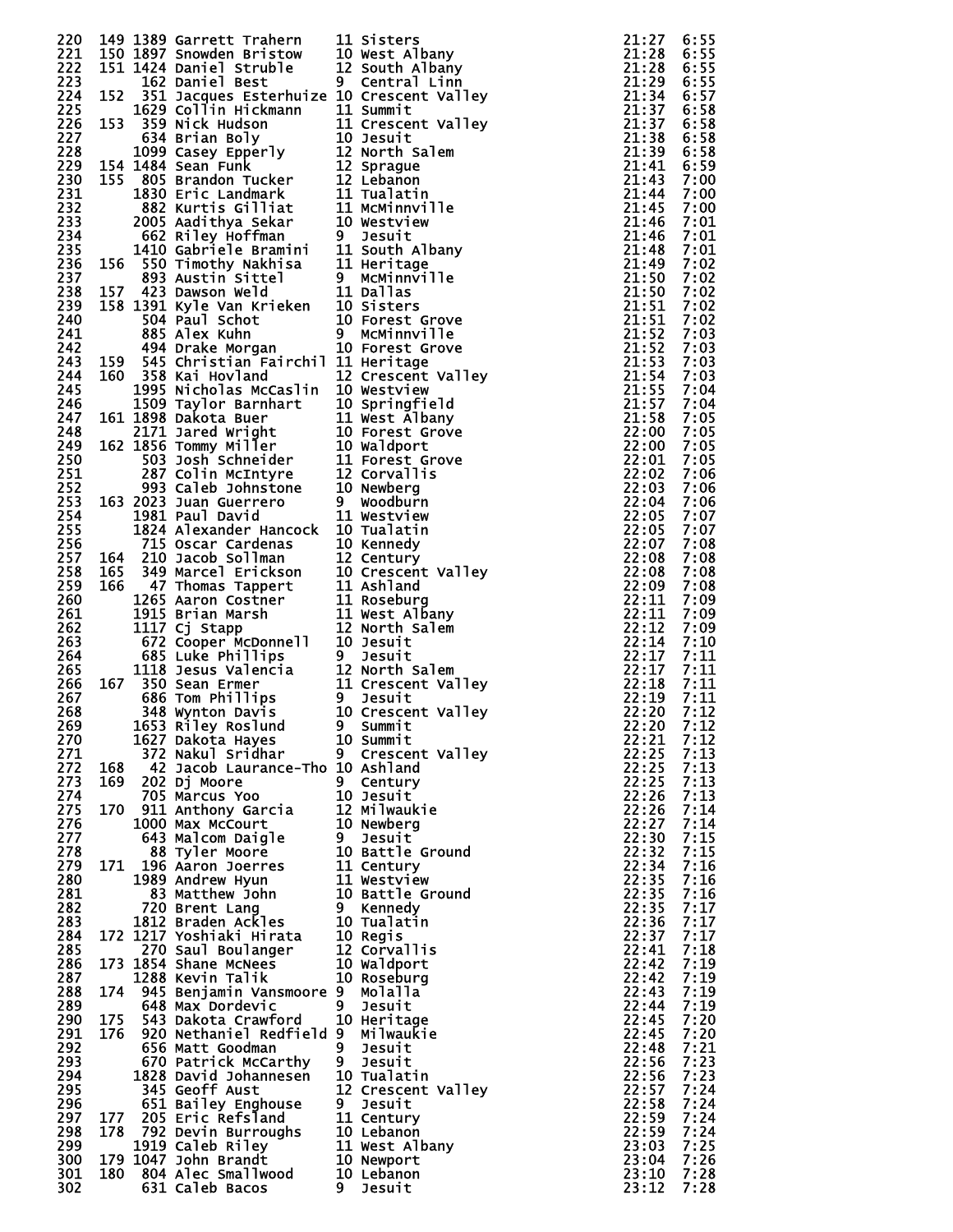| 303        |     |                                               |   |                                                                                                                                                                                                                                                                       |                      | 7:29         |
|------------|-----|-----------------------------------------------|---|-----------------------------------------------------------------------------------------------------------------------------------------------------------------------------------------------------------------------------------------------------------------------|----------------------|--------------|
| 304        |     |                                               |   |                                                                                                                                                                                                                                                                       |                      | 7:29         |
| 305        |     |                                               |   |                                                                                                                                                                                                                                                                       |                      | 7:29         |
| 306        |     |                                               |   |                                                                                                                                                                                                                                                                       |                      | 7:29         |
| 307        |     |                                               |   |                                                                                                                                                                                                                                                                       |                      | 7:29         |
| 308        |     |                                               |   |                                                                                                                                                                                                                                                                       |                      | 7:31         |
| 309        |     |                                               |   |                                                                                                                                                                                                                                                                       |                      | 7:31         |
| 310        |     |                                               |   |                                                                                                                                                                                                                                                                       |                      | 7:32         |
| 311        |     |                                               |   |                                                                                                                                                                                                                                                                       |                      | 7:33         |
| 312        |     |                                               |   |                                                                                                                                                                                                                                                                       |                      | 7:34         |
| 313        |     |                                               |   |                                                                                                                                                                                                                                                                       |                      | 7:36         |
| 314        |     |                                               |   |                                                                                                                                                                                                                                                                       |                      | 7:36         |
| 315        |     |                                               |   |                                                                                                                                                                                                                                                                       |                      | 7:37         |
| 316        |     |                                               |   |                                                                                                                                                                                                                                                                       |                      | 7:38         |
| 317        |     |                                               |   |                                                                                                                                                                                                                                                                       |                      | 7:38         |
| 318<br>319 |     |                                               |   |                                                                                                                                                                                                                                                                       |                      | 7:38<br>7:39 |
| 320        |     |                                               |   |                                                                                                                                                                                                                                                                       |                      | 7:40         |
| 321        |     |                                               |   |                                                                                                                                                                                                                                                                       |                      | 7:40         |
| 322        |     |                                               |   |                                                                                                                                                                                                                                                                       |                      | 7:41         |
| 323        |     |                                               |   |                                                                                                                                                                                                                                                                       |                      | 7:41         |
| 324        |     |                                               |   |                                                                                                                                                                                                                                                                       |                      | 7:41         |
| 325        |     |                                               |   |                                                                                                                                                                                                                                                                       |                      | 7:42         |
| 326        |     |                                               |   |                                                                                                                                                                                                                                                                       |                      | 7:42         |
| 327        |     |                                               |   |                                                                                                                                                                                                                                                                       |                      | 7:42         |
| 328        |     |                                               |   |                                                                                                                                                                                                                                                                       |                      | 7:43         |
| 329        |     |                                               |   |                                                                                                                                                                                                                                                                       |                      | 7:43         |
| 330        |     |                                               |   |                                                                                                                                                                                                                                                                       |                      | 7:43         |
| 331        |     |                                               |   |                                                                                                                                                                                                                                                                       |                      | 7:43         |
| 332        |     |                                               |   |                                                                                                                                                                                                                                                                       |                      | 7:44         |
| 333        |     |                                               |   |                                                                                                                                                                                                                                                                       |                      | 7:44         |
| 334        |     |                                               |   |                                                                                                                                                                                                                                                                       |                      | 7:47         |
| 335        |     |                                               |   |                                                                                                                                                                                                                                                                       |                      | 7:48         |
| 336        |     |                                               |   |                                                                                                                                                                                                                                                                       |                      | 7:48         |
| 337<br>338 |     |                                               |   |                                                                                                                                                                                                                                                                       |                      | 7:50<br>7:51 |
| 339        |     |                                               |   |                                                                                                                                                                                                                                                                       |                      | 7:54         |
| 340        |     |                                               |   |                                                                                                                                                                                                                                                                       |                      | 7:55         |
| 341        |     |                                               |   |                                                                                                                                                                                                                                                                       |                      | 7:59         |
| 342        |     |                                               |   |                                                                                                                                                                                                                                                                       |                      | 7:59         |
| 343        |     |                                               |   |                                                                                                                                                                                                                                                                       |                      | 7:59         |
| 344        |     |                                               |   |                                                                                                                                                                                                                                                                       |                      | 8:00         |
| 345        |     |                                               |   |                                                                                                                                                                                                                                                                       |                      | 8:00         |
| 346        |     |                                               |   |                                                                                                                                                                                                                                                                       |                      | 8:00         |
| 347        |     |                                               |   |                                                                                                                                                                                                                                                                       |                      | 8:07         |
| 348        |     |                                               |   |                                                                                                                                                                                                                                                                       |                      | 8:10         |
| 349        |     |                                               |   |                                                                                                                                                                                                                                                                       |                      | 8:12         |
| 350        |     |                                               |   |                                                                                                                                                                                                                                                                       |                      | 8:12         |
| 351        |     |                                               |   |                                                                                                                                                                                                                                                                       |                      | 8:12         |
| 352        |     | 269 Prachet Bhatt 11 Corvallis                |   |                                                                                                                                                                                                                                                                       | $25:31$ $8:13$       |              |
| 353<br>354 | 194 | 193 2031 Troy Severance<br>420 Kyle Stockdall |   | 181 915 banne Meade<br>181 278 aessie Erickson 9 education 10 Corvallis<br>1724 Mike Hector 110 Rosslaure<br>1724 Mike Hector 110 Rosslaure<br>1827 Micham Smith 201 Vialation<br>1827 Micham Smith 201 Vialation<br>1823 Matcha Milley 1<br>11 Woodburn<br>10 Dallas | 25:33<br>25:35       | 8:14<br>8:14 |
| 355        | 195 | 412 A.J. Edwards                              |   | 10 Dallas                                                                                                                                                                                                                                                             | 25:36                | 8:15         |
| 356        |     | 378 Peter Wong                                |   | 9 Crescent Valley                                                                                                                                                                                                                                                     | 25:36                | 8:15         |
| 357        |     | 190 Andrew Brusseau                           |   | 11 Century                                                                                                                                                                                                                                                            | 25:40                | 8:16         |
| 358        |     | 196 422 Beau Thomas                           |   | 9 Dallas                                                                                                                                                                                                                                                              | 25:49                | 8:19         |
| 359        |     | 1678 Jeremy Eclarinal                         |   | 9 Taft                                                                                                                                                                                                                                                                | 25:50                | 8:19         |
| 360        |     | 365 Carl Lucker                               |   | 12 Crescent Valley                                                                                                                                                                                                                                                    | 25:51                | 8:19         |
| 361        |     | 357 Sam Henkels                               |   | 11 Crescent Valley                                                                                                                                                                                                                                                    | 26:08                | 8:25         |
| 362        |     | 197 1374 Trevor Elson                         |   | 10 Sisters                                                                                                                                                                                                                                                            | 26:08                | 8:25         |
| 363        |     | 198 1852 Fred Dancer                          |   | 10 Waldport                                                                                                                                                                                                                                                           | 26:58                | 8:41         |
| 364        |     | 1346 Patrick Mueller                          |   | 9 Sheridan                                                                                                                                                                                                                                                            | 27:02                | 8:42         |
| 365        |     | 199 416 Daniel Medellin                       | 9 | Dallas                                                                                                                                                                                                                                                                | 27:03                | 8:43         |
| 366        |     | 200 1851 Austin Cromer                        |   | 11 Waldport                                                                                                                                                                                                                                                           | 27:50                | 8:58         |
| 367        |     | 201 1218 Kazuya Hotta                         |   | 10 Regis                                                                                                                                                                                                                                                              | 27:51                | 8:58         |
| 368        |     | 202 1857 Mitch Price                          |   | 10 Waldport                                                                                                                                                                                                                                                           | 27:57                | 9:00         |
| 369        |     | 1415 Jeff Fricke                              |   | 12 South Albany                                                                                                                                                                                                                                                       | 28:22                | 9:08         |
| 370        |     | 1103 Erik Gabriel                             |   | 9 North Salem                                                                                                                                                                                                                                                         | 28:34                | 9:12         |
| 371<br>372 |     | 1682 Daniel Stecher                           |   | 10 Taft                                                                                                                                                                                                                                                               | 29:01                | 9:21         |
| 373        |     | 82 Austin Hood<br>1999 Max Oakes              |   | 12 Battle Ground<br>10 Westview                                                                                                                                                                                                                                       | 29:30<br>32:51 10:35 | 9:30         |
|            |     |                                               |   |                                                                                                                                                                                                                                                                       |                      |              |

**JV Boys Team Scores** 

 1. Forest Grove 2 3 13 25 33 (44) (46) = 76 Gabe Rooker, Dashiel Penfield, C.J. Johnson, Brayan Cruz, Judd Parson, Tyler Pitt, Reme Amezcua 2. Jesuit 7 8 11 27 35 (37) (43) = 88

 Mark Fleckenstein, Noah Wilskey, Matt Piercy, Kevin Boehnlein, Bryan Shaw, Elliot Connall, Sam Forstag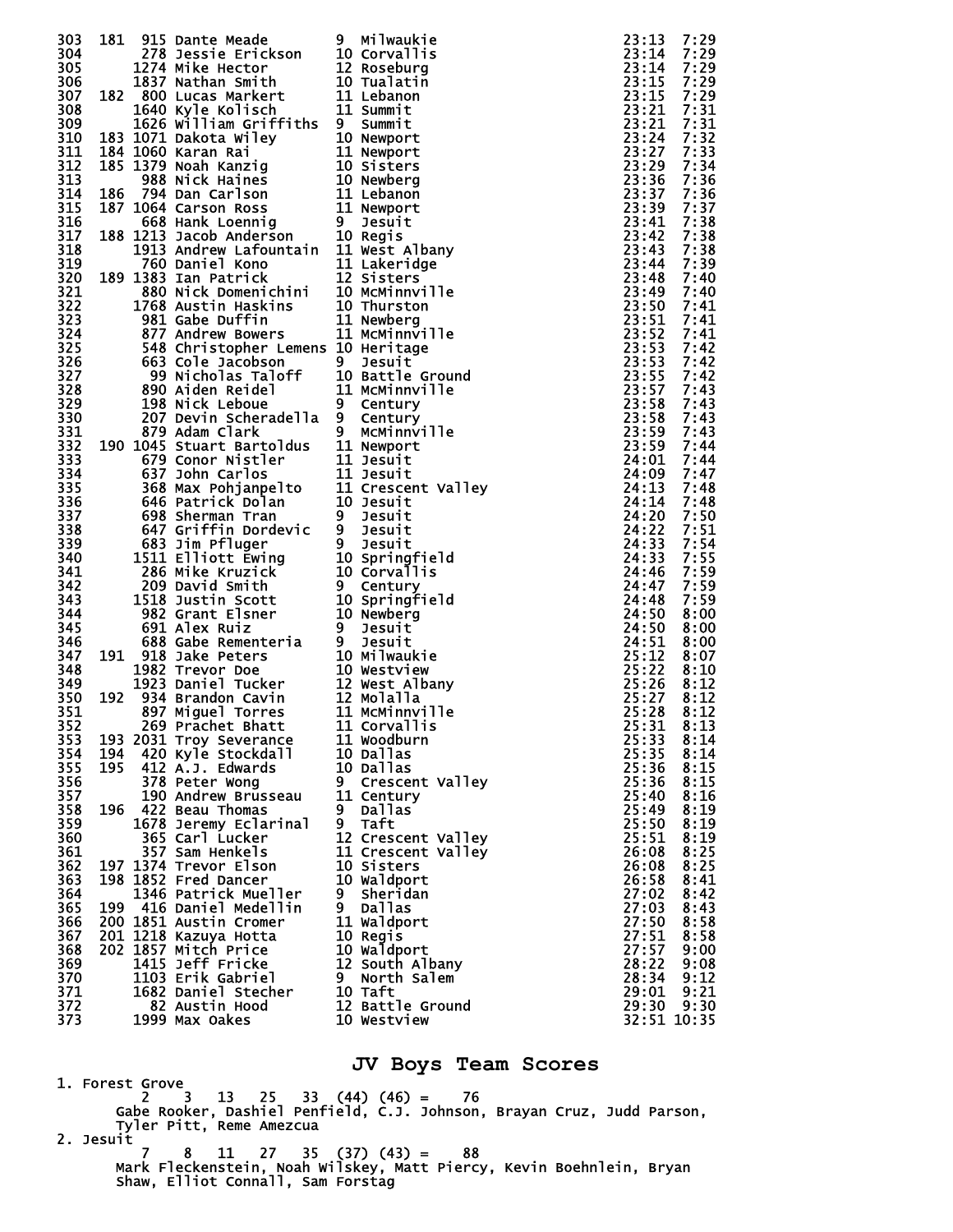3. Westview 4 10 17 19 48 (80) (88) = 98 Alec Smith, Abraham Schulte, Marcus Smith, Cj Oordt, Matt Kingzett, Lucas Dalton, Brian McKean 4. Roseburg 12 15 16 50 53 (58) (63) = 146 Reed Van Anrooy, Jason Duval, Aaron Valdivia, Dylan Woodward, Tyler Roberts, Tyler Becherer, Drew Coughlin 5. Summit 21 32 39 47 49 (52) (60) = 188 Alan Neilsen, Jacob Hill, Khiseth Abramvicka, Ian Hecker, Max Millslagle, Kyle Wells, Nikolas Giannioses 6. Lakeridge 23 24 38 55 94 (107)(144) = 234 Riley Shearer, Kevin Mertz, Trent Riggs, Nicholai Busch, Mason Intlekofer, Jeremiah Crisp, Bryan Hungerford 7. Corvallis 1 20 57 73 87 (106)(119) = 238 Charles Dearing, Alex Brown, Josh Nelson, Elliat Goodrich, Toshio Hiratsuka, Keet Dailey, Tasman Thenell 8. Tualatin 26 41 54 56 69 (81) (82) = 246 Matthew Veteto, Michael Williams, James Stallkamp, Tony Terjeson, Nathan Gardner, Cade Thompson, Steve Gilkey 9. Battle Ground  $64$   $66$   $108$   $(111)(130) = 273$  Ryan Russell, Niklaas Storm, Keith Karlsen, Caleb Search, Noah Baird, Jacob Wedin, Matt Artlint 10. Thurston 22 42 67 70 78 (85) (89) = 279 Zach Stoneburner, Kyle Kohl, Noah Cochrane, Kody Wirth, Ben Forrest, Chad Graham, Landon Fisher 11. Newberg  $9 \quad 31 \quad 62 \quad 76 \quad 116 \quad (123)(125) = 294$  Bailey Peterson, Cody Evans, Jered McConaughey, Matt Zakrevsky, Michael Kubisiak, Max Miller, Ozzy Arrey 12. Central Catholic  $6 \t28 \t65 \t112 \t118 = 329$  Carl Sonnenschein, Hayden Fawcett, Chris Hart, Leland Beatley, Adam Haldeman 13. West Albany<br>29 61 29 61 68 71 128 (150)(161) = 357 Jake Reed, Keith Harry, Jacobi Smith, Michael Dee, Conner Doe, Snowden Bristow, Dakota Buer 14. Springfield 36 72 75 93 113 (115)(136) = 389 Brennan Holmes, Michael Schrum, Daniel Hovet, Tyler Arch, Teddy Boles, Sebastian Shanafelt, Tyler Arana 15. North Salem 40 86 92 99 104 (105)(117) = 421 Alberto Alvarez, Cesar Velazquez, Luis Galvan-Miranda, Matthew Loberg, Noah Sachs, Daniel Perez, Jean Breton 16. Sprague  $34$   $77$   $98$   $103$   $114$   $(148)(154) = 426$  Jeff Howard, Andrew Upchurch, Austin Wong, Phil Lenox, Jon Upchurch, Chris West, Sean Funk 17. Woodburn 14 18 121 137 163 (193) = 453 Jose Hernandez, Rodolfo Hernandez, Julian Vasquez, Jay Tweedle, Juan Guerrero, Troy Severance 18. South Albany<br>51 79 51 79 83 120 129 (140)(151) = 462 Bryce Valencia, Matt Boe, Ben Reeves, Garrett Hartman, Alex Clawson, Jacob Morgan, Daniel Struble 19. McMinnville 59 100 102 110 133 (134)(143) = 504 Matt Sherburne, John Wood, Yuhua Hughes, Aaron Haddeland, Jack McKeegan, Daniel Early, Arias Larmay 20. Ashland<br>45 45 95 138 145 166 (168) = 589 Jonah Freedman, Dylan Minor, Runner Unknown, Eddy McVarish, Thomas Tappert, Jacob Laurance-Thorpe 21. Molalla 84 97 126 174 192 = 673 Aron Montoya, Jack Marquardt, Dustin Stacy, Benjamin Vansmoorenburg, Brandon Cavin 22. Heritage 96 135 142 146 156 (159)(175) = 675 Kevin Natemeier, Levi Sargent, Jacob Keesee, Nicholas Robinson, Timothy Nakhisa, Christian Fairchild, Dakota Crawford 23. Crescent Valley 91 124 152 153 160 (165)(167) = 680 Thomas Harrington, Nick Kruesser, Jacques Esterhuizen, Nick Hudson,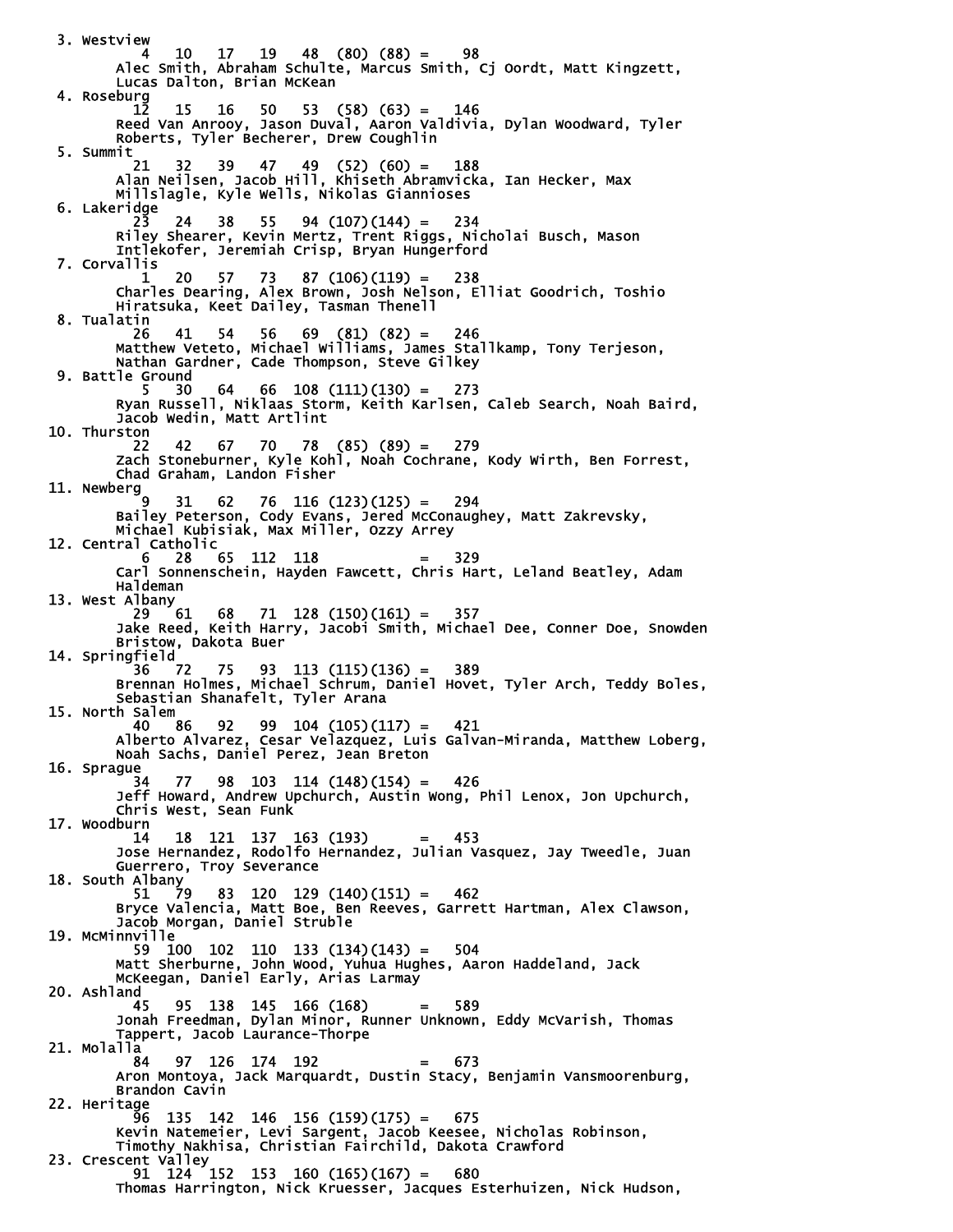Kai Hovland, Marcel Erickson, Sean Ermer 24. Century  $109$  122 131 164 169 (171)(177) = 695 Jose Lopez-Soto, Drew Scott, Tommy Martin, Jacob Sollman, Dj Moore, Aaron Joerres, Eric Refsland 25. Regis 74 141 172 188 201 = 776 Hector Martinez, David Haren, Yoshiaki Hirata, Jacob Anderson, Kazuya Hotta 26. Sisters 139 147 149 158 185 (189)(197) = 778 Ian Baldesarri, Alex Curry, Garrett Trahern, Kyle Van Krieken, Noah Kanzig, Ian Patrick, Trevor Elson 27. Lebanon 101 155 178 180 182 (186) = 796 Tanner Ben, Brandon Tucker, Devin Burroughs, Alec Smallwood, Lucas Markert, Dan Carlson 28. Dallas 127 132 157 194 195 (196)(199) = 805 Thain Irwin, Sean Blair, Dawson Weld, Kyle Stockdall, A.J. Edwards, Beau Thomas, Daniel Medellin 29. Milwaukie  $\frac{1}{90}$  170 176 181 191 = 808 Dominique Meade, Anthony Garcia, Nethaniel Redfield, Dante Meade, Jake Peters 30. Newport 179 183 184 187 190 = 923 John Brandt, Dakota Wiley, Karan Rai, Carson Ross, Stuart Bartoldus 31. Waldport  $162$   $173$   $198$   $200$   $202$  = 935 Tommy Miller, Shane McNees, Fred Dancer, Austin Cromer, Mitch Price

**Open 3K Results** 

| Place TmPl No. |    | Name<br>===== ==== ==== ===================== == |                | Gr School              | Time           | Pace         |
|----------------|----|--------------------------------------------------|----------------|------------------------|----------------|--------------|
| 1              |    | 2082 Regan McMorris                              |                |                        | 9:09           | 4:55         |
| 23456789       |    | 1 2052 Cameron Vansant                           |                | Tigard Youth Xc        | 9:44           | 5:14         |
|                |    | 2098 Kevin Cave                                  |                | Central Catholic       | 10:38          | 5:42         |
|                |    | 2061 Robert Julian                               |                |                        | 10:48          | 5:48         |
|                |    | 2046 Chris Peterson                              |                | <b>Forest Grove Hs</b> | 10:55          | 5:52         |
|                |    | 2045 Kellen Peters                               |                | <b>Forest Grove Hs</b> | 11:01          | 5:55         |
|                |    | 2054 Lauren Johnson                              |                |                        | 11:17          | 6:03         |
|                |    | 2083 Cam Eberhardt                               |                |                        | 11:17          | 6:03         |
|                |    | 2074 Sean Meissner                               |                |                        | 11:29          | 6:10         |
| 10             |    | 2076 Jenn Shelton                                |                | Ashland Middle School  | 12:03          | 6:28         |
| 11             | 2  | 852 Maclean Panshin                              |                | 8 Linus Pauling        | 12:26          | 6:40         |
| 12             |    | 2075 David Cowan                                 |                |                        | 12:29          | 6:42         |
| 13             |    | 1783 David Ward                                  |                | 12 Thurston            | 12:30          | 6:42         |
| 14             | 3  | 444 Devon Wilson                                 | 7 <sup>7</sup> | Duniway                | 12:33          | 6:44         |
| 15             |    | 2071 Shannon Wilkinsen                           |                |                        | 12:36          | 6:46         |
| 16             |    | 4 854 Ellis Roper                                | 8              | Linus Pauling          | 12:37          | 6:46         |
| 17             |    | 896 Robby Thomas                                 | 9              | McMinnville            | 12:44          | 6:50         |
| 18             |    | 2065 Jenny Teppo                                 |                |                        | 12:55<br>12:57 | 6:56         |
| 19<br>20       |    | 2064 Daniel Amaya                                |                |                        | 12:58          | 6:57         |
| 21             |    | 2038 Andy Petersen<br>2084 Michael Ryan          |                |                        | 13:07          | 6:58<br>7:02 |
| 22             |    | 5 1051 Dylan Doll                                |                |                        | 13:07          | 7:03         |
| 23             | 6  | 442 Liam McKeegan                                |                | 8 Newport<br>8 Duniway | 13:09          | 7:03         |
| 24             |    | 7 1707 J. D. Protiva                             |                | 8 Talmadge             | 13:17          | 7:08         |
| 25             |    | 2039 Makayla Waller                              |                | 7 Oak Lebanon          | 13:21          | 7:10         |
| 26             |    | 8 1052 Graydon Fritz                             | $7 -$          | Newport                | 13:25          | 7:12         |
| 27             |    | 1757 Jalen Brooks                                |                | 12 Thurston            | 13:25          | 7:12         |
| 28             |    | 1378 Izaak Kanzig                                |                | <b>Sisters</b>         | 13:25          | 7:12         |
| 29             |    | 868 Isabelle Dickob                              |                | 12 MCMinnville         | 13:33          | 7:16         |
| 30             |    | 9 1056 Curt Knott                                | $7 -$          | Newport                | 13:38          | 7:19         |
| 31             |    | 2057 Ralph Leatherman                            |                | Sahs                   | 13:41          | 7:21         |
| 32             |    | 2068 Mark Knoll                                  |                |                        | 13:45          | 7:23         |
| 33             |    | 10 853 Alex Rich                                 | 8              | Linus Pauling          | 13:57          | 7:29         |
| 34             |    | 2085 Tristan Kern                                |                | Newberg                | 13:58          | 7:30         |
| 35             |    | 11 2047 Braedon Kwicean                          |                | Tigard Youth Xc        | 13:59          | 7:30         |
| 36             |    | 12 1154 Jason Kiff                               | $\mathbf{7}$   | Patton                 | 14:01          | 7:31         |
| 37             |    | 2037 Hailey Petersen                             |                | Thurston High School   | 14:04          | 7:33         |
| 38             |    | 13 862 Jackson Tegan                             | 6              | Linus Pauling          | 14:06          | 7:34         |
| 39             |    | 2069 Haley Morris                                |                |                        | 14:09          | 7:35         |
| 40             |    | 14 1328 Vance Quarton                            | 8              | Rowe                   | 14:10          | 7:36         |
| 41             |    | 2044 Betsy Seth                                  |                |                        | 14:12          | 7:37         |
| 42             |    | 15 1156 Marco Medina                             |                | 8 Patton               | 14:14          | 7:38         |
| 43             |    | 16 1700 Alex Anderson                            | 7 <sup>7</sup> | Talmadge               | 14:16          | 7:40         |
| 44             | 17 | 222 Kevin Geniza                                 | $\mathbf{7}$   | Cheldelin              | 14:17          | 7:40         |
| 45             |    | 2095 Tracy Smith                                 |                | Crook County Hs        | 14:21          | 7:42         |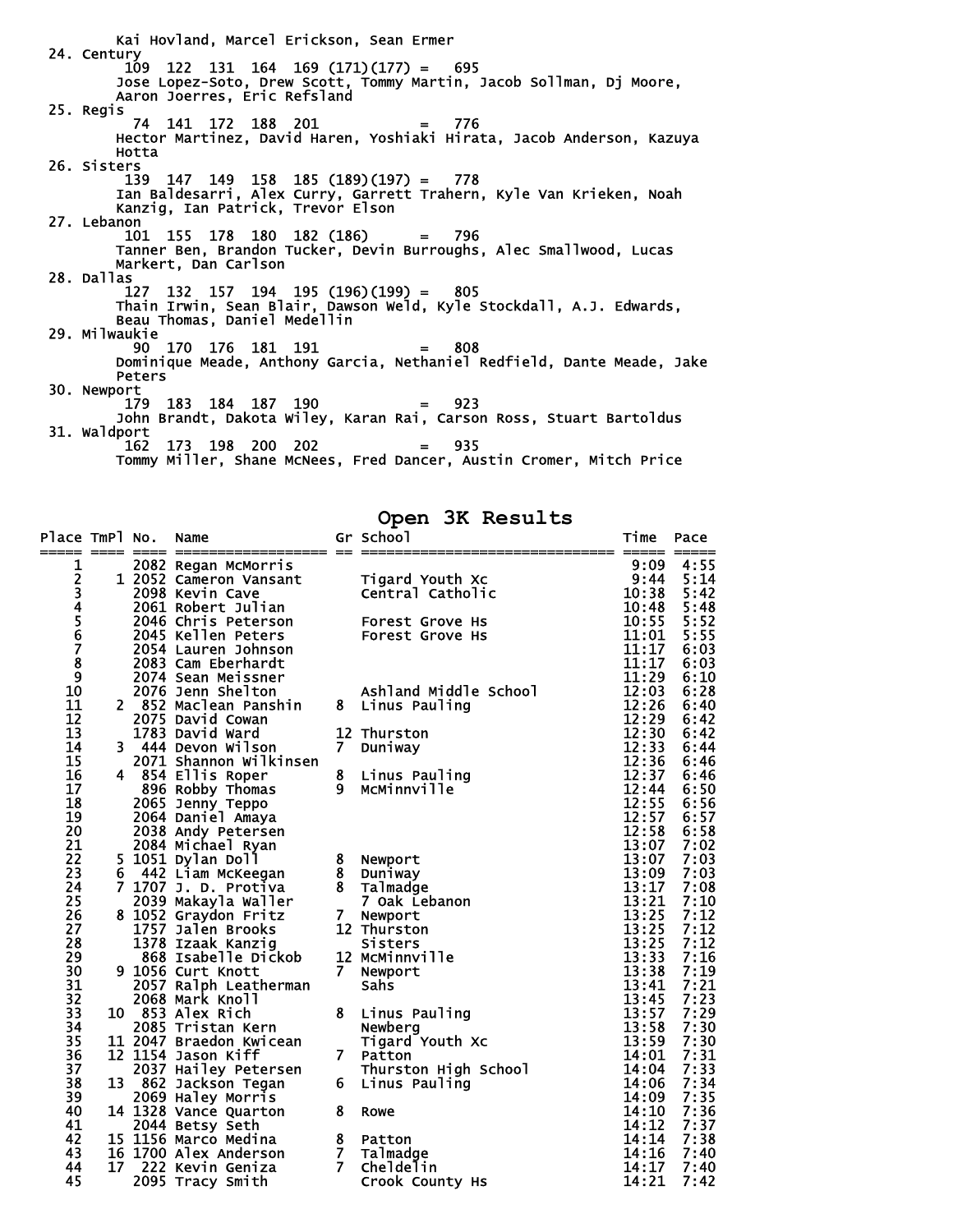|     |    |                                                                                                                                                                                                                                                                           |                | $\begin{tabular}{c c} \multicolumn{4}{c}{\textbf{c}x} & \multicolumn{4}{c}{\textbf{c}x} & \multicolumn{4}{c}{\textbf{c}x} & \multicolumn{4}{c}{\textbf{c}x} & \multicolumn{4}{c}{\textbf{c}x} & \multicolumn{4}{c}{\textbf{c}x} & \multicolumn{4}{c}{\textbf{c}x} & \multicolumn{4}{c}{\textbf{c}x} & \multicolumn{4}{c}{\textbf{c}x} & \multicolumn{4}{c}{\textbf{c}x} & \multicolumn{4}{c}{\textbf{c}x} & \multicolumn{4}{c}{\textbf$ |                |      |
|-----|----|---------------------------------------------------------------------------------------------------------------------------------------------------------------------------------------------------------------------------------------------------------------------------|----------------|-----------------------------------------------------------------------------------------------------------------------------------------------------------------------------------------------------------------------------------------------------------------------------------------------------------------------------------------------------------------------------------------------------------------------------------------|----------------|------|
| 46  |    | 18 1708 Joey Upton<br>18 1708 Joey Upton<br>2091 Daniel Brown<br>19 859 Zach Stevens<br>20 2051 Cole Rene Tigard Youth Xc<br>1744 Cassidy Ray 9 Thurston<br>21 1316 Taylor Anhorn 8 Rowe<br>22 1522 J Chandler 8 St Mary Catholic<br>23 1332 Cooper Webster 8 Rowe        |                |                                                                                                                                                                                                                                                                                                                                                                                                                                         |                |      |
| 47  |    |                                                                                                                                                                                                                                                                           |                |                                                                                                                                                                                                                                                                                                                                                                                                                                         |                |      |
| 48  |    |                                                                                                                                                                                                                                                                           |                |                                                                                                                                                                                                                                                                                                                                                                                                                                         |                |      |
| 49  |    |                                                                                                                                                                                                                                                                           |                |                                                                                                                                                                                                                                                                                                                                                                                                                                         |                |      |
| 50  |    |                                                                                                                                                                                                                                                                           |                |                                                                                                                                                                                                                                                                                                                                                                                                                                         |                |      |
| 51  |    |                                                                                                                                                                                                                                                                           |                |                                                                                                                                                                                                                                                                                                                                                                                                                                         |                |      |
| 52  |    |                                                                                                                                                                                                                                                                           |                |                                                                                                                                                                                                                                                                                                                                                                                                                                         |                |      |
|     |    |                                                                                                                                                                                                                                                                           |                |                                                                                                                                                                                                                                                                                                                                                                                                                                         |                |      |
| 53  |    |                                                                                                                                                                                                                                                                           |                |                                                                                                                                                                                                                                                                                                                                                                                                                                         |                |      |
| 54  |    |                                                                                                                                                                                                                                                                           |                |                                                                                                                                                                                                                                                                                                                                                                                                                                         |                |      |
| 55  |    |                                                                                                                                                                                                                                                                           |                |                                                                                                                                                                                                                                                                                                                                                                                                                                         |                |      |
| 56  |    |                                                                                                                                                                                                                                                                           |                |                                                                                                                                                                                                                                                                                                                                                                                                                                         |                |      |
| 57  |    | 25 1709 Orion Waight                                                                                                                                                                                                                                                      |                |                                                                                                                                                                                                                                                                                                                                                                                                                                         |                |      |
| 58  |    | 26 432 Whitney Rich<br>26 432 Whitney Rich 7 Duniway<br>27 1521 J Burns<br>2072 Tanner Fackrell 8 st Mary Catholic<br>2072 Tanner Fackrell 6 Talmadge<br>30 1063 Devin Roberts 10 Newport<br>30 1694 Kaylie McElravy 6 Talmadge<br>31 1532 Z Joyce<br>35 1705 Rex Omlid 7 |                |                                                                                                                                                                                                                                                                                                                                                                                                                                         |                |      |
| 59  |    | 27 1521 J Burns                                                                                                                                                                                                                                                           |                |                                                                                                                                                                                                                                                                                                                                                                                                                                         |                |      |
| 60  |    |                                                                                                                                                                                                                                                                           |                |                                                                                                                                                                                                                                                                                                                                                                                                                                         |                |      |
|     |    |                                                                                                                                                                                                                                                                           |                |                                                                                                                                                                                                                                                                                                                                                                                                                                         |                |      |
| 61  |    |                                                                                                                                                                                                                                                                           |                |                                                                                                                                                                                                                                                                                                                                                                                                                                         |                |      |
| 62  |    |                                                                                                                                                                                                                                                                           |                |                                                                                                                                                                                                                                                                                                                                                                                                                                         |                |      |
| 63  |    |                                                                                                                                                                                                                                                                           |                |                                                                                                                                                                                                                                                                                                                                                                                                                                         |                |      |
| 64  |    |                                                                                                                                                                                                                                                                           |                |                                                                                                                                                                                                                                                                                                                                                                                                                                         |                |      |
| 65  |    |                                                                                                                                                                                                                                                                           |                |                                                                                                                                                                                                                                                                                                                                                                                                                                         |                |      |
| 66  |    |                                                                                                                                                                                                                                                                           |                |                                                                                                                                                                                                                                                                                                                                                                                                                                         |                |      |
| 67  |    |                                                                                                                                                                                                                                                                           |                |                                                                                                                                                                                                                                                                                                                                                                                                                                         |                |      |
|     |    |                                                                                                                                                                                                                                                                           |                |                                                                                                                                                                                                                                                                                                                                                                                                                                         |                |      |
| 68  |    |                                                                                                                                                                                                                                                                           |                |                                                                                                                                                                                                                                                                                                                                                                                                                                         |                |      |
| 69  |    |                                                                                                                                                                                                                                                                           |                |                                                                                                                                                                                                                                                                                                                                                                                                                                         |                |      |
| 70  |    |                                                                                                                                                                                                                                                                           |                |                                                                                                                                                                                                                                                                                                                                                                                                                                         |                |      |
| 71  |    |                                                                                                                                                                                                                                                                           |                |                                                                                                                                                                                                                                                                                                                                                                                                                                         |                |      |
| 72  |    |                                                                                                                                                                                                                                                                           |                |                                                                                                                                                                                                                                                                                                                                                                                                                                         |                |      |
| 73  |    |                                                                                                                                                                                                                                                                           |                |                                                                                                                                                                                                                                                                                                                                                                                                                                         |                |      |
| 74  |    |                                                                                                                                                                                                                                                                           |                |                                                                                                                                                                                                                                                                                                                                                                                                                                         |                |      |
|     |    |                                                                                                                                                                                                                                                                           |                |                                                                                                                                                                                                                                                                                                                                                                                                                                         |                |      |
| 75  |    |                                                                                                                                                                                                                                                                           |                |                                                                                                                                                                                                                                                                                                                                                                                                                                         |                |      |
| 76  |    |                                                                                                                                                                                                                                                                           |                |                                                                                                                                                                                                                                                                                                                                                                                                                                         |                |      |
| 77  |    |                                                                                                                                                                                                                                                                           |                |                                                                                                                                                                                                                                                                                                                                                                                                                                         |                |      |
| 78  |    |                                                                                                                                                                                                                                                                           |                |                                                                                                                                                                                                                                                                                                                                                                                                                                         |                |      |
| 79  |    |                                                                                                                                                                                                                                                                           |                |                                                                                                                                                                                                                                                                                                                                                                                                                                         |                |      |
| 80  |    |                                                                                                                                                                                                                                                                           |                |                                                                                                                                                                                                                                                                                                                                                                                                                                         |                |      |
|     |    |                                                                                                                                                                                                                                                                           |                |                                                                                                                                                                                                                                                                                                                                                                                                                                         |                |      |
| 81  |    |                                                                                                                                                                                                                                                                           |                |                                                                                                                                                                                                                                                                                                                                                                                                                                         |                |      |
| 82  |    |                                                                                                                                                                                                                                                                           |                |                                                                                                                                                                                                                                                                                                                                                                                                                                         |                |      |
| 83  |    |                                                                                                                                                                                                                                                                           |                |                                                                                                                                                                                                                                                                                                                                                                                                                                         |                |      |
| 84  |    |                                                                                                                                                                                                                                                                           |                |                                                                                                                                                                                                                                                                                                                                                                                                                                         |                |      |
| 85  |    | 849 Braedon Moore-Pric 6 Linus Pauling                                                                                                                                                                                                                                    |                |                                                                                                                                                                                                                                                                                                                                                                                                                                         |                |      |
| 86  |    | 2053 Liza Klimenov                                                                                                                                                                                                                                                        |                |                                                                                                                                                                                                                                                                                                                                                                                                                                         |                |      |
| 87  | 45 |                                                                                                                                                                                                                                                                           |                |                                                                                                                                                                                                                                                                                                                                                                                                                                         |                |      |
|     |    |                                                                                                                                                                                                                                                                           |                |                                                                                                                                                                                                                                                                                                                                                                                                                                         |                |      |
| 88  |    | 46 217 Maddy Trost                                                                                                                                                                                                                                                        |                |                                                                                                                                                                                                                                                                                                                                                                                                                                         | 15:55 8:33     |      |
| 89  |    |                                                                                                                                                                                                                                                                           |                |                                                                                                                                                                                                                                                                                                                                                                                                                                         | 15:57 8:33     |      |
| 90  |    |                                                                                                                                                                                                                                                                           |                | 8 Linus Pauling                                                                                                                                                                                                                                                                                                                                                                                                                         | 15:58 8:34     |      |
| 91  |    |                                                                                                                                                                                                                                                                           |                |                                                                                                                                                                                                                                                                                                                                                                                                                                         | 15:59 8:35     |      |
| 92  |    |                                                                                                                                                                                                                                                                           |                |                                                                                                                                                                                                                                                                                                                                                                                                                                         | 16:00 8:35     |      |
| 93  |    | 47 513 Emma Kane                                                                                                                                                                                                                                                          |                |                                                                                                                                                                                                                                                                                                                                                                                                                                         | 16:01          | 8:36 |
| 94  |    |                                                                                                                                                                                                                                                                           |                |                                                                                                                                                                                                                                                                                                                                                                                                                                         | 16:01          | 8:36 |
|     |    | 2053 Liza Klimenov<br>516 Kyla Whippo<br>217 Maddy Trost 8 Franklin<br>1706 Thomas Peterson 8 Talmadge<br>815 Annika Gabriel 8 Linus Paul<br>1691 Wanda Humphrey 8 Talmadge<br>1041 Daylyn Turner 8 Newport<br>513 Emma Kane 7 Franklin<br>105                            |                |                                                                                                                                                                                                                                                                                                                                                                                                                                         |                |      |
| 95  |    | 2040 Jim McCoy                                                                                                                                                                                                                                                            |                |                                                                                                                                                                                                                                                                                                                                                                                                                                         | 16:04          | 8:37 |
| 96  |    | 2086 Rudy Schalk                                                                                                                                                                                                                                                          |                |                                                                                                                                                                                                                                                                                                                                                                                                                                         | 16:06          | 8:39 |
| 97  |    | 2096 Tim Zook                                                                                                                                                                                                                                                             |                | Crook County Hs                                                                                                                                                                                                                                                                                                                                                                                                                         | 16:09          | 8:40 |
| 98  |    | 2066 Ken Early                                                                                                                                                                                                                                                            |                |                                                                                                                                                                                                                                                                                                                                                                                                                                         | 16:11          | 8:41 |
| 99  |    | 48 1319 Jake Detles                                                                                                                                                                                                                                                       | 8              | Rowe                                                                                                                                                                                                                                                                                                                                                                                                                                    | 16:12          | 8:42 |
| 100 |    | 49 221 Trevor Gazeley                                                                                                                                                                                                                                                     |                | 8 Cheldelin                                                                                                                                                                                                                                                                                                                                                                                                                             | 16:13          | 8:42 |
| 101 |    | 50 2087 Jonathan Haberman                                                                                                                                                                                                                                                 |                | Franklin                                                                                                                                                                                                                                                                                                                                                                                                                                | 16:14          | 8:43 |
|     |    |                                                                                                                                                                                                                                                                           |                |                                                                                                                                                                                                                                                                                                                                                                                                                                         |                |      |
| 102 |    | 51 2048 Hannaly McGoughey                                                                                                                                                                                                                                                 |                | Tigard Youth Xc                                                                                                                                                                                                                                                                                                                                                                                                                         | 16:25          | 8:49 |
| 103 |    | 52 2050 Joey Mazza                                                                                                                                                                                                                                                        |                | Tigard Youth Xc                                                                                                                                                                                                                                                                                                                                                                                                                         | 16:26          | 8:49 |
| 104 |    | 816 Gloria Goni-Mcatee 8 Linus Pauling                                                                                                                                                                                                                                    |                |                                                                                                                                                                                                                                                                                                                                                                                                                                         | 16:27          | 8:49 |
| 105 |    | 2055 Brandi Palmer                                                                                                                                                                                                                                                        |                |                                                                                                                                                                                                                                                                                                                                                                                                                                         | 16:32          | 8:53 |
| 106 |    | 53 1323 Jonathan Hausler                                                                                                                                                                                                                                                  | 8              | <b>Rowe</b>                                                                                                                                                                                                                                                                                                                                                                                                                             | 16:34          | 8:53 |
| 107 |    | 54 224 Alex Smith                                                                                                                                                                                                                                                         | 8              | Cheldelin                                                                                                                                                                                                                                                                                                                                                                                                                               | 16:36          | 8:55 |
| 108 |    | 1977 Kelvin Anderson                                                                                                                                                                                                                                                      |                | Westview                                                                                                                                                                                                                                                                                                                                                                                                                                | 16:40          | 8:57 |
|     |    |                                                                                                                                                                                                                                                                           |                |                                                                                                                                                                                                                                                                                                                                                                                                                                         |                |      |
| 109 |    | 1929 Amy Bloch                                                                                                                                                                                                                                                            |                | Westview                                                                                                                                                                                                                                                                                                                                                                                                                                | 16:41          | 8:57 |
| 110 |    | 55 1536 M Sampson                                                                                                                                                                                                                                                         |                | 8 St Mary Catholic                                                                                                                                                                                                                                                                                                                                                                                                                      | 16:42          | 8:58 |
| 111 |    | 1688 Mandi Desmarteau                                                                                                                                                                                                                                                     |                | 8 Talmadge                                                                                                                                                                                                                                                                                                                                                                                                                              | 16:43          | 8:58 |
| 112 |    | 56 1327 Tyler Perin                                                                                                                                                                                                                                                       |                | 8 Rowe                                                                                                                                                                                                                                                                                                                                                                                                                                  | 16:43          | 8:58 |
| 113 |    | 846 Jesse Marley                                                                                                                                                                                                                                                          | $\mathbf{7}$   | Linus Pauling                                                                                                                                                                                                                                                                                                                                                                                                                           | 16:45          | 8:59 |
| 114 |    | 1037 Destiny Martinez                                                                                                                                                                                                                                                     |                | 6 Newport                                                                                                                                                                                                                                                                                                                                                                                                                               | 16:46          | 9:00 |
| 115 |    | 843 Thomas Howe                                                                                                                                                                                                                                                           | 8              | Linus Pauling                                                                                                                                                                                                                                                                                                                                                                                                                           | 16:47          | 9:00 |
| 116 |    | 834 Brandon Cruz                                                                                                                                                                                                                                                          |                | 6 Linus Pauling                                                                                                                                                                                                                                                                                                                                                                                                                         | 16:47          | 9:01 |
| 117 |    |                                                                                                                                                                                                                                                                           |                |                                                                                                                                                                                                                                                                                                                                                                                                                                         |                |      |
|     |    | 838 Ryan Frederickson                                                                                                                                                                                                                                                     |                | 6 Linus Pauling                                                                                                                                                                                                                                                                                                                                                                                                                         | 16:48          | 9:01 |
| 118 |    | 2059 Amber Arnold                                                                                                                                                                                                                                                         |                | <b>Briggs</b>                                                                                                                                                                                                                                                                                                                                                                                                                           | 16:49          | 9:02 |
| 119 |    | 1696 Taylor Rossi                                                                                                                                                                                                                                                         |                | 8 Talmadge                                                                                                                                                                                                                                                                                                                                                                                                                              | 16:52          | 9:03 |
| 120 |    | 1689 Alyssa Gardner                                                                                                                                                                                                                                                       | 7 <sup>7</sup> | Talmadge                                                                                                                                                                                                                                                                                                                                                                                                                                | 16:54          | 9:04 |
| 121 |    | 855 Garret Sather                                                                                                                                                                                                                                                         |                | 6 Linus Pauling                                                                                                                                                                                                                                                                                                                                                                                                                         | 16:58          | 9:06 |
| 122 |    | 57 430 Alexis Ober                                                                                                                                                                                                                                                        |                | 8 Duniway                                                                                                                                                                                                                                                                                                                                                                                                                               | 16:59          | 9:07 |
| 123 |    | 1701 Edgar Del Rio                                                                                                                                                                                                                                                        | 7 <sup>7</sup> | Talmadge                                                                                                                                                                                                                                                                                                                                                                                                                                | 17:00          | 9:07 |
| 124 |    |                                                                                                                                                                                                                                                                           |                |                                                                                                                                                                                                                                                                                                                                                                                                                                         |                |      |
|     |    | 58 216 Norah Storniolo                                                                                                                                                                                                                                                    |                | 7 Cheldelin                                                                                                                                                                                                                                                                                                                                                                                                                             | 17:00          | 9:08 |
| 125 |    | 2056 Jesse Mayer                                                                                                                                                                                                                                                          |                | Wahs                                                                                                                                                                                                                                                                                                                                                                                                                                    | 17:02          | 9:09 |
| 126 |    | 2078 Christian Perez                                                                                                                                                                                                                                                      |                | Rowe Middle School                                                                                                                                                                                                                                                                                                                                                                                                                      | 17:05          | 9:10 |
|     |    |                                                                                                                                                                                                                                                                           |                |                                                                                                                                                                                                                                                                                                                                                                                                                                         |                |      |
| 127 |    | 850 Daniel Neuffer                                                                                                                                                                                                                                                        |                |                                                                                                                                                                                                                                                                                                                                                                                                                                         |                | 9:10 |
| 128 |    | 1537 A Tabor                                                                                                                                                                                                                                                              | 6              | 7 Linus Pauling<br>St Mary Catholic                                                                                                                                                                                                                                                                                                                                                                                                     | 17:05<br>17:12 | 9:14 |

| 46         |    | 18 1708 Joey Upton                                                                                                                                                                                                                                                    | 6              | Talmadge<br>18 1708 Joey Uption<br>18 2003 Dariel Brown<br>20 2003 Dariel Brown<br>20 2003 Dariel Brown<br>20 1744 CassidView<br>21 1316 Taylor Anhorn B Rowe<br>21 1316 Taylor Mohen Brown<br>21 1316 Taylor Webster Brown Carling<br>21 1322 Chandler B | 14:22          | 7:43         |
|------------|----|-----------------------------------------------------------------------------------------------------------------------------------------------------------------------------------------------------------------------------------------------------------------------|----------------|-----------------------------------------------------------------------------------------------------------------------------------------------------------------------------------------------------------------------------------------------------------|----------------|--------------|
| 47<br>48   |    | 2091 Daniel Brown                                                                                                                                                                                                                                                     |                |                                                                                                                                                                                                                                                           | 14:28          | 7:46         |
| 49         |    |                                                                                                                                                                                                                                                                       |                |                                                                                                                                                                                                                                                           |                |              |
| 50         |    |                                                                                                                                                                                                                                                                       |                |                                                                                                                                                                                                                                                           |                |              |
| 51         |    |                                                                                                                                                                                                                                                                       |                |                                                                                                                                                                                                                                                           |                |              |
| 52         |    |                                                                                                                                                                                                                                                                       |                |                                                                                                                                                                                                                                                           |                |              |
| 53         |    |                                                                                                                                                                                                                                                                       |                |                                                                                                                                                                                                                                                           |                |              |
| 54         |    |                                                                                                                                                                                                                                                                       |                |                                                                                                                                                                                                                                                           |                |              |
| 55         |    |                                                                                                                                                                                                                                                                       |                |                                                                                                                                                                                                                                                           |                |              |
| 56         |    |                                                                                                                                                                                                                                                                       |                |                                                                                                                                                                                                                                                           |                |              |
| 57         |    |                                                                                                                                                                                                                                                                       |                |                                                                                                                                                                                                                                                           |                |              |
| 58<br>59   |    |                                                                                                                                                                                                                                                                       |                |                                                                                                                                                                                                                                                           |                |              |
| 60         |    |                                                                                                                                                                                                                                                                       |                |                                                                                                                                                                                                                                                           |                |              |
| 61         |    |                                                                                                                                                                                                                                                                       |                |                                                                                                                                                                                                                                                           |                |              |
| 62         |    |                                                                                                                                                                                                                                                                       |                |                                                                                                                                                                                                                                                           |                |              |
| 63         |    |                                                                                                                                                                                                                                                                       |                |                                                                                                                                                                                                                                                           |                |              |
| 64         |    |                                                                                                                                                                                                                                                                       |                |                                                                                                                                                                                                                                                           |                |              |
| 65         |    |                                                                                                                                                                                                                                                                       |                |                                                                                                                                                                                                                                                           |                |              |
| 66         |    |                                                                                                                                                                                                                                                                       |                |                                                                                                                                                                                                                                                           |                |              |
| 67         |    |                                                                                                                                                                                                                                                                       |                |                                                                                                                                                                                                                                                           |                |              |
| 68<br>69   |    |                                                                                                                                                                                                                                                                       |                |                                                                                                                                                                                                                                                           |                |              |
| 70         |    |                                                                                                                                                                                                                                                                       |                |                                                                                                                                                                                                                                                           |                |              |
| 71         |    |                                                                                                                                                                                                                                                                       |                |                                                                                                                                                                                                                                                           |                |              |
| 72         |    |                                                                                                                                                                                                                                                                       |                |                                                                                                                                                                                                                                                           |                |              |
| 73         |    |                                                                                                                                                                                                                                                                       |                |                                                                                                                                                                                                                                                           |                |              |
| 74         |    |                                                                                                                                                                                                                                                                       |                |                                                                                                                                                                                                                                                           |                |              |
| 75         |    |                                                                                                                                                                                                                                                                       |                |                                                                                                                                                                                                                                                           |                |              |
| 76         |    |                                                                                                                                                                                                                                                                       |                |                                                                                                                                                                                                                                                           |                |              |
| 77         |    |                                                                                                                                                                                                                                                                       |                |                                                                                                                                                                                                                                                           |                |              |
| 78<br>79   |    |                                                                                                                                                                                                                                                                       |                |                                                                                                                                                                                                                                                           |                |              |
| 80         |    |                                                                                                                                                                                                                                                                       |                |                                                                                                                                                                                                                                                           |                |              |
| 81         |    |                                                                                                                                                                                                                                                                       |                |                                                                                                                                                                                                                                                           |                |              |
| 82         |    |                                                                                                                                                                                                                                                                       |                |                                                                                                                                                                                                                                                           |                |              |
| 83         |    |                                                                                                                                                                                                                                                                       |                |                                                                                                                                                                                                                                                           |                |              |
| 84         |    |                                                                                                                                                                                                                                                                       |                |                                                                                                                                                                                                                                                           |                |              |
| 85         |    |                                                                                                                                                                                                                                                                       |                |                                                                                                                                                                                                                                                           |                |              |
| 86         |    | 2053 Liza Klimenov                                                                                                                                                                                                                                                    |                |                                                                                                                                                                                                                                                           | 15:48          | 8:29         |
| 87         |    | 45 516 Kyla Whippo                                                                                                                                                                                                                                                    |                |                                                                                                                                                                                                                                                           | 15:50          | 8:30         |
| 88<br>89   |    | 2053 Liza Klimenov<br>516 Kyla Whippo<br>217 Maddy Trost 7 Cheldelin<br>1706 Thomas Peterson 8 Talmadge<br>815 Annika Gabriel 8 Linus Pauling<br>1691 Wanda Humphrey 8 Talmadge<br>1041 Daylyn Turner 8 Newport<br>513 Emma Kane 7 Franklin<br><br>46 217 Maddy Trost |                |                                                                                                                                                                                                                                                           | 15:55<br>15:57 | 8:33<br>8:33 |
| 90         |    |                                                                                                                                                                                                                                                                       |                |                                                                                                                                                                                                                                                           | 15:58 8:34     |              |
| 91         |    |                                                                                                                                                                                                                                                                       |                |                                                                                                                                                                                                                                                           | 15:59 8:35     |              |
| 92         |    |                                                                                                                                                                                                                                                                       |                |                                                                                                                                                                                                                                                           | 16:00 8:35     |              |
| 93         |    | 47 513 Emma Kane                                                                                                                                                                                                                                                      |                |                                                                                                                                                                                                                                                           | $16:01$ 8:36   |              |
| 94         |    |                                                                                                                                                                                                                                                                       |                |                                                                                                                                                                                                                                                           | 16:01          | 8:36         |
| 95         |    | 2040 Jim McCoy                                                                                                                                                                                                                                                        |                |                                                                                                                                                                                                                                                           | 16:04          | 8:37         |
| 96         |    | 2086 Rudy Schalk                                                                                                                                                                                                                                                      |                |                                                                                                                                                                                                                                                           | 16:06          | 8:39         |
| 97         |    | 2096 Tim Zook                                                                                                                                                                                                                                                         |                | Crook County Hs                                                                                                                                                                                                                                           | 16:09          | 8:40         |
| 98<br>99   |    | 2066 Ken Early<br>48 1319 Jake Detles                                                                                                                                                                                                                                 |                | 8 Rowe                                                                                                                                                                                                                                                    | 16:11<br>16:12 | 8:41<br>8:42 |
| 100        |    | 49 221 Trevor Gazeley 8 Cheldelin                                                                                                                                                                                                                                     |                |                                                                                                                                                                                                                                                           | 16:13          | 8:42         |
| 101        |    | 50 2087 Jonathan Haberman                                                                                                                                                                                                                                             |                | Franklin                                                                                                                                                                                                                                                  | 16:14          | 8:43         |
| 102        |    | 51 2048 Hannaly McGoughey Tigard Youth Xc                                                                                                                                                                                                                             |                |                                                                                                                                                                                                                                                           | 16:25          | 8:49         |
| 103        |    | 52 2050 Joey Mazza                                                                                                                                                                                                                                                    |                | Tigard Youth Xc                                                                                                                                                                                                                                           | 16:26          | 8:49         |
| 104        |    | 816 Gloria Goni-Mcatee 8 Linus Pauling                                                                                                                                                                                                                                |                |                                                                                                                                                                                                                                                           | 16:27          | 8:49         |
| 105        |    | 2055 Brandi Palmer                                                                                                                                                                                                                                                    |                |                                                                                                                                                                                                                                                           | 16:32          | 8:53         |
| 106<br>107 |    | 53 1323 Jonathan Hausler<br>54 224 Alex Smith                                                                                                                                                                                                                         | 8              | Rowe<br>8 Cheldelin                                                                                                                                                                                                                                       | 16:34<br>16:36 | 8:53<br>8:55 |
| 108        |    | 1977 Kelvin Anderson                                                                                                                                                                                                                                                  |                | Westview                                                                                                                                                                                                                                                  | 16:40          | 8:57         |
| 109        |    | 1929 Amy Bloch                                                                                                                                                                                                                                                        |                | Westview                                                                                                                                                                                                                                                  | 16:41          | 8:57         |
| 110        |    | 55 1536 M Sampson                                                                                                                                                                                                                                                     |                | 8 St Mary Catholic                                                                                                                                                                                                                                        | 16:42          | 8:58         |
| 111        |    | 1688 Mandi Desmarteau                                                                                                                                                                                                                                                 |                | 8 Talmadge                                                                                                                                                                                                                                                | 16:43          | 8:58         |
| 112        |    | 56 1327 Tyler Perin                                                                                                                                                                                                                                                   |                | 8 Rowe                                                                                                                                                                                                                                                    | 16:43          | 8:58         |
| 113        |    | 846 Jesse Marley                                                                                                                                                                                                                                                      |                | 7 Linus Pauling                                                                                                                                                                                                                                           | 16:45          | 8:59         |
| 114        |    | 1037 Destiny Martinez                                                                                                                                                                                                                                                 |                | 6 Newport                                                                                                                                                                                                                                                 | 16:46          | 9:00         |
| 115        |    | 843 Thomas Howe                                                                                                                                                                                                                                                       |                | 8 Linus Pauling                                                                                                                                                                                                                                           | 16:47          | 9:00         |
| 116<br>117 |    | 834 Brandon Cruz                                                                                                                                                                                                                                                      |                | 6 Linus Pauling<br>6 Linus Pauling                                                                                                                                                                                                                        | 16:47          | 9:01<br>9:01 |
| 118        |    | 838 Ryan Frederickson<br>2059 Amber Arnold                                                                                                                                                                                                                            |                | <b>Briggs</b>                                                                                                                                                                                                                                             | 16:48<br>16:49 | 9:02         |
| 119        |    | 1696 Taylor Rossi                                                                                                                                                                                                                                                     |                | 8 Talmadge                                                                                                                                                                                                                                                | 16:52          | 9:03         |
| 120        |    | 1689 Alyssa Gardner                                                                                                                                                                                                                                                   | 7 <sup>7</sup> | Talmadge                                                                                                                                                                                                                                                  | 16:54          | 9:04         |
| 121        |    | 855 Garret Sather                                                                                                                                                                                                                                                     |                | 6 Linus Pauling                                                                                                                                                                                                                                           | 16:58          | 9:06         |
| 122        | 57 | 430 Alexis Ober                                                                                                                                                                                                                                                       |                | 8 Duniway                                                                                                                                                                                                                                                 | 16:59          | 9:07         |
| 123        |    | 1701 Edgar Del Rio                                                                                                                                                                                                                                                    | $\overline{7}$ | Talmadge                                                                                                                                                                                                                                                  | 17:00          | 9:07         |
| 124        |    | 58 216 Norah Storniolo                                                                                                                                                                                                                                                |                | 7 Cheldelin                                                                                                                                                                                                                                               | 17:00          | 9:08         |
| 125        |    | 2056 Jesse Mayer                                                                                                                                                                                                                                                      |                | Wahs                                                                                                                                                                                                                                                      | 17:02          | 9:09         |
| 126<br>127 |    | 2078 Christian Perez<br>850 Daniel Neuffer                                                                                                                                                                                                                            |                | Rowe Middle School<br>7 Linus Pauling                                                                                                                                                                                                                     | 17:05<br>17:05 | 9:10<br>9:10 |
| 128        |    | 1537 A Tabor                                                                                                                                                                                                                                                          |                | 6 St Mary Catholic Contract St Mars                                                                                                                                                                                                                       | 17:12          | 9:14         |
|            |    |                                                                                                                                                                                                                                                                       |                |                                                                                                                                                                                                                                                           |                |              |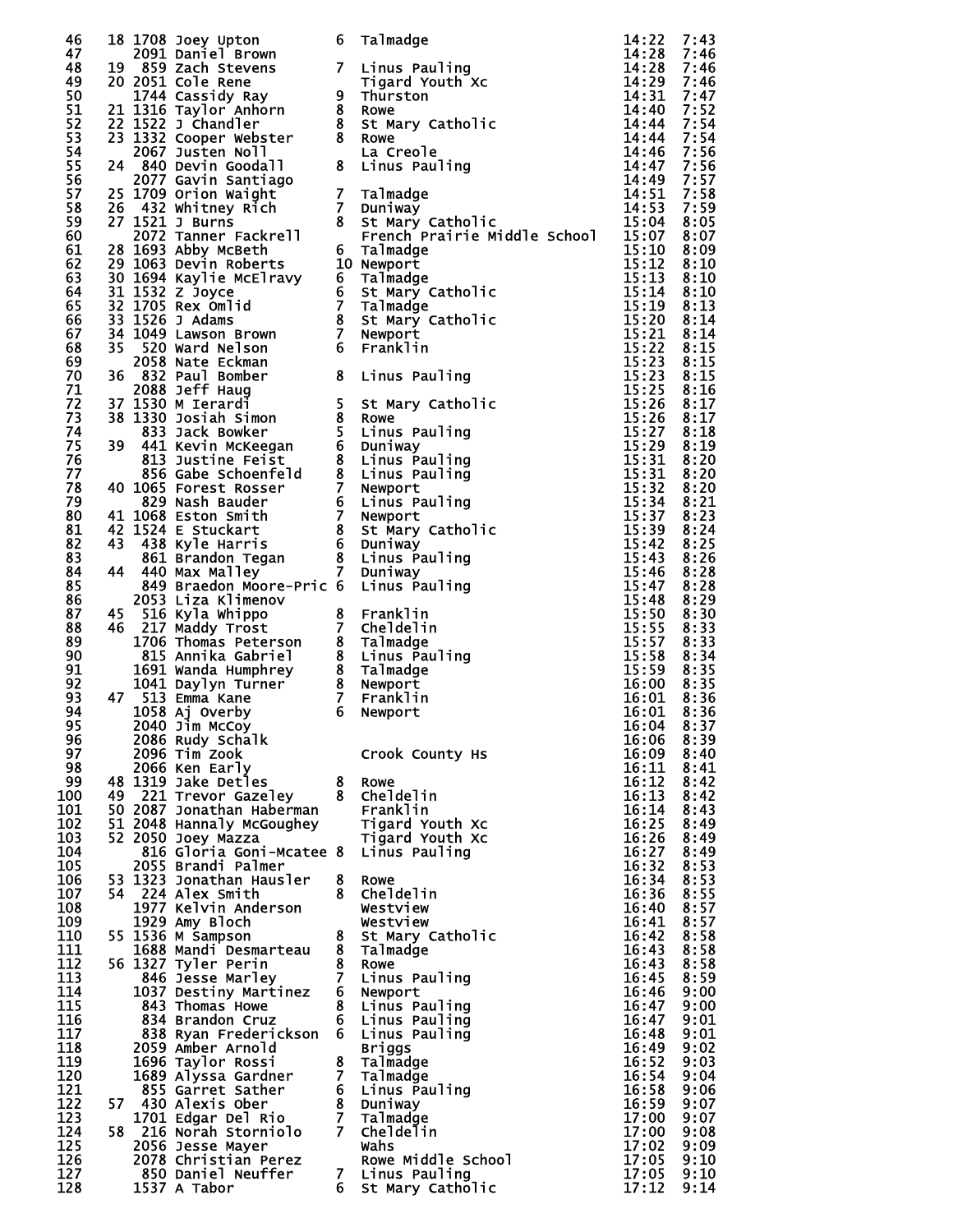| 129<br>130        |      | 1315 Gunnar Anderson<br>1533 Jacob May                                                                                                                                                                                                                   | 7<br>5 <sub>1</sub> | Rowe<br>St Mary Catholic                 | 17:14<br>17:20                 | 9:15<br>9:18         |
|-------------------|------|----------------------------------------------------------------------------------------------------------------------------------------------------------------------------------------------------------------------------------------------------------|---------------------|------------------------------------------|--------------------------------|----------------------|
| 131<br>132        |      | 59 1141 Jorge Bautista<br>2060 Christina Arnold                                                                                                                                                                                                          | 6                   | Patton                                   | 17:26<br>17:27                 | 9:21<br>9:22         |
| 133<br>134        |      | 60 1150 Kyle Hampton<br>61 219 Dallin Dye                                                                                                                                                                                                                |                     | 6 Patton<br>6 Cheldelin                  | 17:29<br>17:30                 | 9:23<br>9:23         |
| 135<br>136<br>137 |      | 1322 Vadim Gayduchik<br>2090 Jennifer Parke                                                                                                                                                                                                              | 7 <sup>7</sup>      | Rowe                                     | 17:32<br>17:34<br>17:37        | 9:25<br>9:26<br>9:27 |
| 138<br>139        |      | 2063 Casey Julian<br>2070 Conner Martin<br>2043 Sophia Valeno                                                                                                                                                                                            |                     | Newberg                                  | 17:38<br>17:41                 | 9:28<br>9:29         |
| 140<br>141        |      | 860 Jonathon Stritthol 8 Linus Pauling<br>1528 C Chandler                                                                                                                                                                                                |                     |                                          | 17:42<br>17:44                 | 9:30<br>9:31         |
| 142<br>143        |      |                                                                                                                                                                                                                                                          |                     | 7 St Mary Catholic<br>6 Talmadge         | 17:45<br>17:46                 | 9:32<br>9:32         |
| 144               | 62   | 1685 Camille Bliss<br>240 Abbie Gribskey<br>213 Julie Bryan<br>521 Adrian Schalk<br>521 Adrian Schalk<br>8 Tranklin<br>839 Bethany Llewellyn<br>7 Linus Pauling<br>839 Bethany Llewellyn<br>8 Cheldelin<br>8 Cheldelin<br>8 Cheldelin<br>8 Cheldelin<br> |                     |                                          | 17:54                          | 9:36                 |
| 145<br>146        | 63   |                                                                                                                                                                                                                                                          |                     |                                          | 17:55<br>17:55                 | 9:37<br>9:37         |
| 147<br>148        |      | 819 Bethany Llewellyn 7 Linus Pauling<br>1320 Rhys Fields 8 Rowe<br>841 Parker Hamel 5 Linus Pauling<br>2041 Kah Min Lee Sahs<br>814 Zeah Frederick 6 Linus Pauling<br>1329 Justin Reedy 7 Rowe<br>824 Brinn Rich 7 Linus Pauling<br>871 Kat             |                     |                                          | 17:56<br>17:56                 | 9:37<br>9:38         |
| 149<br>150        |      |                                                                                                                                                                                                                                                          |                     |                                          | 17:59<br>18:00                 | 9:39<br>9:40         |
| 151<br>152        |      |                                                                                                                                                                                                                                                          |                     |                                          | 18:04<br>18:08                 | 9:42<br>9:44         |
| 153<br>154        |      |                                                                                                                                                                                                                                                          |                     |                                          | 18:10<br>18:11                 | 9:45<br>9:46         |
| 155               |      |                                                                                                                                                                                                                                                          |                     |                                          | 18:13                          | 9:46                 |
| 156<br>157        |      |                                                                                                                                                                                                                                                          |                     |                                          | 18:15<br>18:15                 | 9:47<br>9:48         |
| 158<br>159        |      |                                                                                                                                                                                                                                                          |                     |                                          | 18:20<br>18:23                 | 9:50<br>9:52         |
| 160<br>161        |      |                                                                                                                                                                                                                                                          |                     |                                          | 18:24<br>18:28 9:54            | 9:53                 |
| 162<br>163        |      | 2093 Beth Nelson                                                                                                                                                                                                                                         |                     |                                          | 18:30<br>18:30                 | 9:56<br>9:56         |
| 164<br>165        |      | 1690 Isabella Hallowell 6 Talmadge<br>$\overline{z}$<br>1703 Darien Hume                                                                                                                                                                                 |                     | Talmadge                                 | 18:41 10:02<br>18:42 10:02     |                      |
| 166               |      |                                                                                                                                                                                                                                                          |                     | 8 Talmadge                               | 18:43 10:03                    |                      |
| 167<br>168        |      | <b>1687 Hanna Brown<br/>436 Natalie Zakaib<br/>65 2049 Kristen Obrist<br/>1299 Shelby Fidler</b>                                                                                                                                                         |                     | 6 Duniway<br>Tigard Youth Xc             | 18:44 10:03<br>18:45 10:04     |                      |
| 169<br>170        |      | 66 1133 Aubree Milks                                                                                                                                                                                                                                     |                     | 8 Rowe<br>6 Patton                       | 18:46 10:04<br>18:49 10:06     |                      |
| 171<br>172        |      | 836 Austin Maccollin<br>2089 Ed Deamarteau                                                                                                                                                                                                               |                     | 8 Linus Pauling                          | 18:50 10:07<br>18:51 10:07     |                      |
| 173<br>174        |      | 1038 Mackenzie Miller<br>67 1137 Alexia Valdez                                                                                                                                                                                                           |                     | 11 Newport<br>6 Patton                   | 19:10 10:17<br>$19:12$ 10:18   |                      |
| 175<br>176        |      | ---, cisara valdez<br>818 Hayley Haussler<br>062 Calvin 115                                                                                                                                                                                              |                     | 8 Linus Pauling                          | $19:12$ $10:18$<br>19:15 10:20 |                      |
| 177               |      | 2062 Calvin Ajizian<br>1123 Ivon Cabanas                                                                                                                                                                                                                 | 6                   | Patton                                   | 19:18 10:21                    |                      |
| 178<br>179        |      | 827 Marika Stock<br>1311 Amanda Stewart                                                                                                                                                                                                                  |                     | 8 Linus Pauling<br>8 Rowe                | 19:18 10:22<br>19:19 10:22     |                      |
| 180<br>181        |      | 845 Payton Lommers<br>2073 Deidre Kanzig                                                                                                                                                                                                                 |                     | 6 Linus Pauling<br>Sisters Middle School | 19:29 10:27<br>19:34 10:30     |                      |
| 182<br>183        | 68 - | 510 Katie Cihak<br>808 Malia Allen                                                                                                                                                                                                                       |                     | 6 Franklin<br>6 Linus Pauling            | 19:35 10:30<br>19:42 10:34     |                      |
| 184<br>185        |      | 1124 Nickole Carrol<br>825 Emma Spakoski                                                                                                                                                                                                                 |                     | 6 Patton<br>7 Linus Pauling              | 19:46 10:36<br>19:49 10:38     |                      |
| 186               |      | 1300 Heaven Frost                                                                                                                                                                                                                                        |                     | 8 Rowe                                   | 19:50 10:39                    |                      |
| 187<br>188        |      | 812 Helen Eldred<br>1149 Bailey Hampton                                                                                                                                                                                                                  | 7 <sup>7</sup>      | Linus Pauling<br>6 Patton                | 19:53 10:40<br>20:06 10:47     |                      |
| 189<br>190        |      | 2079 Bryan Beals<br>1710 Bailey Yates                                                                                                                                                                                                                    |                     | Rowe Middle School<br>7 Talmadge         | 20:24 10:57<br>20:36 11:03     |                      |
| 191<br>192        | 69 - | 1686 Amy Brenneman<br>509 Danielle Bowlby                                                                                                                                                                                                                |                     | 8 Talmadge<br>6 Franklin                 | 20:40 11:06<br>20:45 11:08     |                      |
| 193<br>194        |      | 810 Jasmine Cariati<br>828 Adrienne Withingto 7 Linus Pauling                                                                                                                                                                                            | 7 <sup>7</sup>      | Linus Pauling                            | 20:46 11:09<br>20:59 11:16     |                      |
| 195<br>196        |      | 1191 Ally Bochsler<br>214 Tavia Dye                                                                                                                                                                                                                      |                     | 9 Regis<br>7 Cheldelin                   | 21:06 11:19<br>21:08 11:21     |                      |
| 197               |      | 1704 Joseph Montes                                                                                                                                                                                                                                       | 7 <sup>7</sup>      | Talmadge                                 | 21:20 11:27                    |                      |
| 198<br>199        |      | 1314 Mustafa Abulawi<br>2094 Ginger Becker                                                                                                                                                                                                               | 7 <sup>7</sup>      | Rowe                                     | 21:44 11:40<br>21:45 11:40     |                      |
| 200<br>201        |      | 1400 Blackwell Larissa<br>1405 Anita Steele                                                                                                                                                                                                              |                     | 11 South Albany<br>10 South Albany       | 21:54 11:45<br>21:58 11:47     |                      |
| 202<br>203        |      | 1326 Devon Payne<br>1189 Elizabeth Ayers                                                                                                                                                                                                                 |                     | 8 Rowe<br>10 Regis                       | 22:00 11:49<br>22:06 11:52     |                      |
| 204<br>205        |      | 1195 Yaqui Du<br>1297 Hailey Backenstos                                                                                                                                                                                                                  | 8                   | 11 Regis<br>Rowe                         | 22:18 11:58<br>22:20 11:59     |                      |
| 206<br>207        |      | 1312 Meaghan Wilkinson<br>515 Bailey Nelson                                                                                                                                                                                                              | 8                   | Rowe<br>6 Franklin                       | 22:51 12:16<br>23:35 12:39     |                      |
| 208               |      | 1531 I Jaeger                                                                                                                                                                                                                                            | 7 <sup>7</sup>      | St Mary Catholic                         | 23:49 12:47                    |                      |
| 209<br>210        |      | 2092 Katie McElravy<br>1334 David Woodman                                                                                                                                                                                                                | 7                   | Rowe                                     | 23:50 12:47<br>24:02 12:54     |                      |
| 211               |      | 1310 Arianna Stark                                                                                                                                                                                                                                       | 6                   | Rowe                                     | 24:13 13:00                    |                      |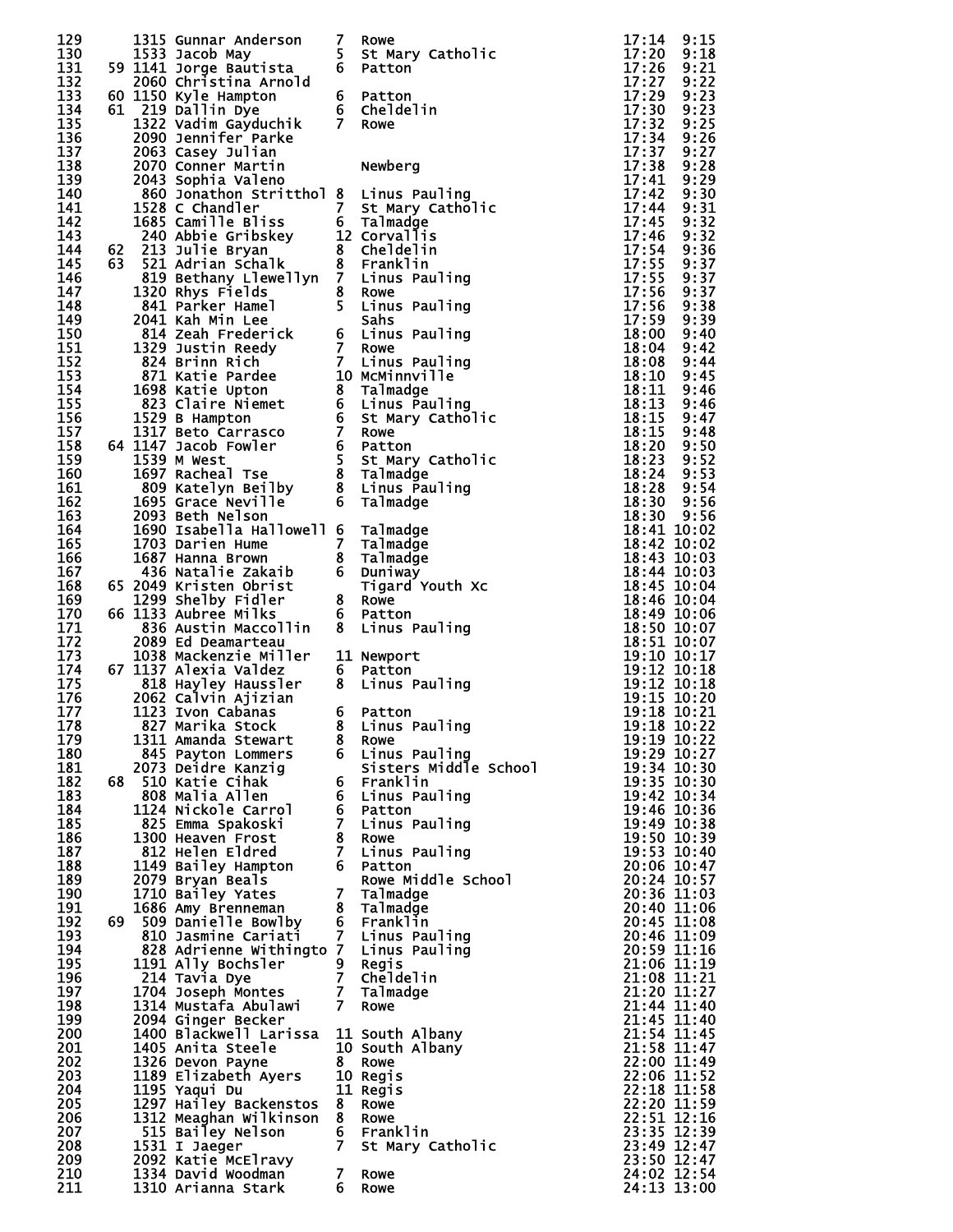| 212 | 1313 Emma Young       | Rowe               | 24:58 13:24 |
|-----|-----------------------|--------------------|-------------|
| 213 | 1308 Dakota Smith     | 8 Rowe             | 25:00 13:25 |
| 214 | 2099 Sarah Steffensen |                    | 25:00 13:25 |
| 215 | 1535 M Rush           | 5 St Mary Catholic | 25:01 13:26 |
| 216 | 1309 Christina Snell  | Rowe               | 25:12 13:31 |
| 217 | 1307 Hanna Sigler     | Rowe               | 25:41 13:47 |
| 218 | 2081 Gary Sigelk      |                    | 29:55 16:03 |

# **Varsity Girls Results**

| Place TmPl No. |          | Name                                                                                                                                                                                                                                                                                                                             |   | Gr School                      | Time           | Pace         |
|----------------|----------|----------------------------------------------------------------------------------------------------------------------------------------------------------------------------------------------------------------------------------------------------------------------------------------------------------------------------------|---|--------------------------------|----------------|--------------|
|                |          |                                                                                                                                                                                                                                                                                                                                  |   |                                | 18:33          |              |
| 1              |          |                                                                                                                                                                                                                                                                                                                                  |   |                                | 18:44          | 5:59<br>6:02 |
|                |          |                                                                                                                                                                                                                                                                                                                                  |   |                                | 18:51          | 6:04         |
|                |          |                                                                                                                                                                                                                                                                                                                                  |   |                                | 18:56          | 6:06         |
|                |          |                                                                                                                                                                                                                                                                                                                                  |   |                                | 19:00          | 6:07         |
|                |          |                                                                                                                                                                                                                                                                                                                                  |   |                                | 19:10          | 6:11         |
| 2345678        |          |                                                                                                                                                                                                                                                                                                                                  |   |                                | 19:18          | 6:13         |
| 9              |          |                                                                                                                                                                                                                                                                                                                                  |   |                                | 19:20<br>19:29 | 6:14         |
| 10             |          |                                                                                                                                                                                                                                                                                                                                  |   |                                | 19:33          | 6:17<br>6:18 |
| 11             |          | 10 1439 Vivian Hawkinson 9 South Salem<br>11 1723 Macie Gale 10 Thurston<br>11 1723 Macie Gale<br>12 1802 Morgan Johnstone<br>12 1867 Kira Kelly<br>13 1567 Kira Kelly<br>11 Summit<br>14 530 Abby Knight<br>15 901 Sasha Gonzalez<br>10 Milwaukie<br>16 456 Eredi Pintor<br>12 Forest Grove<br>16 456 Eredi Pintor<br>12 Forest |   |                                | 19:34          | 6:18         |
| 12             |          |                                                                                                                                                                                                                                                                                                                                  |   |                                | 19:35          | 6:19         |
| 13             |          |                                                                                                                                                                                                                                                                                                                                  |   |                                | 19:38          | 6:19         |
| 14             |          |                                                                                                                                                                                                                                                                                                                                  |   |                                | 19:42          | 6:21         |
| 15             |          |                                                                                                                                                                                                                                                                                                                                  |   |                                | 19:44          | 6:21         |
| 16<br>17       | 17       | 310 Aiyanna Cameron-Le 9 Crescent Valley                                                                                                                                                                                                                                                                                         |   |                                | 19:45<br>19:49 | 6:22<br>6:23 |
| 18             |          |                                                                                                                                                                                                                                                                                                                                  |   |                                | 19:54          | 6:25         |
| 19             |          |                                                                                                                                                                                                                                                                                                                                  |   |                                | 19:58          | 6:26         |
| 20             |          |                                                                                                                                                                                                                                                                                                                                  |   |                                | 19:58          | 6:26         |
| 21             |          |                                                                                                                                                                                                                                                                                                                                  |   |                                | 20:03          | 6:27         |
| 22             |          |                                                                                                                                                                                                                                                                                                                                  |   |                                | 20:06          | 6:28         |
| 23             |          |                                                                                                                                                                                                                                                                                                                                  |   |                                | 20:08          | 6:29         |
| 24<br>25       |          |                                                                                                                                                                                                                                                                                                                                  |   |                                | 20:09<br>20:12 | 6:30<br>6:30 |
| 26             |          |                                                                                                                                                                                                                                                                                                                                  |   |                                | 20:12          | 6:31         |
| 27             |          |                                                                                                                                                                                                                                                                                                                                  |   |                                | 20:20 6:33     |              |
| 28             |          | 17 310 Alyanna Cameron-Le 9 Crescent Valley<br>18 1557 Sara Fristoe 11 Summit<br>19 908 Shannon Susbauer 11 Milwaukie<br>20 401 Marykate McGuire 10 Dallas<br>21 1943 Paisley Hiefield 10 Westview<br>22 963 Talli Koskela 11 Newberg<br>2                                                                                       |   |                                | 20:22          | 6:34         |
| 29             |          | 29 1441 Courtney Hochstet1 12 South Salem                                                                                                                                                                                                                                                                                        |   |                                | 20:25          | 6:35         |
| 30             | 30       | 457 Sharon Rooker<br>457 Sharon Rooker<br>307 Katie Bryan<br>324 Claire Krizan<br>228 Brigid Behrens<br>11 Corvallis<br>19 Marshall Miller<br>314 Charlotte Fisher<br>314 Charlotte Fisher<br>12 Crescent Valley<br>314 Charlotte Fisher<br>12 Cresc                                                                             |   |                                | 20:26          | 6:35         |
| 31             | 31       |                                                                                                                                                                                                                                                                                                                                  |   |                                | 20:32          | 6:37         |
| 32<br>33       | 32<br>33 |                                                                                                                                                                                                                                                                                                                                  |   |                                | 20:34<br>20:36 | 6:38<br>6:38 |
| 34             | 34       |                                                                                                                                                                                                                                                                                                                                  |   |                                | 20:37          | 6:38         |
| 35             | 35       |                                                                                                                                                                                                                                                                                                                                  |   |                                | 20:37          | 6:39         |
| 36             |          | 36 1395 Anna Demchuk                                                                                                                                                                                                                                                                                                             |   | $\overline{11}$ South Albany   | 20:39          | 6:39         |
| 37             | 37       | 464 Elena Torry-Schrag 10 Forest Grove                                                                                                                                                                                                                                                                                           |   |                                | 20:40          | 6:39         |
| 38             |          | 37 464 Elena Torry-Schrag 10 Forest Grove<br>38 13 Dana Greenblatt 11 Ashland<br>39 1956 Kirsten Myers 12 Westview<br>40 977 McKaelie Wolfe 10 Newberg<br>41 58 Stacia Matson 10 Battle Ground<br>42 1582 Brit Oliphant 10 Summit<br>43 25                                                                                       |   |                                | 20:40          | 6:40         |
| 39<br>40       |          |                                                                                                                                                                                                                                                                                                                                  |   |                                | 20:42<br>20:44 | 6:40<br>6:41 |
| 41             |          |                                                                                                                                                                                                                                                                                                                                  |   |                                | 20:47          | 6:42         |
| 42             |          |                                                                                                                                                                                                                                                                                                                                  |   |                                | 20:51          | 6:43         |
| 43             |          |                                                                                                                                                                                                                                                                                                                                  |   |                                | 20:55          | 6:44         |
| 44             |          |                                                                                                                                                                                                                                                                                                                                  |   |                                | 20:56          | 6:45         |
| 45             |          |                                                                                                                                                                                                                                                                                                                                  |   |                                | 20:59          | 6:45         |
| 46<br>47       |          |                                                                                                                                                                                                                                                                                                                                  |   |                                | 21:00<br>21:02 | 6:46<br>6:47 |
| 48             |          |                                                                                                                                                                                                                                                                                                                                  |   |                                | 21:02          | 6:47         |
| 49             |          | 49 1934 Laura Engle                                                                                                                                                                                                                                                                                                              |   | 10 Westview                    | 21:03          | 6:47         |
| 50             | 50       | 399 Carleen Fall                                                                                                                                                                                                                                                                                                                 | 9 | Dallas                         | 21:03          | 6:47         |
| 51             | 51       | 241 Kindra Gutt                                                                                                                                                                                                                                                                                                                  |   | 9 Corvallis                    | 21:04          | 6:47         |
| 52             | 52       | 115 Maggie Riley<br>189 Kylie Wruble                                                                                                                                                                                                                                                                                             |   | 10 Central Catholic            | 21:05          | 6:48         |
| 53<br>54       | 53       |                                                                                                                                                                                                                                                                                                                                  |   | 10 Century<br>12 North Salem   | 21:07<br>21:09 | 6:48         |
| 55             |          | 54 1082 Sarah Lopez<br>55 1962 Holly Robinson                                                                                                                                                                                                                                                                                    |   | 12 Westview                    | 21:10          | 6:49<br>6:49 |
| 56             | 56       | 106 Natalie Ceciliani                                                                                                                                                                                                                                                                                                            |   | 12 Central Catholic            | 21:11          | 6:49         |
| 57             | 57       | 529 Miranda Fleming                                                                                                                                                                                                                                                                                                              |   | 10 Heritage                    | 21:12          | 6:50         |
| 58             |          | 58 1799 Christine Ho                                                                                                                                                                                                                                                                                                             |   | 10 Tualatin                    | 21:12          | 6:50         |
| 59             |          | 59 1438 Lila Hawkinson                                                                                                                                                                                                                                                                                                           |   | 12 South Salem                 | 21:13          | 6:50         |
| 60             |          | 60 2016 Sara Rodriquez                                                                                                                                                                                                                                                                                                           |   | 11 Woodburn                    | 21:14          | 6:50         |
| 61<br>62       | 61<br>62 | 16 Alex Kiesling<br>68 Julie Smith                                                                                                                                                                                                                                                                                               |   | 11 Ashland<br>10 Battle Ground | 21:16<br>21:17 | 6:51<br>6:51 |
| 63             | 63       | 12 Megan Ganim                                                                                                                                                                                                                                                                                                                   |   | 10 Ashland                     | 21:19          | 6:52         |
| 64             |          | 64 1393 Brianna Beckner                                                                                                                                                                                                                                                                                                          |   | 11 South Albany                | 21:20          | 6:52         |
| 65             |          | 65 1965 Rebecca Scheer                                                                                                                                                                                                                                                                                                           |   | 9 Westview                     | 21:22          | 6:53         |
| 66             |          | 66 236 Perrin Falkner                                                                                                                                                                                                                                                                                                            |   | 10 Corvallis                   | 21:22          | 6:53         |
| 67             |          | 708 Bridget Donohue                                                                                                                                                                                                                                                                                                              |   | 11 Kennedy                     | 21:23          | 6:53         |
| 68<br>69       |          | 67 1801 Amanda Johnson<br>68 2012 Monica Cook                                                                                                                                                                                                                                                                                    |   | 10 Tualatin<br>10 Woodburn     | 21:29<br>21:36 | 6:55<br>6:58 |
| 70             |          | 69 1867 Teal Barrett                                                                                                                                                                                                                                                                                                             |   | 11 West Albany                 | 21:38          | 6:58         |
|                |          |                                                                                                                                                                                                                                                                                                                                  |   |                                |                |              |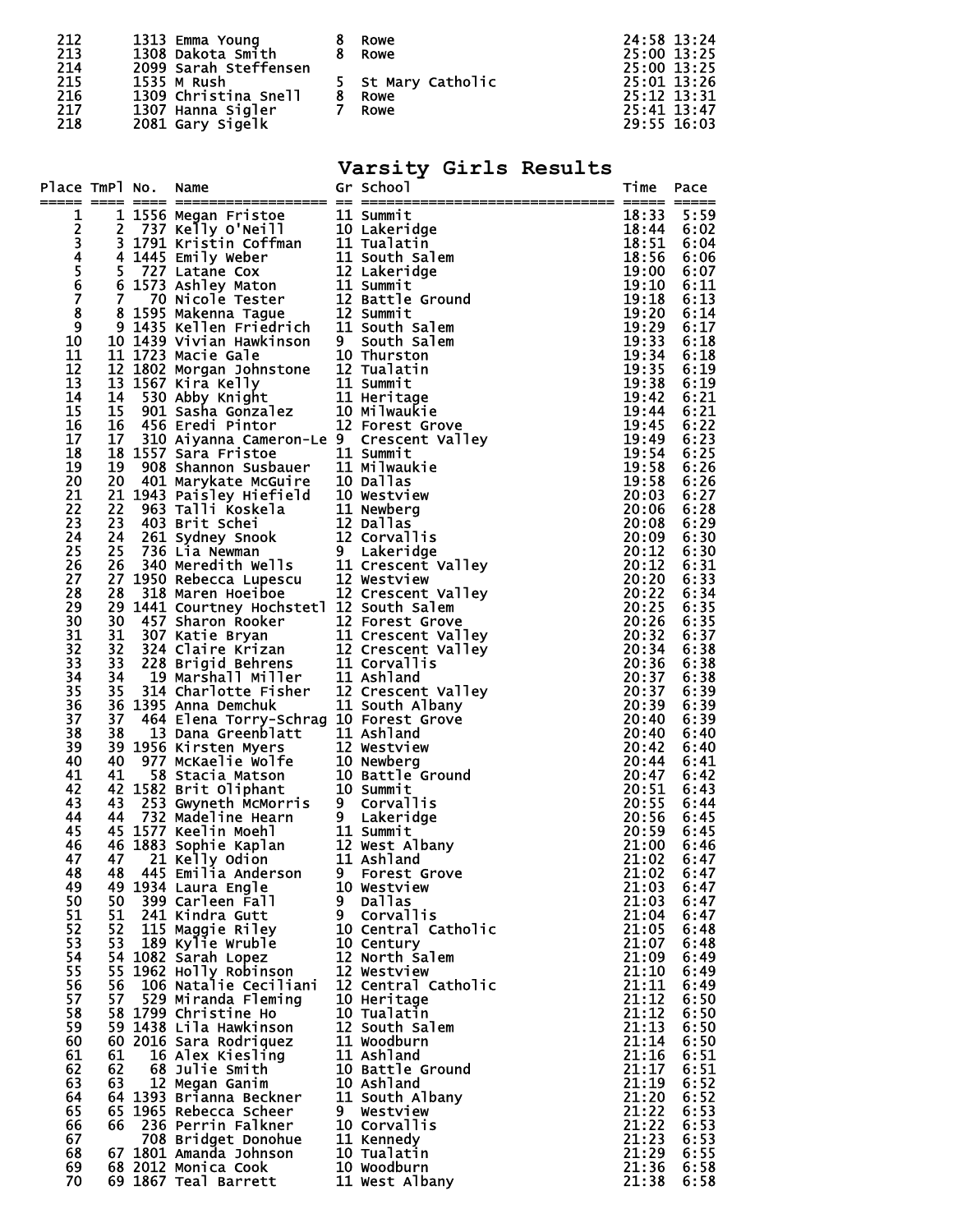| 71         | 70  | 184 Caitlin Murphy                                                                                                                                                                                                                               | 12 Century                                  | 21:39 | 6:58 |
|------------|-----|--------------------------------------------------------------------------------------------------------------------------------------------------------------------------------------------------------------------------------------------------|---------------------------------------------|-------|------|
| 72         |     |                                                                                                                                                                                                                                                  |                                             | 21:42 | 6:59 |
| 73         |     | 70 184 Caitlin Murphy 12 Century<br>71 1476 Rachael Nelson 12 Sprague<br>72 9 Madeline Chaves 10 Ashland<br>73 1739 Elise Nelson 12 Thurston                                                                                                     |                                             | 21:42 | 6:59 |
| 74         |     |                                                                                                                                                                                                                                                  |                                             | 21:43 | 7:00 |
| 75         |     | 74 454 Olivia Masek-Mcint 11 Forest Grove                                                                                                                                                                                                        |                                             | 21:46 | 7:01 |
| 76         | 75  | 61 Felicia Muncaster  12 Battle Ground                                                                                                                                                                                                           |                                             | 21:46 | 7:01 |
| 77         |     |                                                                                                                                                                                                                                                  |                                             | 21:47 | 7:01 |
| 78         |     |                                                                                                                                                                                                                                                  |                                             | 21:48 | 7:01 |
| 79         |     |                                                                                                                                                                                                                                                  |                                             | 21:50 | 7:02 |
| 80         |     |                                                                                                                                                                                                                                                  |                                             | 21:53 | 7:03 |
| 81         |     |                                                                                                                                                                                                                                                  |                                             | 21:54 | 7:03 |
| 82         |     |                                                                                                                                                                                                                                                  |                                             | 21:56 | 7:04 |
| 83         |     |                                                                                                                                                                                                                                                  |                                             | 21:57 | 7:04 |
| 84         |     |                                                                                                                                                                                                                                                  |                                             | 21:58 | 7:04 |
| 85         |     |                                                                                                                                                                                                                                                  |                                             | 21:59 | 7:05 |
| 86         |     |                                                                                                                                                                                                                                                  |                                             | 22:00 | 7:05 |
| 87         |     |                                                                                                                                                                                                                                                  |                                             | 22:01 | 7:05 |
| 88         |     | 75 61 Felicia Muncaster 12 Battle Ground<br>76 959 Anna Jolliff 12 Newberg<br>77 1236 Hayley Girod 10 Roseburg<br>78 1357 Zoe Falk 9 Sisters<br>79 386 Kelley Thurman 11 Crook County<br>80 405 Brenda Uribes 12 Dallas<br>81 1248 Rose Oa       |                                             | 22:02 | 7:06 |
| 89         |     |                                                                                                                                                                                                                                                  | 12 Battle Ground                            | 22:02 | 7:06 |
| 90         |     |                                                                                                                                                                                                                                                  |                                             | 22:04 | 7:06 |
|            |     |                                                                                                                                                                                                                                                  | <b>LU West Albany</b><br>12 Crescent Valley | 22:04 |      |
| 91         |     |                                                                                                                                                                                                                                                  |                                             |       | 7:07 |
| 92         |     |                                                                                                                                                                                                                                                  |                                             | 22:05 | 7:07 |
| 93         |     |                                                                                                                                                                                                                                                  |                                             | 22:06 | 7:07 |
| 94         |     |                                                                                                                                                                                                                                                  |                                             | 22:07 | 7:08 |
| 95         |     |                                                                                                                                                                                                                                                  |                                             | 22:10 | 7:09 |
| 96         |     |                                                                                                                                                                                                                                                  |                                             | 22:12 | 7:09 |
| 97         |     |                                                                                                                                                                                                                                                  |                                             | 22:12 | 7:09 |
| 98         |     |                                                                                                                                                                                                                                                  |                                             | 22:15 | 7:10 |
| 99         |     |                                                                                                                                                                                                                                                  |                                             | 22:17 | 7:11 |
| 100        |     | 89 1881 Katie Higinbotham 10 West Albany<br>90 312 Hannah Doran 12 Crescent Val<br>91 528 McKenzie Fleming 10 Heritage<br>92 729 Monet Gonnerman 12 Lakeridge<br>93 927 Rachel Botsford 12 Molalla<br>94 1671 Eva Long 12 Taft<br>1342 Tabitha M |                                             | 22:18 | 7:11 |
| 101        |     |                                                                                                                                                                                                                                                  |                                             | 22:20 | 7:11 |
| 102        |     |                                                                                                                                                                                                                                                  |                                             | 22:25 | 7:13 |
| 103        |     | 100 1928 Kayla Bird                                                                                                                                                                                                                              |                                             | 22:27 | 7:14 |
| 104        |     |                                                                                                                                                                                                                                                  |                                             | 22:30 | 7:15 |
| 105        |     | 101 1474 Hannah Kuizenga 12 Sprague<br>102 902 Kendall Gronvold 9 Milwauk                                                                                                                                                                        |                                             | 22:31 | 7:15 |
| 106        |     |                                                                                                                                                                                                                                                  | 9 Milwaukie                                 | 22:33 | 7:16 |
| 107        |     | 104 966 Maggie Farrell<br>104 966 Maggie Peterson<br>105 970 Lauren Sharre                                                                                                                                                                       | 11 Central Catholic                         | 22:35 | 7:16 |
| 108        |     |                                                                                                                                                                                                                                                  | 12 Newberg                                  | 22:36 | 7:17 |
| 109        |     |                                                                                                                                                                                                                                                  | 12 Newberg                                  | 22:38 | 7:17 |
| 110        |     | 970 Lauren Sherrard<br>1503 Amanda Merrill                                                                                                                                                                                                       | 12 Springfield                              | 22:39 | 7:18 |
| 111        |     |                                                                                                                                                                                                                                                  |                                             | 22:40 | 7:18 |
| 112        |     |                                                                                                                                                                                                                                                  |                                             | 22:41 | 7:18 |
| 113        |     |                                                                                                                                                                                                                                                  |                                             |       |      |
|            |     | 1503 Amanda Merrill 12 Springfield<br>106 1247 Jessica Nelson 10 Roseburg<br>107 117 Madison Shaffer 11 Central Catholic<br>108 1396 Luba Demchuk 9 South Albany<br>109 931 Hailey Peters 11 Molalla<br>110 741 Laura Suzuki 10 Lakeridge<br>184 |                                             | 22:41 | 7:18 |
| 114        |     |                                                                                                                                                                                                                                                  |                                             | 22:42 | 7:19 |
| 115        |     |                                                                                                                                                                                                                                                  |                                             | 22:42 | 7:19 |
| 116        |     |                                                                                                                                                                                                                                                  |                                             | 22:43 | 7:19 |
| 117        |     |                                                                                                                                                                                                                                                  |                                             | 22:44 | 7:19 |
| 118        |     |                                                                                                                                                                                                                                                  |                                             | 22:45 | 7:20 |
| 119        |     |                                                                                                                                                                                                                                                  |                                             | 22:45 | 7:20 |
| 120        |     | 114 1363 Jordan Richerson 12 Sisters                                                                                                                                                                                                             |                                             | 22:46 | 7:20 |
| 121        | 115 | 55 Holly Helmes                                                                                                                                                                                                                                  | 9 Battle Ground                             | 22:46 | 7:20 |
| 122        | 116 | 179 Sammi Coates                                                                                                                                                                                                                                 | 12 Century                                  | 22:47 | 7:20 |
| 123        |     | 117 1401 Hannah Mierow                                                                                                                                                                                                                           |                                             | 22:48 | 7:21 |
| 124        |     | 118 1448 Aleksa Wood                                                                                                                                                                                                                             | 11 South Albany<br>9 South Salem            | 22:49 | 7:21 |
| 125        | 119 | 903 Dawn Hilley                                                                                                                                                                                                                                  | 11 Milwaukie<br>10 Gervellis                | 22:51 | 7:22 |
| 126        | 120 | 257 Alyssa Rolen                                                                                                                                                                                                                                 | 10 Corvallis                                | 22:55 | 7:23 |
| 127        | 121 | 531 Carly Knight                                                                                                                                                                                                                                 | 9 Heritage                                  | 22:58 | 7:24 |
| 128        | 122 | 535 Ali Popescu                                                                                                                                                                                                                                  | 11 Heritage                                 | 22:59 | 7:24 |
| 129        | 123 |                                                                                                                                                                                                                                                  | 11 Heritage                                 | 23:00 | 7:25 |
| 130        | 124 | 534 Viri Orampo<br>789 Tess Wasson                                                                                                                                                                                                               | 10 Lebanon                                  | 23:01 | 7:25 |
| 131        |     | 125 1734 Lynette Lewis 12 Thurston<br>126 786 Sara Parks 12 Lebanon                                                                                                                                                                              |                                             | 23:01 | 7:25 |
| 132        | 126 | 786 Sara Parks                                                                                                                                                                                                                                   | 12 Lebanon                                  | 23:05 | 7:26 |
| 133        |     | 127 1434 Atalie Frank                                                                                                                                                                                                                            | 10 South Salem                              | 23:07 | 7:27 |
| 134        | 128 | 1434 Atalie Frank<br>385 Danielle Skranak                                                                                                                                                                                                        | 10 Crook County                             | 23:08 | 7:27 |
| 135        | 129 | 57 Nissa Matson                                                                                                                                                                                                                                  | 9 Battle Ground                             | 23:15 | 7:29 |
| 136        | 130 | 906 Becky Ponnay                                                                                                                                                                                                                                 | 9 Milwaukie                                 | 23:16 | 7:30 |
| 137        | 131 | 397 Anne Barrientos                                                                                                                                                                                                                              | 9 Dallas                                    | 23:16 | 7:30 |
| 138        |     | 132 1243 Megan Larkin                                                                                                                                                                                                                            | 10 Roseburg                                 | 23:17 | 7:30 |
| 139        |     | 133 1095 Erika Villa                                                                                                                                                                                                                             | 11 North Salem                              | 23:18 | 7:30 |
| 140        |     | 134 404 Miranda Shockey                                                                                                                                                                                                                          | 10 Dallas                                   | 23:19 | 7:31 |
| 141        | 135 | 460 Tacey Smith                                                                                                                                                                                                                                  | 11 Forest Grove                             | 23:23 | 7:32 |
| 142        |     | 136 928 Alice Jefferson                                                                                                                                                                                                                          | 11 Molalla                                  | 23:26 | 7:33 |
| 143        |     | 137 1733 Angela Laliberte                                                                                                                                                                                                                        | 10 Thurston                                 | 23:27 | 7:33 |
| 144        | 138 | 188 Carole Valencia                                                                                                                                                                                                                              | 11 Century                                  | 23:31 | 7:34 |
|            |     |                                                                                                                                                                                                                                                  |                                             |       |      |
| 145<br>146 |     | 139 1868 Makenna Becker<br>140 176 Katherine Baxter                                                                                                                                                                                              | 11 West Albany                              | 23:32 | 7:35 |
|            |     |                                                                                                                                                                                                                                                  | 9 Century                                   | 23:33 | 7:35 |
| 147        |     | 141 2011 Ruth Camacho                                                                                                                                                                                                                            | 10 Woodburn                                 | 23:34 | 7:35 |
| 148        |     | 142 1889 Samantha Siegner                                                                                                                                                                                                                        | 11 West Albany                              | 23:35 | 7:36 |
| 149        | 143 | 788 Michaela Wasson                                                                                                                                                                                                                              | 12 Lebanon                                  | 23:38 | 7:37 |
| 150        |     | 144 1255 Natalie Stenbeck                                                                                                                                                                                                                        | 10 Roseburg                                 | 23:49 | 7:40 |
| 151        |     | 145 462 Jessica Steigerwal 10 Forest Grove                                                                                                                                                                                                       |                                             | 23:50 | 7:41 |
| 152        |     | 146 1253 T'Leah Staggs                                                                                                                                                                                                                           | 10 Roseburg                                 | 23:52 | 7:41 |
| 153        |     | 147 2017 Katie Schiedler                                                                                                                                                                                                                         | 10 Woodburn                                 | 23:54 | 7:42 |

| $\frac{2}{2}$                           | Century                                |
|-----------------------------------------|----------------------------------------|
|                                         | Sprague<br>Ashland                     |
| $\frac{0}{2}$                           | Thurston                               |
| 1<br>2<br>2<br>0                        | Forest Grove<br>Battle Ground          |
|                                         | Newberg                                |
| I.                                      | Roseburg<br>Sisters                    |
|                                         | Crook County                           |
|                                         | Dallas<br>Roseburg                     |
|                                         | Corvallis<br>Sisters                   |
|                                         | Newberg                                |
|                                         | Thurston<br>Sisters                    |
|                                         | Tualatin                               |
|                                         | Battle Ground<br>West Albany           |
|                                         | Crescent<br>Valley                     |
|                                         | Heritage<br>Lakeridge                  |
|                                         | <b>Molalla</b><br>Taft                 |
|                                         | Sheridan                               |
|                                         | Tualatin<br>Newberg                    |
|                                         | Ashland                                |
|                                         | Sprague<br>Tualatin                    |
|                                         | Kennedy                                |
|                                         | Westview<br>Springfield                |
|                                         | Sprague                                |
| 12,12,210,220,202,211,10,211,212,220,11 | Milwaukie<br>Central<br>Catholio       |
|                                         | Newberg                                |
|                                         | Newberg<br>Springfield                 |
|                                         | Roseburg<br>Central Catholio           |
| I.                                      | South Albany<br>Molalla                |
| $\mathbf{1}$                            | Lakeridge                              |
| $\frac{0}{1}$                           | Waldport                               |
| $\boldsymbol{0}$<br>0.                  | west Albany<br>Molall <u>a</u>         |
| $\mathbf{0}$                            | West Albany                            |
| 2.                                      | Sisters<br><b>Battle Ground</b>        |
| $\mathbf{1}$                            | Century<br>South Al <mark>ban</mark> y |
| L                                       | South Salem                            |
| $\frac{1}{0}$                           | <b>Milwaukie</b><br>Corvallis          |
|                                         | Heritage                               |
| $\mathbf{1}$<br>1                       | Heritage<br>Heritage                   |
| $\ddot{\mathbf{0}}$                     | Lebanon                                |
| $\frac{2}{2}$                           | Thurston<br>Lebanon                    |
| 0.<br>0.                                | South Salem                            |
| I                                       | Crook County<br>Battle Ground          |
| I<br>۱                                  | <b>Milwaukie</b><br><b>Dallas</b>      |
| $\mathbf{0}$                            | Roseburg                               |
| $\mathbf{1}$<br>$\bf{0}$                | North Salem<br>Dallas                  |
| $\frac{1}{1}$                           | Forest Grove<br>Molalla                |
|                                         | Thurston                               |
| $\begin{array}{c} 0 \\ 1 \end{array}$   | Century                                |
|                                         | West Albany<br>Century                 |
| $\mathbf{0}$                            | Woodburn                               |
| $\frac{1}{2}$                           | West Albany<br>Lebanon                 |
| 0.<br>$\bf{0}$                          | Roseburg<br>Forest Grove               |
| $\mathbf{0}$                            | Roseburg                               |
| $\mathbf{0}$                            | Woodburn                               |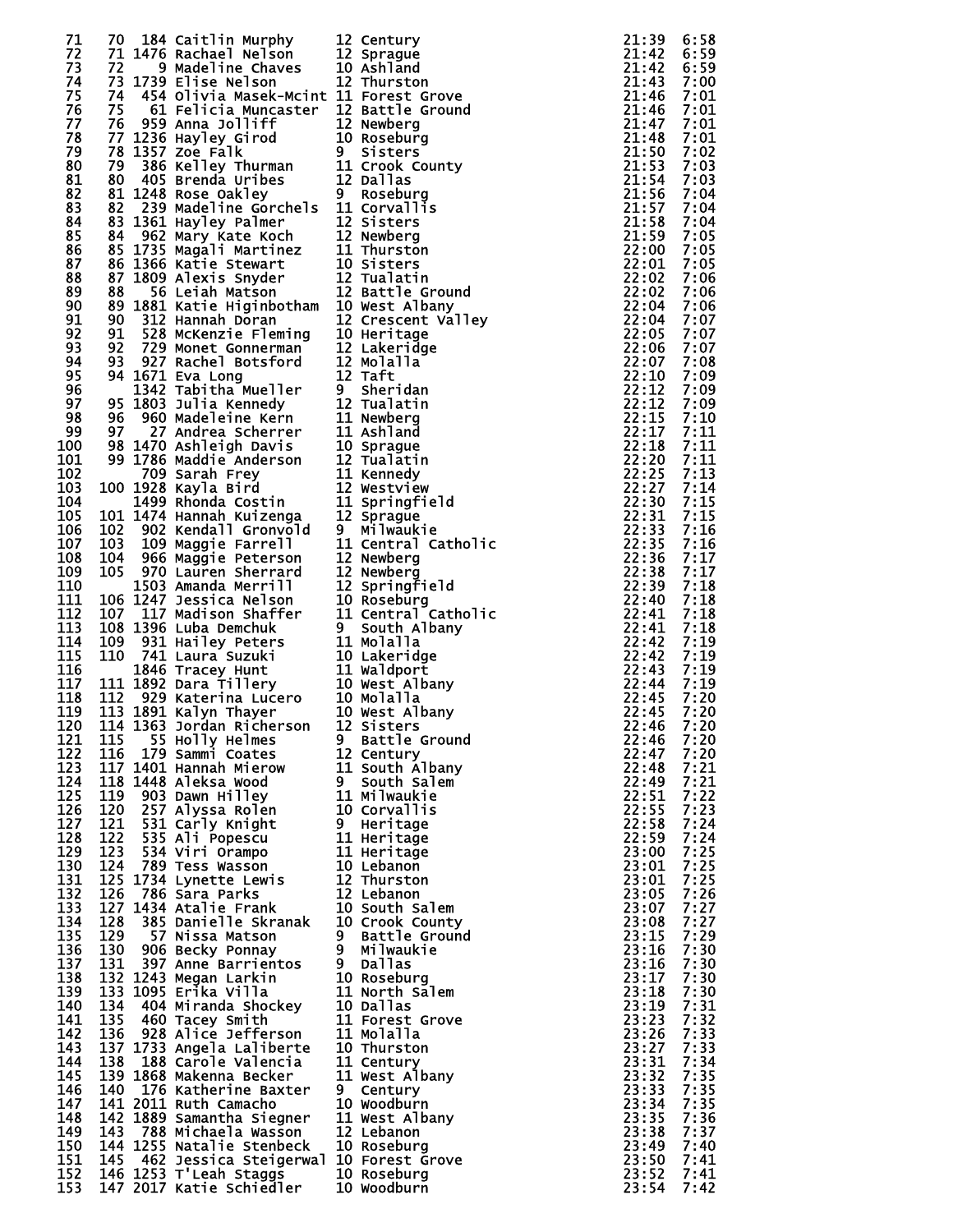| 154                                                                          |                                                                                                                                                                                                                                           |             |
|------------------------------------------------------------------------------|-------------------------------------------------------------------------------------------------------------------------------------------------------------------------------------------------------------------------------------------|-------------|
| 155                                                                          |                                                                                                                                                                                                                                           |             |
| 156                                                                          |                                                                                                                                                                                                                                           |             |
| 157                                                                          |                                                                                                                                                                                                                                           |             |
| 158                                                                          |                                                                                                                                                                                                                                           |             |
| 159                                                                          |                                                                                                                                                                                                                                           |             |
| 160                                                                          |                                                                                                                                                                                                                                           |             |
| 161                                                                          |                                                                                                                                                                                                                                           |             |
| 162<br>163                                                                   |                                                                                                                                                                                                                                           |             |
| 164                                                                          |                                                                                                                                                                                                                                           |             |
| 165                                                                          |                                                                                                                                                                                                                                           |             |
| 166                                                                          |                                                                                                                                                                                                                                           |             |
| 167                                                                          |                                                                                                                                                                                                                                           |             |
| 168                                                                          |                                                                                                                                                                                                                                           |             |
| 169                                                                          |                                                                                                                                                                                                                                           |             |
| 170                                                                          |                                                                                                                                                                                                                                           |             |
| 171                                                                          |                                                                                                                                                                                                                                           |             |
| 172                                                                          |                                                                                                                                                                                                                                           |             |
| 173<br>174                                                                   |                                                                                                                                                                                                                                           |             |
| 175                                                                          |                                                                                                                                                                                                                                           |             |
| 176                                                                          |                                                                                                                                                                                                                                           |             |
| 177                                                                          |                                                                                                                                                                                                                                           |             |
| 178                                                                          |                                                                                                                                                                                                                                           |             |
| 179                                                                          |                                                                                                                                                                                                                                           |             |
| 180                                                                          |                                                                                                                                                                                                                                           |             |
| 181                                                                          |                                                                                                                                                                                                                                           |             |
| 182                                                                          |                                                                                                                                                                                                                                           |             |
| 183                                                                          |                                                                                                                                                                                                                                           |             |
| 184                                                                          |                                                                                                                                                                                                                                           |             |
| 185<br>186                                                                   |                                                                                                                                                                                                                                           |             |
| 187                                                                          |                                                                                                                                                                                                                                           |             |
| 188                                                                          |                                                                                                                                                                                                                                           |             |
| 189                                                                          |                                                                                                                                                                                                                                           |             |
| 190                                                                          |                                                                                                                                                                                                                                           |             |
| 191                                                                          |                                                                                                                                                                                                                                           |             |
| 192                                                                          |                                                                                                                                                                                                                                           |             |
| 193                                                                          |                                                                                                                                                                                                                                           |             |
| 194<br>195                                                                   |                                                                                                                                                                                                                                           |             |
| 196                                                                          |                                                                                                                                                                                                                                           |             |
| 197                                                                          |                                                                                                                                                                                                                                           |             |
| 198                                                                          |                                                                                                                                                                                                                                           |             |
| 199                                                                          |                                                                                                                                                                                                                                           |             |
| 200                                                                          |                                                                                                                                                                                                                                           |             |
| 201                                                                          |                                                                                                                                                                                                                                           |             |
| 202 186 781 victoria Ferguson 10 Lebanon<br>203 187 1673 Lita Noland 12 Taft |                                                                                                                                                                                                                                           | 30:17 9:45  |
|                                                                              | 148 387 Taylor walker<br>148 387 Taylor walker<br>149 1003 Yaritza Torrow County<br>149 1039 Yaritza Torrow Sillin († 23155 71:42<br>1513 1536 Fabrica Torrow Sillin States<br>1513 1536 Fabrica Schwarz 11 Sistems<br>1513 1536 Rachel S | 31:04 10:00 |
|                                                                              |                                                                                                                                                                                                                                           |             |
|                                                                              | Varsity Girls Team Scores                                                                                                                                                                                                                 |             |
| 1. Summit                                                                    |                                                                                                                                                                                                                                           |             |
| 1.                                                                           | $6 \t 8 \t 13 \t 18 \t (42) \t (45) = 46$                                                                                                                                                                                                 |             |
|                                                                              | Megan Fristoe, Ashley Maton, Makenna Tague, Kira Kelly, Sara Fristoe,                                                                                                                                                                     |             |
| Brit Oliphant, Keelin Moehl                                                  |                                                                                                                                                                                                                                           |             |
| 2. South Salem<br>9<br>- 29 -<br>10<br>4                                     | $59(118)(127) = 111$                                                                                                                                                                                                                      |             |
|                                                                              | Emily Weber, Kellen Friedrich, Vivian Hawkinson, Courtney Hochstetler,                                                                                                                                                                    |             |
| Lila Hawkinson, Aleksa Wood, Atalie Frank                                    |                                                                                                                                                                                                                                           |             |
| 3. Crescent Valley                                                           |                                                                                                                                                                                                                                           |             |
| 31<br>17.<br>26<br>28.                                                       | $32$ $(35)$ $(90) = 134$                                                                                                                                                                                                                  |             |
|                                                                              | Aiyanna Cameron-Lewis, Meredith Wells, Maren Hoeiboe, Katie Bryan,                                                                                                                                                                        |             |
| Claire Krizan, Charlotte Fisher, Hannah Doran                                |                                                                                                                                                                                                                                           |             |
| 4. Lakeridge<br>5                                                            |                                                                                                                                                                                                                                           |             |
| 25 —                                                                         | $44 \quad 92 \quad (110) \quad (170) = 168$<br>Kelly O'Neill, Latane Cox, Lia Newman, Madeline Hearn, Monet Gonnerman,                                                                                                                    |             |
| Laura Suzuki, Kayla Al-Khaledy                                               |                                                                                                                                                                                                                                           |             |
| 5. Westview                                                                  |                                                                                                                                                                                                                                           |             |
| 27<br>21                                                                     | $39$ 49 55 (65)(100) = 191                                                                                                                                                                                                                |             |
|                                                                              | Paisley Hiefield, Rebecca Lupescu, Kirsten Myers, Laura Engle, Holly                                                                                                                                                                      |             |
| Robinson, Rebecca Scheer, Kayla Bird                                         |                                                                                                                                                                                                                                           |             |

 6. Forest Grove 16 30 37 48 74 (135)(145) = 205 Eredi Pintor, Sharon Rooker, Elena Torry-Schrag, Emilia Anderson, Olivia Masek-Mcintosh, Tacey Smith, Jessica Steigerwald 7. Corvallis 24 33 43 51 66 (82)(120) = 217 Sydney Snook, Brigid Behrens, Gwyneth McMorris, Kindra Gutt, Perrin Falkner, Madeline Gorchels, Alyssa Rolen 8. Tualatin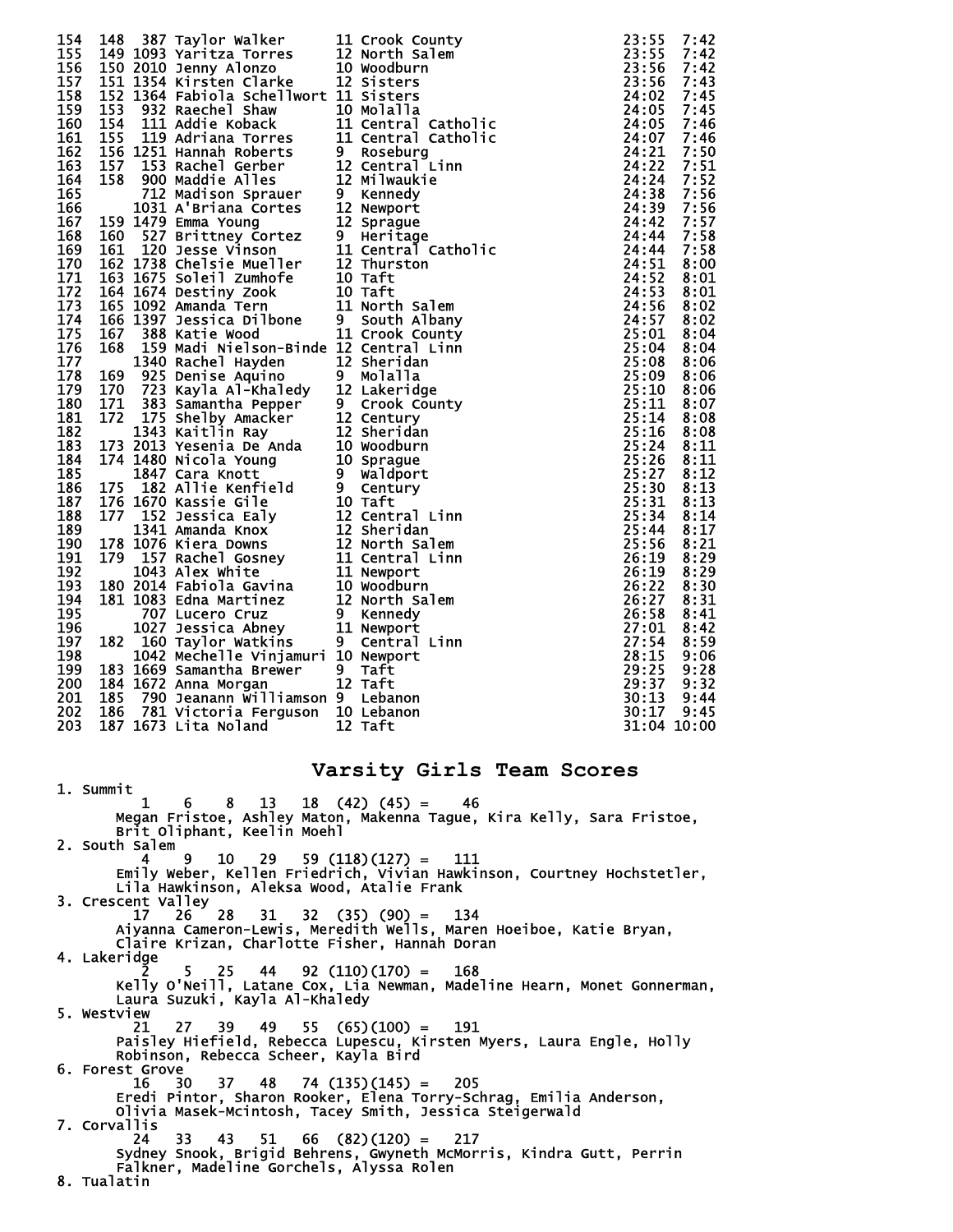3 12 58 67 87 (95) (99) = 227 Kristin Coffman, Morgan Johnstone, Christine Ho, Amanda Johnson, Alexis Snyder, Julia Kennedy, Maddie Anderson 9. Ashland<br>34 34 38 47 61 63 (72) (97) = 243 Marshall Miller, Dana Greenblatt, Kelly Odion, Alex Kiesling, Megan Ganim, Madeline Chaves, Andrea Scherrer 10. Battle Ground 7 41 62 75 88 (115)(129) = 273 Nicole Tester, Stacia Matson, Julie Smith, Felicia Muncaster, Leiah Matson, Holly Helmes, Nissa Matson 11. Dallas 20 23 50 80 131 (134) = 304 Marykate McGuire, Brit Schei, Carleen Fall, Brenda Uribes, Anne Barrientos, Miranda Shockey 12. Newberg 22 40 76 84 96 (104)(105) = 318 Talli Koskela, McKaelie Wolfe, Anna Jolliff, Mary Kate Koch, Madeleine Kern, Maggie Peterson, Lauren Sherrard 13. Milwaukie 15 19 102 119 130 (158) = 385 Sasha Gonzalez, Shannon Susbauer, Kendall Gronvold, Dawn Hilley, Becky Ponnay, Maddie Alles 14. Heritage  $91$  121 122 (123)(160) = 405 Abby Knight, Miranda Fleming, McKenzie Fleming, Carly Knight, Ali Popescu, Viri Orampo, Brittney Cortez 15. West Albany<br>46 69 46 69 89 111 113 (139)(142) = 428 Sophie Kaplan, Teal Barrett, Katie Higinbotham, Dara Tillery, Kalyn Thayer, Makenna Becker, Samantha Siegner 16. Thurston 11 73 85 125 137 (162) = 431 Macie Gale, Elise Nelson, Magali Martinez, Lynette Lewis, Angela Laliberte, Chelsie Mueller 17. Central Catholic 52 56 103 107 154 (155)(161) = 472 Maggie Riley, Natalie Ceciliani, Maggie Farrell, Madison Shaffer, Addie Koback, Adriana Torres, Jesse Vinson 18. South Albany 36 64 108 117 166 = 491 Anna Demchuk, Brianna Beckner, Luba Demchuk, Hannah Mierow, Jessica Dilbone 19. Sisters 78 83 86 114 151 (152) = 512 Zoe Falk, Hayley Palmer, Katie Stewart, Jordan Richerson, Kirsten Clarke, Fabiola Schellworth 20. Century<br>53 53 70 116 138 140 (172)(175) = 517 Kylie Wruble, Caitlin Murphy, Sammi Coates, Carole Valencia, Katherine Baxter, Shelby Amacker, Allie Kenfield 21. Roseburg 81 106 132 144 (146)(156) = 540 Hayley Girod, Rose Oakley, Jessica Nelson, Megan Larkin, Natalie Stenbeck, T'Leah Staggs, Hannah Roberts 22. Woodburn 60 68 141 147 150 (173)(180) = 566 Sara Rodriquez, Monica Cook, Ruth Camacho, Katie Schiedler, Jenny Alonzo, Yesenia De Anda, Fabiola Gavina 23. Molalla 93 109 112 136 153 (169) = 603 Rachel Botsford, Hailey Peters, Katerina Lucero, Alice Jefferson, Raechel Shaw, Denise Aquino 24. Sprague 71 98 101 159 174 = 603 Rachael Nelson, Ashleigh Davis, Hannah Kuizenga, Emma Young, Nicola Young 25. North Salem 54 133 149 165 178 (181) = 679 Sarah Lopez, Erika Villa, Yaritza Torres, Amanda Tern, Kiera Downs, Edna Martinez 26. Crook County 79 128 148 167 171 = 693 Kelley Thurman, Danielle Skranak, Taylor Walker, Katie Wood, Samantha Pepper 27. Lebanon 124 126 143 185 186 = 764 Tess Wasson, Sara Parks, Michaela Wasson, Jeanann Williamson, Victoria Ferguson 28. Taft 94 163 164 176 183 (184)(187) = 780 Eva Long, Soleil Zumhofe, Destiny Zook, Kassie Gile, Samantha Brewer, Anna Morgan, Lita Noland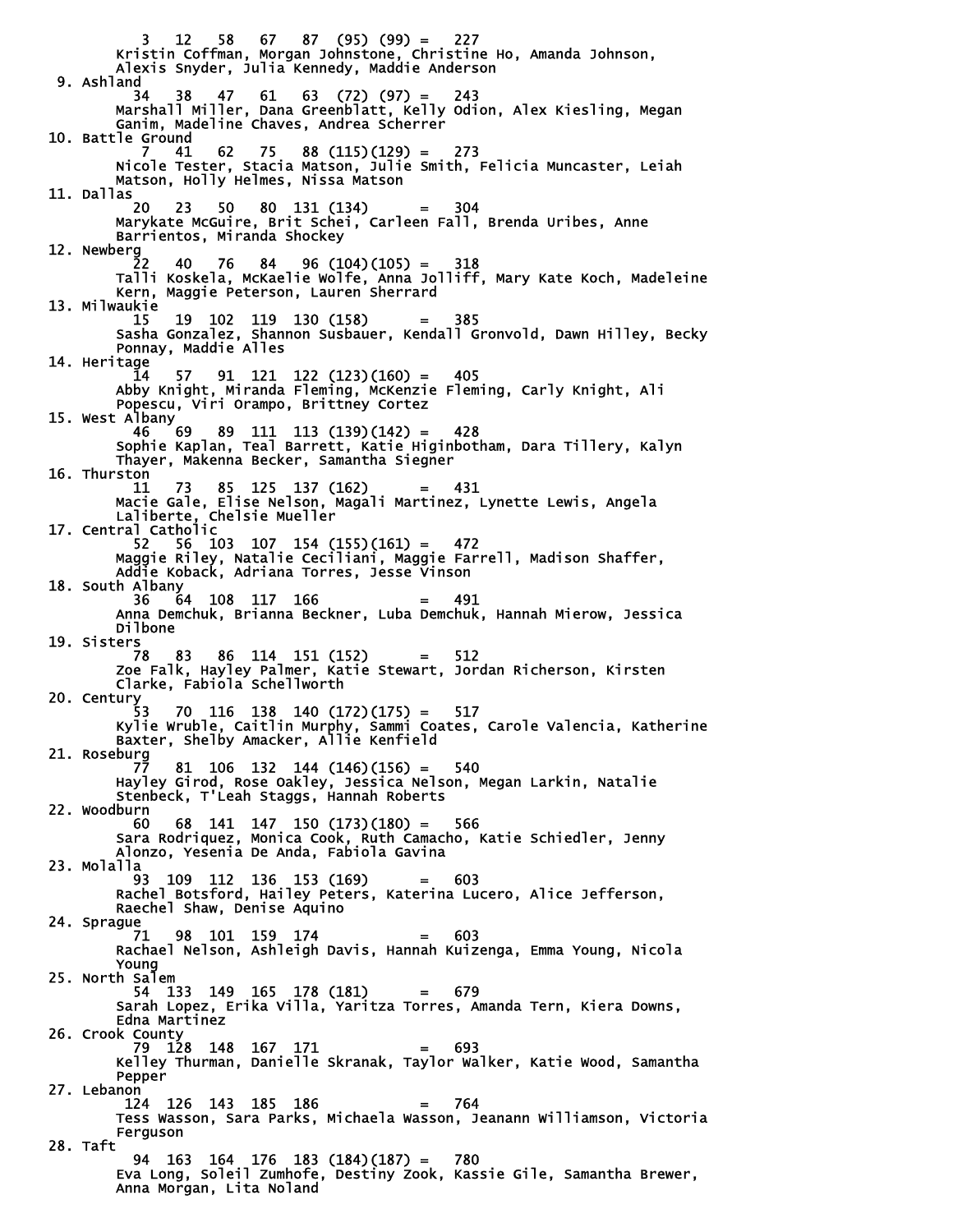29. Central Linn 157 168 177 179 182 = 863

 Rachel Gerber, Madi Nielson-Binder, Jessica Ealy, Rachel Gosney, Taylor Watkins

## **Varsity Boys Results**

| 15:54 5:07<br>1<br>23456<br>16:03 5:10<br>16:09 5:12<br>5:13<br>16:12<br>5:13<br>16:13<br>16:13<br>5:14<br>7<br>16:14<br>5:14<br>8<br>16:17<br>5:15<br>9<br>16:22<br>5:16<br>16:23<br>5:17<br>10<br>$16:24$ 5:17<br>11<br>16:29<br>5:19<br>12<br>13<br>16:37 5:21<br>16:39 5:22<br>14<br>5:23<br>15<br>16:42<br>16<br>16:44 5:24<br>5:25<br>17<br>16:49<br>18<br>16:50 5:25<br>19<br>5:26<br>16:52<br>20<br>20<br>291 Will Parke-Hoffman 12 Corvallis<br>16:54 5:27<br>5:28<br>21<br>21 479 Michael Garcia 9 Forest Grove<br>22 280 Henry Hall 12 Corvallis<br>23 1271 Kenny Freeman 9 Roseburg<br>24 1920 Zachariah Roth 10 West Albany<br>16:57<br>22<br>16:57<br>5:28<br>23<br>16:58<br>5:28<br>24<br>16:58<br>5:28<br>25 293 Nolan Sekermestrov 11 Corvallis<br>25<br>5:28<br>16:58<br>26<br>26 1112 Sergio Olmos<br>27 1417 Vladislav Ishenin 12 South Albany<br>5:28<br>16:58<br>5:29<br>27<br>17:02<br>20 1112 South albany<br>28 938 David Madison 12 South Albany<br>28 938 David Madison 12 Nolalla<br>29 1291 Salvador Valencia 12 Roseburg<br>31 1993 Will Johnson 11 Battle Ground<br>31 1993 Will Johnson 11 Westview<br>32 39 Ben Jackson<br>5:29<br>28<br>17:02<br>17:03 5:29<br>29<br>30<br>17:03<br>5:30<br>31<br>17:04 5:30<br>32<br>17:06<br>5:31<br>33<br>5:31<br>17:06<br>34<br>17:08 5:31<br>35<br>5:31<br>17:08<br>36<br>17:08<br>5:31<br>37<br>17:09 5:32<br>38<br>17:09 5:32<br>39<br>17:10<br>5:32<br>17:11<br>5:32<br>40<br>5:33<br>41<br>17:13<br>17:16<br>42<br>5:34<br>43<br>17:16<br>5:34<br>17:17<br>5:34<br>44<br>11 Newberg<br>12 Kennedy<br>10 Thurston<br>12 Newberg<br>11 Crescent Valley<br>17:18<br>45<br>5:34<br>17:18<br>5:34<br>46<br>47<br>17:19<br>5:35<br>17:19<br>48<br>5:35<br>49<br>48<br>285 Ben Kane<br>12 Corvallis<br>5:36<br>17:22<br>50<br>17:22<br>49 1102 Cody Franklin<br>12 North Salem<br>5:36<br>17:23<br>51<br>50 1657 Nicholas Snider<br>11 Summit<br>5:36<br>52<br>17:24<br>51<br>11 Ashland<br>5:36<br>31 Nick Bowland<br>53<br>17:24<br>52 1608 Eric Alldritt<br>10 Summit<br>5:36<br>54<br>17:25<br>53 1813 Scott Allred<br>5:37<br>10 Tualatin<br>55<br>17:26<br>5:37<br>54<br>505 Tyler Shipley<br>11 Forest Grove<br>17:27<br>5:37<br>56<br>55 1009 Nathan Swanson<br>12 Newberg<br>57<br>17:27<br>5:37<br>56 1275 Chayse Jackson<br>12 Roseburg<br>58<br>17:28<br>5:38<br>57<br>933 Pake Benthin<br>10 Molalla<br>59<br>17:28<br>58 2035 Max Zemstov<br>12 Woodburn<br>5:38<br>17:29<br>60<br>59 1489 Justus Mac George<br>12 Sprague<br>5:38<br>61<br>17:32<br>11 Milwaukie<br>5:39<br>60 914 Sterling Hummel<br>17:33<br>62<br>5:39<br>61 2021 Jorge Gavina<br>12 Woodburn<br>17:33<br>63<br>922 Jonatan Santillan<br>11 Milwaukie<br>5:39<br>62<br>63 1287 John Talik<br>64<br>17:34<br>11 Roseburg<br>5:40<br>17:35<br>65<br>417 Ethan Noll<br>11 Dallas<br>64<br>5:40<br>17:36<br>66<br>65 1285 Benjamin Rodriguez 9 Roseburg<br>5:40<br>12 Heritage<br>17:36<br>67<br>66<br>560 Jorge Torres<br>5:40<br>17:37<br>68<br>67<br>346 Spencer Barrett<br>11 Crescent Valley<br>5:40<br>17:37<br>69<br>68<br>12 Battle Ground<br>5:41<br>93 Angel Reyes<br>17:37<br>70<br>69<br>81 Joshua Helmes<br>10 Battle Ground<br>5:41<br>71<br>12 Heritage<br>17:40<br>70<br>549 Dylan McCoy<br>5:41<br>72<br>769 Austin Russell<br>12 Lakeridge<br>17:41<br>71<br>5:42<br>73<br>12 Tualatin<br>72 1818 Jason Cross<br>17:41<br>5:42 | Place TmPl No. Name |  |  | Gr School | Time Pace |  |
|----------------------------------------------------------------------------------------------------------------------------------------------------------------------------------------------------------------------------------------------------------------------------------------------------------------------------------------------------------------------------------------------------------------------------------------------------------------------------------------------------------------------------------------------------------------------------------------------------------------------------------------------------------------------------------------------------------------------------------------------------------------------------------------------------------------------------------------------------------------------------------------------------------------------------------------------------------------------------------------------------------------------------------------------------------------------------------------------------------------------------------------------------------------------------------------------------------------------------------------------------------------------------------------------------------------------------------------------------------------------------------------------------------------------------------------------------------------------------------------------------------------------------------------------------------------------------------------------------------------------------------------------------------------------------------------------------------------------------------------------------------------------------------------------------------------------------------------------------------------------------------------------------------------------------------------------------------------------------------------------------------------------------------------------------------------------------------------------------------------------------------------------------------------------------------------------------------------------------------------------------------------------------------------------------------------------------------------------------------------------------------------------------------------------------------------------------------------------------------------------------------------------------------------------------------------------------------------------------------------------------------------------------------------------------------------------------------------------------------------------------------------------------------------------------------------------------------------------------------------------------------------------------------------------------------------------------------------------------------------------------------------------------------------------------------------------------------------------------------------------------------------------------------------------------------------------------------------------------------------------------------------------------------------------------------------------------------------------------------------------------------------------------|---------------------|--|--|-----------|-----------|--|
|                                                                                                                                                                                                                                                                                                                                                                                                                                                                                                                                                                                                                                                                                                                                                                                                                                                                                                                                                                                                                                                                                                                                                                                                                                                                                                                                                                                                                                                                                                                                                                                                                                                                                                                                                                                                                                                                                                                                                                                                                                                                                                                                                                                                                                                                                                                                                                                                                                                                                                                                                                                                                                                                                                                                                                                                                                                                                                                                                                                                                                                                                                                                                                                                                                                                                                                                                                                                    |                     |  |  |           |           |  |
|                                                                                                                                                                                                                                                                                                                                                                                                                                                                                                                                                                                                                                                                                                                                                                                                                                                                                                                                                                                                                                                                                                                                                                                                                                                                                                                                                                                                                                                                                                                                                                                                                                                                                                                                                                                                                                                                                                                                                                                                                                                                                                                                                                                                                                                                                                                                                                                                                                                                                                                                                                                                                                                                                                                                                                                                                                                                                                                                                                                                                                                                                                                                                                                                                                                                                                                                                                                                    |                     |  |  |           |           |  |
|                                                                                                                                                                                                                                                                                                                                                                                                                                                                                                                                                                                                                                                                                                                                                                                                                                                                                                                                                                                                                                                                                                                                                                                                                                                                                                                                                                                                                                                                                                                                                                                                                                                                                                                                                                                                                                                                                                                                                                                                                                                                                                                                                                                                                                                                                                                                                                                                                                                                                                                                                                                                                                                                                                                                                                                                                                                                                                                                                                                                                                                                                                                                                                                                                                                                                                                                                                                                    |                     |  |  |           |           |  |
|                                                                                                                                                                                                                                                                                                                                                                                                                                                                                                                                                                                                                                                                                                                                                                                                                                                                                                                                                                                                                                                                                                                                                                                                                                                                                                                                                                                                                                                                                                                                                                                                                                                                                                                                                                                                                                                                                                                                                                                                                                                                                                                                                                                                                                                                                                                                                                                                                                                                                                                                                                                                                                                                                                                                                                                                                                                                                                                                                                                                                                                                                                                                                                                                                                                                                                                                                                                                    |                     |  |  |           |           |  |
|                                                                                                                                                                                                                                                                                                                                                                                                                                                                                                                                                                                                                                                                                                                                                                                                                                                                                                                                                                                                                                                                                                                                                                                                                                                                                                                                                                                                                                                                                                                                                                                                                                                                                                                                                                                                                                                                                                                                                                                                                                                                                                                                                                                                                                                                                                                                                                                                                                                                                                                                                                                                                                                                                                                                                                                                                                                                                                                                                                                                                                                                                                                                                                                                                                                                                                                                                                                                    |                     |  |  |           |           |  |
|                                                                                                                                                                                                                                                                                                                                                                                                                                                                                                                                                                                                                                                                                                                                                                                                                                                                                                                                                                                                                                                                                                                                                                                                                                                                                                                                                                                                                                                                                                                                                                                                                                                                                                                                                                                                                                                                                                                                                                                                                                                                                                                                                                                                                                                                                                                                                                                                                                                                                                                                                                                                                                                                                                                                                                                                                                                                                                                                                                                                                                                                                                                                                                                                                                                                                                                                                                                                    |                     |  |  |           |           |  |
|                                                                                                                                                                                                                                                                                                                                                                                                                                                                                                                                                                                                                                                                                                                                                                                                                                                                                                                                                                                                                                                                                                                                                                                                                                                                                                                                                                                                                                                                                                                                                                                                                                                                                                                                                                                                                                                                                                                                                                                                                                                                                                                                                                                                                                                                                                                                                                                                                                                                                                                                                                                                                                                                                                                                                                                                                                                                                                                                                                                                                                                                                                                                                                                                                                                                                                                                                                                                    |                     |  |  |           |           |  |
|                                                                                                                                                                                                                                                                                                                                                                                                                                                                                                                                                                                                                                                                                                                                                                                                                                                                                                                                                                                                                                                                                                                                                                                                                                                                                                                                                                                                                                                                                                                                                                                                                                                                                                                                                                                                                                                                                                                                                                                                                                                                                                                                                                                                                                                                                                                                                                                                                                                                                                                                                                                                                                                                                                                                                                                                                                                                                                                                                                                                                                                                                                                                                                                                                                                                                                                                                                                                    |                     |  |  |           |           |  |
|                                                                                                                                                                                                                                                                                                                                                                                                                                                                                                                                                                                                                                                                                                                                                                                                                                                                                                                                                                                                                                                                                                                                                                                                                                                                                                                                                                                                                                                                                                                                                                                                                                                                                                                                                                                                                                                                                                                                                                                                                                                                                                                                                                                                                                                                                                                                                                                                                                                                                                                                                                                                                                                                                                                                                                                                                                                                                                                                                                                                                                                                                                                                                                                                                                                                                                                                                                                                    |                     |  |  |           |           |  |
|                                                                                                                                                                                                                                                                                                                                                                                                                                                                                                                                                                                                                                                                                                                                                                                                                                                                                                                                                                                                                                                                                                                                                                                                                                                                                                                                                                                                                                                                                                                                                                                                                                                                                                                                                                                                                                                                                                                                                                                                                                                                                                                                                                                                                                                                                                                                                                                                                                                                                                                                                                                                                                                                                                                                                                                                                                                                                                                                                                                                                                                                                                                                                                                                                                                                                                                                                                                                    |                     |  |  |           |           |  |
|                                                                                                                                                                                                                                                                                                                                                                                                                                                                                                                                                                                                                                                                                                                                                                                                                                                                                                                                                                                                                                                                                                                                                                                                                                                                                                                                                                                                                                                                                                                                                                                                                                                                                                                                                                                                                                                                                                                                                                                                                                                                                                                                                                                                                                                                                                                                                                                                                                                                                                                                                                                                                                                                                                                                                                                                                                                                                                                                                                                                                                                                                                                                                                                                                                                                                                                                                                                                    |                     |  |  |           |           |  |
|                                                                                                                                                                                                                                                                                                                                                                                                                                                                                                                                                                                                                                                                                                                                                                                                                                                                                                                                                                                                                                                                                                                                                                                                                                                                                                                                                                                                                                                                                                                                                                                                                                                                                                                                                                                                                                                                                                                                                                                                                                                                                                                                                                                                                                                                                                                                                                                                                                                                                                                                                                                                                                                                                                                                                                                                                                                                                                                                                                                                                                                                                                                                                                                                                                                                                                                                                                                                    |                     |  |  |           |           |  |
|                                                                                                                                                                                                                                                                                                                                                                                                                                                                                                                                                                                                                                                                                                                                                                                                                                                                                                                                                                                                                                                                                                                                                                                                                                                                                                                                                                                                                                                                                                                                                                                                                                                                                                                                                                                                                                                                                                                                                                                                                                                                                                                                                                                                                                                                                                                                                                                                                                                                                                                                                                                                                                                                                                                                                                                                                                                                                                                                                                                                                                                                                                                                                                                                                                                                                                                                                                                                    |                     |  |  |           |           |  |
|                                                                                                                                                                                                                                                                                                                                                                                                                                                                                                                                                                                                                                                                                                                                                                                                                                                                                                                                                                                                                                                                                                                                                                                                                                                                                                                                                                                                                                                                                                                                                                                                                                                                                                                                                                                                                                                                                                                                                                                                                                                                                                                                                                                                                                                                                                                                                                                                                                                                                                                                                                                                                                                                                                                                                                                                                                                                                                                                                                                                                                                                                                                                                                                                                                                                                                                                                                                                    |                     |  |  |           |           |  |
|                                                                                                                                                                                                                                                                                                                                                                                                                                                                                                                                                                                                                                                                                                                                                                                                                                                                                                                                                                                                                                                                                                                                                                                                                                                                                                                                                                                                                                                                                                                                                                                                                                                                                                                                                                                                                                                                                                                                                                                                                                                                                                                                                                                                                                                                                                                                                                                                                                                                                                                                                                                                                                                                                                                                                                                                                                                                                                                                                                                                                                                                                                                                                                                                                                                                                                                                                                                                    |                     |  |  |           |           |  |
|                                                                                                                                                                                                                                                                                                                                                                                                                                                                                                                                                                                                                                                                                                                                                                                                                                                                                                                                                                                                                                                                                                                                                                                                                                                                                                                                                                                                                                                                                                                                                                                                                                                                                                                                                                                                                                                                                                                                                                                                                                                                                                                                                                                                                                                                                                                                                                                                                                                                                                                                                                                                                                                                                                                                                                                                                                                                                                                                                                                                                                                                                                                                                                                                                                                                                                                                                                                                    |                     |  |  |           |           |  |
|                                                                                                                                                                                                                                                                                                                                                                                                                                                                                                                                                                                                                                                                                                                                                                                                                                                                                                                                                                                                                                                                                                                                                                                                                                                                                                                                                                                                                                                                                                                                                                                                                                                                                                                                                                                                                                                                                                                                                                                                                                                                                                                                                                                                                                                                                                                                                                                                                                                                                                                                                                                                                                                                                                                                                                                                                                                                                                                                                                                                                                                                                                                                                                                                                                                                                                                                                                                                    |                     |  |  |           |           |  |
|                                                                                                                                                                                                                                                                                                                                                                                                                                                                                                                                                                                                                                                                                                                                                                                                                                                                                                                                                                                                                                                                                                                                                                                                                                                                                                                                                                                                                                                                                                                                                                                                                                                                                                                                                                                                                                                                                                                                                                                                                                                                                                                                                                                                                                                                                                                                                                                                                                                                                                                                                                                                                                                                                                                                                                                                                                                                                                                                                                                                                                                                                                                                                                                                                                                                                                                                                                                                    |                     |  |  |           |           |  |
|                                                                                                                                                                                                                                                                                                                                                                                                                                                                                                                                                                                                                                                                                                                                                                                                                                                                                                                                                                                                                                                                                                                                                                                                                                                                                                                                                                                                                                                                                                                                                                                                                                                                                                                                                                                                                                                                                                                                                                                                                                                                                                                                                                                                                                                                                                                                                                                                                                                                                                                                                                                                                                                                                                                                                                                                                                                                                                                                                                                                                                                                                                                                                                                                                                                                                                                                                                                                    |                     |  |  |           |           |  |
|                                                                                                                                                                                                                                                                                                                                                                                                                                                                                                                                                                                                                                                                                                                                                                                                                                                                                                                                                                                                                                                                                                                                                                                                                                                                                                                                                                                                                                                                                                                                                                                                                                                                                                                                                                                                                                                                                                                                                                                                                                                                                                                                                                                                                                                                                                                                                                                                                                                                                                                                                                                                                                                                                                                                                                                                                                                                                                                                                                                                                                                                                                                                                                                                                                                                                                                                                                                                    |                     |  |  |           |           |  |
|                                                                                                                                                                                                                                                                                                                                                                                                                                                                                                                                                                                                                                                                                                                                                                                                                                                                                                                                                                                                                                                                                                                                                                                                                                                                                                                                                                                                                                                                                                                                                                                                                                                                                                                                                                                                                                                                                                                                                                                                                                                                                                                                                                                                                                                                                                                                                                                                                                                                                                                                                                                                                                                                                                                                                                                                                                                                                                                                                                                                                                                                                                                                                                                                                                                                                                                                                                                                    |                     |  |  |           |           |  |
|                                                                                                                                                                                                                                                                                                                                                                                                                                                                                                                                                                                                                                                                                                                                                                                                                                                                                                                                                                                                                                                                                                                                                                                                                                                                                                                                                                                                                                                                                                                                                                                                                                                                                                                                                                                                                                                                                                                                                                                                                                                                                                                                                                                                                                                                                                                                                                                                                                                                                                                                                                                                                                                                                                                                                                                                                                                                                                                                                                                                                                                                                                                                                                                                                                                                                                                                                                                                    |                     |  |  |           |           |  |
|                                                                                                                                                                                                                                                                                                                                                                                                                                                                                                                                                                                                                                                                                                                                                                                                                                                                                                                                                                                                                                                                                                                                                                                                                                                                                                                                                                                                                                                                                                                                                                                                                                                                                                                                                                                                                                                                                                                                                                                                                                                                                                                                                                                                                                                                                                                                                                                                                                                                                                                                                                                                                                                                                                                                                                                                                                                                                                                                                                                                                                                                                                                                                                                                                                                                                                                                                                                                    |                     |  |  |           |           |  |
|                                                                                                                                                                                                                                                                                                                                                                                                                                                                                                                                                                                                                                                                                                                                                                                                                                                                                                                                                                                                                                                                                                                                                                                                                                                                                                                                                                                                                                                                                                                                                                                                                                                                                                                                                                                                                                                                                                                                                                                                                                                                                                                                                                                                                                                                                                                                                                                                                                                                                                                                                                                                                                                                                                                                                                                                                                                                                                                                                                                                                                                                                                                                                                                                                                                                                                                                                                                                    |                     |  |  |           |           |  |
|                                                                                                                                                                                                                                                                                                                                                                                                                                                                                                                                                                                                                                                                                                                                                                                                                                                                                                                                                                                                                                                                                                                                                                                                                                                                                                                                                                                                                                                                                                                                                                                                                                                                                                                                                                                                                                                                                                                                                                                                                                                                                                                                                                                                                                                                                                                                                                                                                                                                                                                                                                                                                                                                                                                                                                                                                                                                                                                                                                                                                                                                                                                                                                                                                                                                                                                                                                                                    |                     |  |  |           |           |  |
|                                                                                                                                                                                                                                                                                                                                                                                                                                                                                                                                                                                                                                                                                                                                                                                                                                                                                                                                                                                                                                                                                                                                                                                                                                                                                                                                                                                                                                                                                                                                                                                                                                                                                                                                                                                                                                                                                                                                                                                                                                                                                                                                                                                                                                                                                                                                                                                                                                                                                                                                                                                                                                                                                                                                                                                                                                                                                                                                                                                                                                                                                                                                                                                                                                                                                                                                                                                                    |                     |  |  |           |           |  |
|                                                                                                                                                                                                                                                                                                                                                                                                                                                                                                                                                                                                                                                                                                                                                                                                                                                                                                                                                                                                                                                                                                                                                                                                                                                                                                                                                                                                                                                                                                                                                                                                                                                                                                                                                                                                                                                                                                                                                                                                                                                                                                                                                                                                                                                                                                                                                                                                                                                                                                                                                                                                                                                                                                                                                                                                                                                                                                                                                                                                                                                                                                                                                                                                                                                                                                                                                                                                    |                     |  |  |           |           |  |
|                                                                                                                                                                                                                                                                                                                                                                                                                                                                                                                                                                                                                                                                                                                                                                                                                                                                                                                                                                                                                                                                                                                                                                                                                                                                                                                                                                                                                                                                                                                                                                                                                                                                                                                                                                                                                                                                                                                                                                                                                                                                                                                                                                                                                                                                                                                                                                                                                                                                                                                                                                                                                                                                                                                                                                                                                                                                                                                                                                                                                                                                                                                                                                                                                                                                                                                                                                                                    |                     |  |  |           |           |  |
|                                                                                                                                                                                                                                                                                                                                                                                                                                                                                                                                                                                                                                                                                                                                                                                                                                                                                                                                                                                                                                                                                                                                                                                                                                                                                                                                                                                                                                                                                                                                                                                                                                                                                                                                                                                                                                                                                                                                                                                                                                                                                                                                                                                                                                                                                                                                                                                                                                                                                                                                                                                                                                                                                                                                                                                                                                                                                                                                                                                                                                                                                                                                                                                                                                                                                                                                                                                                    |                     |  |  |           |           |  |
|                                                                                                                                                                                                                                                                                                                                                                                                                                                                                                                                                                                                                                                                                                                                                                                                                                                                                                                                                                                                                                                                                                                                                                                                                                                                                                                                                                                                                                                                                                                                                                                                                                                                                                                                                                                                                                                                                                                                                                                                                                                                                                                                                                                                                                                                                                                                                                                                                                                                                                                                                                                                                                                                                                                                                                                                                                                                                                                                                                                                                                                                                                                                                                                                                                                                                                                                                                                                    |                     |  |  |           |           |  |
|                                                                                                                                                                                                                                                                                                                                                                                                                                                                                                                                                                                                                                                                                                                                                                                                                                                                                                                                                                                                                                                                                                                                                                                                                                                                                                                                                                                                                                                                                                                                                                                                                                                                                                                                                                                                                                                                                                                                                                                                                                                                                                                                                                                                                                                                                                                                                                                                                                                                                                                                                                                                                                                                                                                                                                                                                                                                                                                                                                                                                                                                                                                                                                                                                                                                                                                                                                                                    |                     |  |  |           |           |  |
|                                                                                                                                                                                                                                                                                                                                                                                                                                                                                                                                                                                                                                                                                                                                                                                                                                                                                                                                                                                                                                                                                                                                                                                                                                                                                                                                                                                                                                                                                                                                                                                                                                                                                                                                                                                                                                                                                                                                                                                                                                                                                                                                                                                                                                                                                                                                                                                                                                                                                                                                                                                                                                                                                                                                                                                                                                                                                                                                                                                                                                                                                                                                                                                                                                                                                                                                                                                                    |                     |  |  |           |           |  |
|                                                                                                                                                                                                                                                                                                                                                                                                                                                                                                                                                                                                                                                                                                                                                                                                                                                                                                                                                                                                                                                                                                                                                                                                                                                                                                                                                                                                                                                                                                                                                                                                                                                                                                                                                                                                                                                                                                                                                                                                                                                                                                                                                                                                                                                                                                                                                                                                                                                                                                                                                                                                                                                                                                                                                                                                                                                                                                                                                                                                                                                                                                                                                                                                                                                                                                                                                                                                    |                     |  |  |           |           |  |
|                                                                                                                                                                                                                                                                                                                                                                                                                                                                                                                                                                                                                                                                                                                                                                                                                                                                                                                                                                                                                                                                                                                                                                                                                                                                                                                                                                                                                                                                                                                                                                                                                                                                                                                                                                                                                                                                                                                                                                                                                                                                                                                                                                                                                                                                                                                                                                                                                                                                                                                                                                                                                                                                                                                                                                                                                                                                                                                                                                                                                                                                                                                                                                                                                                                                                                                                                                                                    |                     |  |  |           |           |  |
|                                                                                                                                                                                                                                                                                                                                                                                                                                                                                                                                                                                                                                                                                                                                                                                                                                                                                                                                                                                                                                                                                                                                                                                                                                                                                                                                                                                                                                                                                                                                                                                                                                                                                                                                                                                                                                                                                                                                                                                                                                                                                                                                                                                                                                                                                                                                                                                                                                                                                                                                                                                                                                                                                                                                                                                                                                                                                                                                                                                                                                                                                                                                                                                                                                                                                                                                                                                                    |                     |  |  |           |           |  |
|                                                                                                                                                                                                                                                                                                                                                                                                                                                                                                                                                                                                                                                                                                                                                                                                                                                                                                                                                                                                                                                                                                                                                                                                                                                                                                                                                                                                                                                                                                                                                                                                                                                                                                                                                                                                                                                                                                                                                                                                                                                                                                                                                                                                                                                                                                                                                                                                                                                                                                                                                                                                                                                                                                                                                                                                                                                                                                                                                                                                                                                                                                                                                                                                                                                                                                                                                                                                    |                     |  |  |           |           |  |
|                                                                                                                                                                                                                                                                                                                                                                                                                                                                                                                                                                                                                                                                                                                                                                                                                                                                                                                                                                                                                                                                                                                                                                                                                                                                                                                                                                                                                                                                                                                                                                                                                                                                                                                                                                                                                                                                                                                                                                                                                                                                                                                                                                                                                                                                                                                                                                                                                                                                                                                                                                                                                                                                                                                                                                                                                                                                                                                                                                                                                                                                                                                                                                                                                                                                                                                                                                                                    |                     |  |  |           |           |  |
|                                                                                                                                                                                                                                                                                                                                                                                                                                                                                                                                                                                                                                                                                                                                                                                                                                                                                                                                                                                                                                                                                                                                                                                                                                                                                                                                                                                                                                                                                                                                                                                                                                                                                                                                                                                                                                                                                                                                                                                                                                                                                                                                                                                                                                                                                                                                                                                                                                                                                                                                                                                                                                                                                                                                                                                                                                                                                                                                                                                                                                                                                                                                                                                                                                                                                                                                                                                                    |                     |  |  |           |           |  |
|                                                                                                                                                                                                                                                                                                                                                                                                                                                                                                                                                                                                                                                                                                                                                                                                                                                                                                                                                                                                                                                                                                                                                                                                                                                                                                                                                                                                                                                                                                                                                                                                                                                                                                                                                                                                                                                                                                                                                                                                                                                                                                                                                                                                                                                                                                                                                                                                                                                                                                                                                                                                                                                                                                                                                                                                                                                                                                                                                                                                                                                                                                                                                                                                                                                                                                                                                                                                    |                     |  |  |           |           |  |
|                                                                                                                                                                                                                                                                                                                                                                                                                                                                                                                                                                                                                                                                                                                                                                                                                                                                                                                                                                                                                                                                                                                                                                                                                                                                                                                                                                                                                                                                                                                                                                                                                                                                                                                                                                                                                                                                                                                                                                                                                                                                                                                                                                                                                                                                                                                                                                                                                                                                                                                                                                                                                                                                                                                                                                                                                                                                                                                                                                                                                                                                                                                                                                                                                                                                                                                                                                                                    |                     |  |  |           |           |  |
|                                                                                                                                                                                                                                                                                                                                                                                                                                                                                                                                                                                                                                                                                                                                                                                                                                                                                                                                                                                                                                                                                                                                                                                                                                                                                                                                                                                                                                                                                                                                                                                                                                                                                                                                                                                                                                                                                                                                                                                                                                                                                                                                                                                                                                                                                                                                                                                                                                                                                                                                                                                                                                                                                                                                                                                                                                                                                                                                                                                                                                                                                                                                                                                                                                                                                                                                                                                                    |                     |  |  |           |           |  |
|                                                                                                                                                                                                                                                                                                                                                                                                                                                                                                                                                                                                                                                                                                                                                                                                                                                                                                                                                                                                                                                                                                                                                                                                                                                                                                                                                                                                                                                                                                                                                                                                                                                                                                                                                                                                                                                                                                                                                                                                                                                                                                                                                                                                                                                                                                                                                                                                                                                                                                                                                                                                                                                                                                                                                                                                                                                                                                                                                                                                                                                                                                                                                                                                                                                                                                                                                                                                    |                     |  |  |           |           |  |
|                                                                                                                                                                                                                                                                                                                                                                                                                                                                                                                                                                                                                                                                                                                                                                                                                                                                                                                                                                                                                                                                                                                                                                                                                                                                                                                                                                                                                                                                                                                                                                                                                                                                                                                                                                                                                                                                                                                                                                                                                                                                                                                                                                                                                                                                                                                                                                                                                                                                                                                                                                                                                                                                                                                                                                                                                                                                                                                                                                                                                                                                                                                                                                                                                                                                                                                                                                                                    |                     |  |  |           |           |  |
|                                                                                                                                                                                                                                                                                                                                                                                                                                                                                                                                                                                                                                                                                                                                                                                                                                                                                                                                                                                                                                                                                                                                                                                                                                                                                                                                                                                                                                                                                                                                                                                                                                                                                                                                                                                                                                                                                                                                                                                                                                                                                                                                                                                                                                                                                                                                                                                                                                                                                                                                                                                                                                                                                                                                                                                                                                                                                                                                                                                                                                                                                                                                                                                                                                                                                                                                                                                                    |                     |  |  |           |           |  |
|                                                                                                                                                                                                                                                                                                                                                                                                                                                                                                                                                                                                                                                                                                                                                                                                                                                                                                                                                                                                                                                                                                                                                                                                                                                                                                                                                                                                                                                                                                                                                                                                                                                                                                                                                                                                                                                                                                                                                                                                                                                                                                                                                                                                                                                                                                                                                                                                                                                                                                                                                                                                                                                                                                                                                                                                                                                                                                                                                                                                                                                                                                                                                                                                                                                                                                                                                                                                    |                     |  |  |           |           |  |
|                                                                                                                                                                                                                                                                                                                                                                                                                                                                                                                                                                                                                                                                                                                                                                                                                                                                                                                                                                                                                                                                                                                                                                                                                                                                                                                                                                                                                                                                                                                                                                                                                                                                                                                                                                                                                                                                                                                                                                                                                                                                                                                                                                                                                                                                                                                                                                                                                                                                                                                                                                                                                                                                                                                                                                                                                                                                                                                                                                                                                                                                                                                                                                                                                                                                                                                                                                                                    |                     |  |  |           |           |  |
|                                                                                                                                                                                                                                                                                                                                                                                                                                                                                                                                                                                                                                                                                                                                                                                                                                                                                                                                                                                                                                                                                                                                                                                                                                                                                                                                                                                                                                                                                                                                                                                                                                                                                                                                                                                                                                                                                                                                                                                                                                                                                                                                                                                                                                                                                                                                                                                                                                                                                                                                                                                                                                                                                                                                                                                                                                                                                                                                                                                                                                                                                                                                                                                                                                                                                                                                                                                                    |                     |  |  |           |           |  |
|                                                                                                                                                                                                                                                                                                                                                                                                                                                                                                                                                                                                                                                                                                                                                                                                                                                                                                                                                                                                                                                                                                                                                                                                                                                                                                                                                                                                                                                                                                                                                                                                                                                                                                                                                                                                                                                                                                                                                                                                                                                                                                                                                                                                                                                                                                                                                                                                                                                                                                                                                                                                                                                                                                                                                                                                                                                                                                                                                                                                                                                                                                                                                                                                                                                                                                                                                                                                    |                     |  |  |           |           |  |
|                                                                                                                                                                                                                                                                                                                                                                                                                                                                                                                                                                                                                                                                                                                                                                                                                                                                                                                                                                                                                                                                                                                                                                                                                                                                                                                                                                                                                                                                                                                                                                                                                                                                                                                                                                                                                                                                                                                                                                                                                                                                                                                                                                                                                                                                                                                                                                                                                                                                                                                                                                                                                                                                                                                                                                                                                                                                                                                                                                                                                                                                                                                                                                                                                                                                                                                                                                                                    |                     |  |  |           |           |  |
|                                                                                                                                                                                                                                                                                                                                                                                                                                                                                                                                                                                                                                                                                                                                                                                                                                                                                                                                                                                                                                                                                                                                                                                                                                                                                                                                                                                                                                                                                                                                                                                                                                                                                                                                                                                                                                                                                                                                                                                                                                                                                                                                                                                                                                                                                                                                                                                                                                                                                                                                                                                                                                                                                                                                                                                                                                                                                                                                                                                                                                                                                                                                                                                                                                                                                                                                                                                                    |                     |  |  |           |           |  |
|                                                                                                                                                                                                                                                                                                                                                                                                                                                                                                                                                                                                                                                                                                                                                                                                                                                                                                                                                                                                                                                                                                                                                                                                                                                                                                                                                                                                                                                                                                                                                                                                                                                                                                                                                                                                                                                                                                                                                                                                                                                                                                                                                                                                                                                                                                                                                                                                                                                                                                                                                                                                                                                                                                                                                                                                                                                                                                                                                                                                                                                                                                                                                                                                                                                                                                                                                                                                    |                     |  |  |           |           |  |
|                                                                                                                                                                                                                                                                                                                                                                                                                                                                                                                                                                                                                                                                                                                                                                                                                                                                                                                                                                                                                                                                                                                                                                                                                                                                                                                                                                                                                                                                                                                                                                                                                                                                                                                                                                                                                                                                                                                                                                                                                                                                                                                                                                                                                                                                                                                                                                                                                                                                                                                                                                                                                                                                                                                                                                                                                                                                                                                                                                                                                                                                                                                                                                                                                                                                                                                                                                                                    |                     |  |  |           |           |  |
|                                                                                                                                                                                                                                                                                                                                                                                                                                                                                                                                                                                                                                                                                                                                                                                                                                                                                                                                                                                                                                                                                                                                                                                                                                                                                                                                                                                                                                                                                                                                                                                                                                                                                                                                                                                                                                                                                                                                                                                                                                                                                                                                                                                                                                                                                                                                                                                                                                                                                                                                                                                                                                                                                                                                                                                                                                                                                                                                                                                                                                                                                                                                                                                                                                                                                                                                                                                                    |                     |  |  |           |           |  |
|                                                                                                                                                                                                                                                                                                                                                                                                                                                                                                                                                                                                                                                                                                                                                                                                                                                                                                                                                                                                                                                                                                                                                                                                                                                                                                                                                                                                                                                                                                                                                                                                                                                                                                                                                                                                                                                                                                                                                                                                                                                                                                                                                                                                                                                                                                                                                                                                                                                                                                                                                                                                                                                                                                                                                                                                                                                                                                                                                                                                                                                                                                                                                                                                                                                                                                                                                                                                    |                     |  |  |           |           |  |
|                                                                                                                                                                                                                                                                                                                                                                                                                                                                                                                                                                                                                                                                                                                                                                                                                                                                                                                                                                                                                                                                                                                                                                                                                                                                                                                                                                                                                                                                                                                                                                                                                                                                                                                                                                                                                                                                                                                                                                                                                                                                                                                                                                                                                                                                                                                                                                                                                                                                                                                                                                                                                                                                                                                                                                                                                                                                                                                                                                                                                                                                                                                                                                                                                                                                                                                                                                                                    |                     |  |  |           |           |  |
|                                                                                                                                                                                                                                                                                                                                                                                                                                                                                                                                                                                                                                                                                                                                                                                                                                                                                                                                                                                                                                                                                                                                                                                                                                                                                                                                                                                                                                                                                                                                                                                                                                                                                                                                                                                                                                                                                                                                                                                                                                                                                                                                                                                                                                                                                                                                                                                                                                                                                                                                                                                                                                                                                                                                                                                                                                                                                                                                                                                                                                                                                                                                                                                                                                                                                                                                                                                                    |                     |  |  |           |           |  |
|                                                                                                                                                                                                                                                                                                                                                                                                                                                                                                                                                                                                                                                                                                                                                                                                                                                                                                                                                                                                                                                                                                                                                                                                                                                                                                                                                                                                                                                                                                                                                                                                                                                                                                                                                                                                                                                                                                                                                                                                                                                                                                                                                                                                                                                                                                                                                                                                                                                                                                                                                                                                                                                                                                                                                                                                                                                                                                                                                                                                                                                                                                                                                                                                                                                                                                                                                                                                    |                     |  |  |           |           |  |
|                                                                                                                                                                                                                                                                                                                                                                                                                                                                                                                                                                                                                                                                                                                                                                                                                                                                                                                                                                                                                                                                                                                                                                                                                                                                                                                                                                                                                                                                                                                                                                                                                                                                                                                                                                                                                                                                                                                                                                                                                                                                                                                                                                                                                                                                                                                                                                                                                                                                                                                                                                                                                                                                                                                                                                                                                                                                                                                                                                                                                                                                                                                                                                                                                                                                                                                                                                                                    |                     |  |  |           |           |  |
|                                                                                                                                                                                                                                                                                                                                                                                                                                                                                                                                                                                                                                                                                                                                                                                                                                                                                                                                                                                                                                                                                                                                                                                                                                                                                                                                                                                                                                                                                                                                                                                                                                                                                                                                                                                                                                                                                                                                                                                                                                                                                                                                                                                                                                                                                                                                                                                                                                                                                                                                                                                                                                                                                                                                                                                                                                                                                                                                                                                                                                                                                                                                                                                                                                                                                                                                                                                                    |                     |  |  |           |           |  |
|                                                                                                                                                                                                                                                                                                                                                                                                                                                                                                                                                                                                                                                                                                                                                                                                                                                                                                                                                                                                                                                                                                                                                                                                                                                                                                                                                                                                                                                                                                                                                                                                                                                                                                                                                                                                                                                                                                                                                                                                                                                                                                                                                                                                                                                                                                                                                                                                                                                                                                                                                                                                                                                                                                                                                                                                                                                                                                                                                                                                                                                                                                                                                                                                                                                                                                                                                                                                    |                     |  |  |           |           |  |
|                                                                                                                                                                                                                                                                                                                                                                                                                                                                                                                                                                                                                                                                                                                                                                                                                                                                                                                                                                                                                                                                                                                                                                                                                                                                                                                                                                                                                                                                                                                                                                                                                                                                                                                                                                                                                                                                                                                                                                                                                                                                                                                                                                                                                                                                                                                                                                                                                                                                                                                                                                                                                                                                                                                                                                                                                                                                                                                                                                                                                                                                                                                                                                                                                                                                                                                                                                                                    |                     |  |  |           |           |  |
|                                                                                                                                                                                                                                                                                                                                                                                                                                                                                                                                                                                                                                                                                                                                                                                                                                                                                                                                                                                                                                                                                                                                                                                                                                                                                                                                                                                                                                                                                                                                                                                                                                                                                                                                                                                                                                                                                                                                                                                                                                                                                                                                                                                                                                                                                                                                                                                                                                                                                                                                                                                                                                                                                                                                                                                                                                                                                                                                                                                                                                                                                                                                                                                                                                                                                                                                                                                                    |                     |  |  |           |           |  |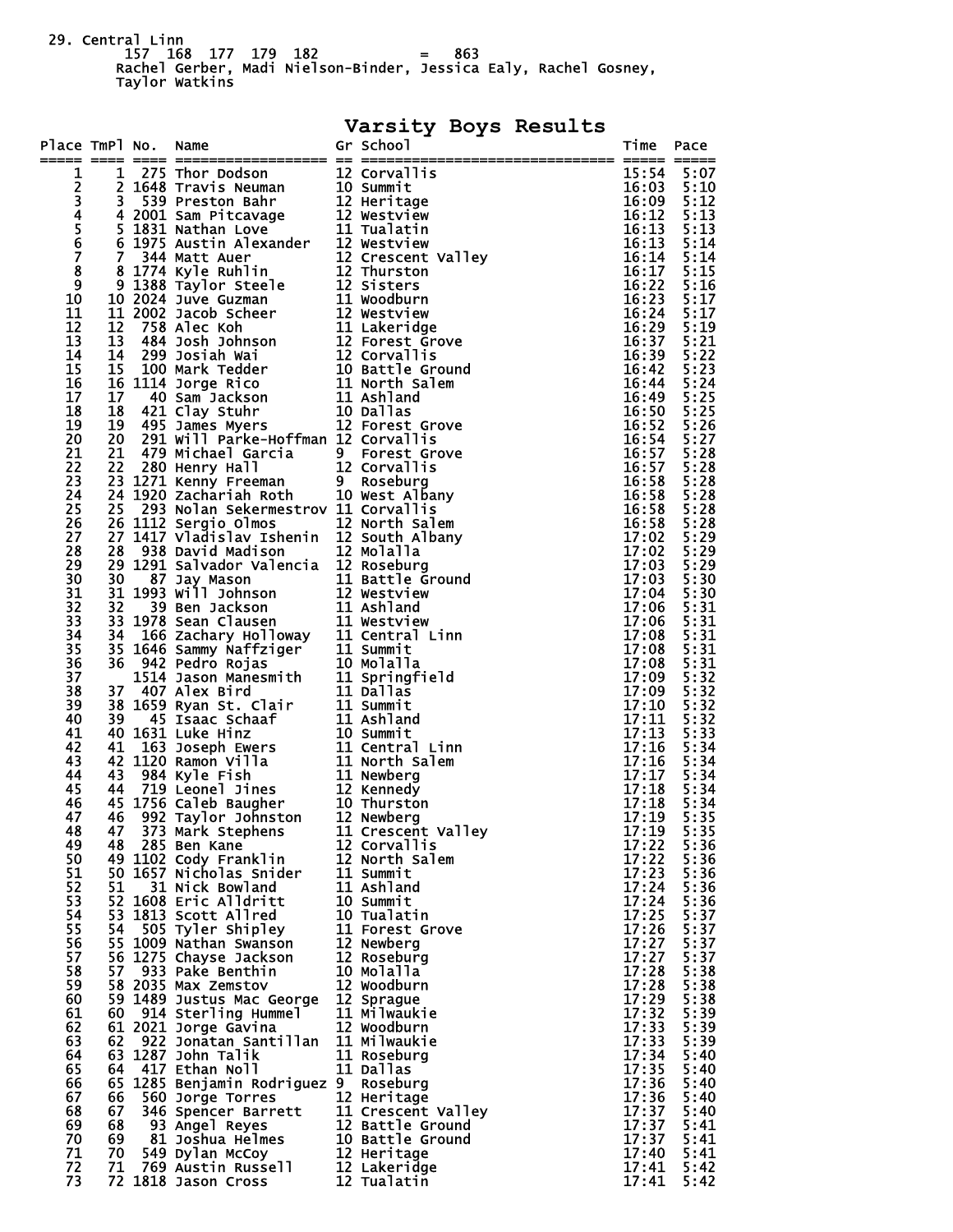| 74         |         |                                                  | 73 921 Bayis and the state of the state of the state of the state of the state of the state of the state of the state of the state of the state of the state of the state of the state of the state of the state of the state            |                |              |
|------------|---------|--------------------------------------------------|------------------------------------------------------------------------------------------------------------------------------------------------------------------------------------------------------------------------------------------|----------------|--------------|
| 75         |         |                                                  |                                                                                                                                                                                                                                          |                |              |
| 76<br>77   |         |                                                  |                                                                                                                                                                                                                                          |                |              |
| 78         |         |                                                  |                                                                                                                                                                                                                                          |                |              |
| 79         |         |                                                  |                                                                                                                                                                                                                                          |                |              |
| 80         |         |                                                  |                                                                                                                                                                                                                                          |                |              |
| 81<br>82   |         |                                                  |                                                                                                                                                                                                                                          |                |              |
| 83         |         |                                                  |                                                                                                                                                                                                                                          |                |              |
| 84         |         |                                                  |                                                                                                                                                                                                                                          |                |              |
| 85         |         |                                                  |                                                                                                                                                                                                                                          |                |              |
| 86<br>87   |         |                                                  |                                                                                                                                                                                                                                          |                |              |
| 88         |         |                                                  |                                                                                                                                                                                                                                          |                |              |
| 89         |         |                                                  |                                                                                                                                                                                                                                          |                |              |
| 90         |         |                                                  |                                                                                                                                                                                                                                          |                |              |
| 91         |         |                                                  |                                                                                                                                                                                                                                          |                |              |
| 92<br>93   |         |                                                  |                                                                                                                                                                                                                                          |                |              |
| 94         |         |                                                  |                                                                                                                                                                                                                                          |                |              |
| 95         |         |                                                  |                                                                                                                                                                                                                                          |                |              |
| 96         |         |                                                  |                                                                                                                                                                                                                                          |                |              |
| 97<br>98   |         |                                                  |                                                                                                                                                                                                                                          |                |              |
| 99         |         |                                                  |                                                                                                                                                                                                                                          |                |              |
| 100        |         |                                                  |                                                                                                                                                                                                                                          |                |              |
| 101        |         |                                                  |                                                                                                                                                                                                                                          |                |              |
| 102        |         |                                                  |                                                                                                                                                                                                                                          |                |              |
| 103        |         |                                                  |                                                                                                                                                                                                                                          |                |              |
| 104<br>105 |         |                                                  |                                                                                                                                                                                                                                          |                |              |
| 106        |         |                                                  |                                                                                                                                                                                                                                          |                |              |
| 107        |         |                                                  |                                                                                                                                                                                                                                          |                |              |
| 108        |         |                                                  |                                                                                                                                                                                                                                          |                |              |
| 109        |         |                                                  |                                                                                                                                                                                                                                          |                |              |
| 110<br>111 |         |                                                  |                                                                                                                                                                                                                                          |                |              |
| 112        |         |                                                  |                                                                                                                                                                                                                                          |                |              |
| 113        |         |                                                  |                                                                                                                                                                                                                                          |                |              |
| 114        |         |                                                  |                                                                                                                                                                                                                                          |                |              |
| 115        |         |                                                  |                                                                                                                                                                                                                                          |                |              |
| 116<br>117 |         |                                                  |                                                                                                                                                                                                                                          |                |              |
| 118        |         |                                                  |                                                                                                                                                                                                                                          |                |              |
| 119        |         |                                                  |                                                                                                                                                                                                                                          |                |              |
| 120        |         |                                                  |                                                                                                                                                                                                                                          |                |              |
| 121        |         |                                                  |                                                                                                                                                                                                                                          |                |              |
| 122        | 123 120 |                                                  |                                                                                                                                                                                                                                          |                |              |
| 124        |         |                                                  |                                                                                                                                                                                                                                          |                |              |
| 125        |         |                                                  |                                                                                                                                                                                                                                          |                |              |
| 126        |         |                                                  |                                                                                                                                                                                                                                          |                |              |
| 127        |         |                                                  |                                                                                                                                                                                                                                          |                |              |
| 128<br>129 |         |                                                  |                                                                                                                                                                                                                                          |                |              |
| 130        |         |                                                  |                                                                                                                                                                                                                                          |                |              |
| 131        |         |                                                  |                                                                                                                                                                                                                                          |                |              |
| 132        |         |                                                  |                                                                                                                                                                                                                                          |                |              |
| 133        |         |                                                  |                                                                                                                                                                                                                                          |                |              |
| 134<br>135 |         |                                                  |                                                                                                                                                                                                                                          |                |              |
| 136        |         |                                                  |                                                                                                                                                                                                                                          |                |              |
| 137        |         |                                                  |                                                                                                                                                                                                                                          |                |              |
| 138        |         |                                                  |                                                                                                                                                                                                                                          |                |              |
| 139        |         |                                                  |                                                                                                                                                                                                                                          |                |              |
| 140<br>141 | 137     | 764 Andrew Poindexter<br>138 195 Matthew Hart    | 10 Lakeridge                                                                                                                                                                                                                             | 18:40<br>18:41 | 6:01<br>6:01 |
| 142        |         | 139 363 Sayre Lanahan                            | 12 Century<br>10 Crescent Valley                                                                                                                                                                                                         | 18:41          | 6:01         |
| 143        |         | 140 1490 Andrew Miller                           | 10 Sprague                                                                                                                                                                                                                               | 18:41          | 6:01         |
| 144        | 141     | 4 Taylor Miles                                   | 10 Amity                                                                                                                                                                                                                                 | 18:42          | 6:01         |
| 145        |         | 142 1924 Anthony Van Eaton 12 West Albany        |                                                                                                                                                                                                                                          | 18:43          | 6:02         |
| 146<br>147 |         | 143 1833 Matthew Miller<br>144 1679 Cameron Haun | 11 Tualatin<br>12 Taft                                                                                                                                                                                                                   | 18:43<br>18:44 | 6:02<br>6:02 |
| 148        | 145     | 409 Brandon Christenso 12 Dallas                 |                                                                                                                                                                                                                                          | 18:46          | 6:03         |
| 149        |         |                                                  |                                                                                                                                                                                                                                          | 18:47          | 6:03         |
| 150        |         |                                                  |                                                                                                                                                                                                                                          | 18:48          | 6:03         |
| 151        |         |                                                  |                                                                                                                                                                                                                                          | 18:49          | 6:04         |
| 152<br>153 |         |                                                  |                                                                                                                                                                                                                                          | 18:53<br>18:54 | 6:05<br>6:05 |
| 154        |         |                                                  |                                                                                                                                                                                                                                          | 18:55          | 6:06         |
| 155        |         |                                                  |                                                                                                                                                                                                                                          | 18:55          | 6:06         |
| 156        |         |                                                  | 145 409 Brandon Christenso 12 Dalias<br>146 923 Ryan Schroeder 11 Milwaukie<br>147 1827 Austin Hunsdon 10 Tualatin<br>148 375 Will Strahl 11 Crescent Valley<br>149 910 Jake Aleshire 10 Milwaukie<br>150 747 Nathan Bristol 10 Lakeridg | 18:56          | 6:06         |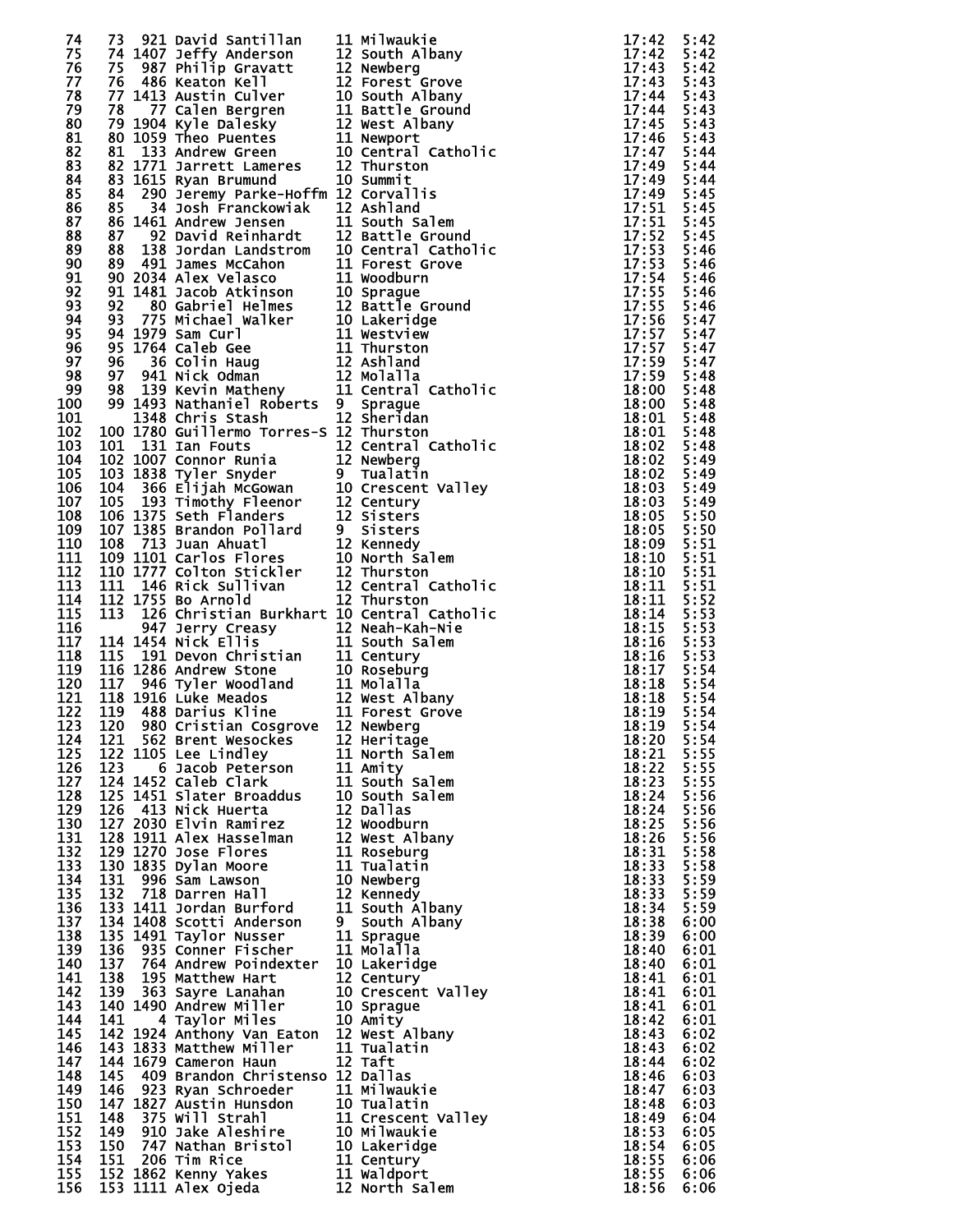| 157 |            |                                                                                                                                                                                                                                                  |                                                                                                                                                                                                                                  | 18:58 | 6:07 |
|-----|------------|--------------------------------------------------------------------------------------------------------------------------------------------------------------------------------------------------------------------------------------------------|----------------------------------------------------------------------------------------------------------------------------------------------------------------------------------------------------------------------------------|-------|------|
|     | 158        |                                                                                                                                                                                                                                                  |                                                                                                                                                                                                                                  | 18:59 | 6:07 |
|     |            | 154 2029 Mario Ortiz 12 Woodburn<br>154 2029 Mario Ortiz 12 Woodburn<br>156 3941 Chris Satter 19 Molalla<br>156 943 Chris Satter 10 Woodburn<br>157 2020 Levi Chavez 10 Woodburn<br>158 1369 Trevor Barry 19 Sistems<br>160 540 Jake Betts 12 He |                                                                                                                                                                                                                                  |       |      |
|     | 159        |                                                                                                                                                                                                                                                  |                                                                                                                                                                                                                                  | 19:00 | 6:07 |
|     | 160        |                                                                                                                                                                                                                                                  |                                                                                                                                                                                                                                  |       | 6:08 |
| 161 |            |                                                                                                                                                                                                                                                  |                                                                                                                                                                                                                                  |       | 6:08 |
|     |            |                                                                                                                                                                                                                                                  |                                                                                                                                                                                                                                  |       |      |
| 162 |            |                                                                                                                                                                                                                                                  |                                                                                                                                                                                                                                  |       | 6:09 |
| 163 |            |                                                                                                                                                                                                                                                  |                                                                                                                                                                                                                                  |       | 6:09 |
|     |            |                                                                                                                                                                                                                                                  |                                                                                                                                                                                                                                  |       |      |
|     | 164        |                                                                                                                                                                                                                                                  |                                                                                                                                                                                                                                  |       | 6:09 |
| 165 |            |                                                                                                                                                                                                                                                  |                                                                                                                                                                                                                                  |       | 6:09 |
|     | 166        |                                                                                                                                                                                                                                                  |                                                                                                                                                                                                                                  |       | 6:09 |
|     |            |                                                                                                                                                                                                                                                  |                                                                                                                                                                                                                                  |       |      |
|     | 167        |                                                                                                                                                                                                                                                  |                                                                                                                                                                                                                                  |       | 6:09 |
|     | 168        |                                                                                                                                                                                                                                                  |                                                                                                                                                                                                                                  |       | 6:10 |
|     | 169        |                                                                                                                                                                                                                                                  |                                                                                                                                                                                                                                  |       |      |
|     |            |                                                                                                                                                                                                                                                  |                                                                                                                                                                                                                                  |       | 6:10 |
|     | 170        |                                                                                                                                                                                                                                                  |                                                                                                                                                                                                                                  |       | 6:10 |
|     | 171        |                                                                                                                                                                                                                                                  |                                                                                                                                                                                                                                  |       | 6:10 |
|     |            |                                                                                                                                                                                                                                                  |                                                                                                                                                                                                                                  |       |      |
|     | 172        |                                                                                                                                                                                                                                                  |                                                                                                                                                                                                                                  |       | 6:10 |
|     | 173        |                                                                                                                                                                                                                                                  |                                                                                                                                                                                                                                  |       | 6:10 |
|     | 174        |                                                                                                                                                                                                                                                  |                                                                                                                                                                                                                                  |       | 6:11 |
|     |            |                                                                                                                                                                                                                                                  |                                                                                                                                                                                                                                  |       |      |
|     | 175        |                                                                                                                                                                                                                                                  |                                                                                                                                                                                                                                  |       | 6:12 |
|     | 176        |                                                                                                                                                                                                                                                  |                                                                                                                                                                                                                                  |       | 6:12 |
|     | 177        |                                                                                                                                                                                                                                                  |                                                                                                                                                                                                                                  |       | 6:13 |
|     |            |                                                                                                                                                                                                                                                  |                                                                                                                                                                                                                                  |       |      |
|     | 178        |                                                                                                                                                                                                                                                  |                                                                                                                                                                                                                                  |       | 6:13 |
|     | 179        |                                                                                                                                                                                                                                                  |                                                                                                                                                                                                                                  |       | 6:14 |
|     | 180        |                                                                                                                                                                                                                                                  |                                                                                                                                                                                                                                  |       | 6:15 |
|     |            |                                                                                                                                                                                                                                                  |                                                                                                                                                                                                                                  |       |      |
|     | 181        |                                                                                                                                                                                                                                                  |                                                                                                                                                                                                                                  |       | 6:17 |
| 182 |            |                                                                                                                                                                                                                                                  |                                                                                                                                                                                                                                  |       | 6:17 |
|     |            |                                                                                                                                                                                                                                                  |                                                                                                                                                                                                                                  |       |      |
|     | 183        |                                                                                                                                                                                                                                                  |                                                                                                                                                                                                                                  |       | 6:18 |
|     | 184        |                                                                                                                                                                                                                                                  |                                                                                                                                                                                                                                  |       | 6:18 |
| 185 |            |                                                                                                                                                                                                                                                  |                                                                                                                                                                                                                                  |       | 6:20 |
|     |            |                                                                                                                                                                                                                                                  |                                                                                                                                                                                                                                  |       |      |
|     | 186        |                                                                                                                                                                                                                                                  |                                                                                                                                                                                                                                  |       | 6:21 |
|     | 187        |                                                                                                                                                                                                                                                  |                                                                                                                                                                                                                                  |       | 6:21 |
|     | 188        |                                                                                                                                                                                                                                                  |                                                                                                                                                                                                                                  |       | 6:22 |
|     |            |                                                                                                                                                                                                                                                  |                                                                                                                                                                                                                                  |       |      |
|     | 189        |                                                                                                                                                                                                                                                  |                                                                                                                                                                                                                                  |       | 6:25 |
|     | 190        |                                                                                                                                                                                                                                                  |                                                                                                                                                                                                                                  |       | 6:26 |
|     | 191        |                                                                                                                                                                                                                                                  |                                                                                                                                                                                                                                  |       | 6:27 |
|     |            |                                                                                                                                                                                                                                                  |                                                                                                                                                                                                                                  |       |      |
|     | 192        |                                                                                                                                                                                                                                                  |                                                                                                                                                                                                                                  |       | 6:27 |
| 193 |            |                                                                                                                                                                                                                                                  |                                                                                                                                                                                                                                  |       | 6:28 |
|     |            |                                                                                                                                                                                                                                                  |                                                                                                                                                                                                                                  |       |      |
|     | 194        |                                                                                                                                                                                                                                                  |                                                                                                                                                                                                                                  |       | 6:28 |
| 195 |            |                                                                                                                                                                                                                                                  |                                                                                                                                                                                                                                  |       | 6:29 |
|     | 196        | 193 1683 Andy Vasquez 10 Taft<br>194 5 Derek Ouja 9 Amity                                                                                                                                                                                        |                                                                                                                                                                                                                                  |       | 6:29 |
|     |            |                                                                                                                                                                                                                                                  |                                                                                                                                                                                                                                  |       |      |
| 197 |            |                                                                                                                                                                                                                                                  | 9 Amity                                                                                                                                                                                                                          |       | 6:29 |
| 198 |            | 195 722 Nicolas Van Oosthu 12 Kennedy                                                                                                                                                                                                            |                                                                                                                                                                                                                                  |       | 6:31 |
| 199 |            |                                                                                                                                                                                                                                                  |                                                                                                                                                                                                                                  |       | 6:32 |
|     |            |                                                                                                                                                                                                                                                  |                                                                                                                                                                                                                                  |       |      |
|     | 200        |                                                                                                                                                                                                                                                  |                                                                                                                                                                                                                                  |       | 6:33 |
|     | 201        |                                                                                                                                                                                                                                                  |                                                                                                                                                                                                                                  |       | 6:36 |
|     | 202        |                                                                                                                                                                                                                                                  |                                                                                                                                                                                                                                  |       | 6:40 |
|     |            | 196 722 Nicolas van Joseph 11 Crook County<br>197 1070 Nathan Wallace 10 Newport<br>198 1048 Kevin Brandt 11 Newport<br>199 1371 Chad Cummings 12 Sisters<br>200 192 Devin Edwards 10 Century<br>201 803 Andrew Robinson 10 Lebanon<br>202 1859  | 18:59<br>19:00 19:00 19:00 19:00 19:00 19:00 19:00 19:00 19:00 19:00 19:00 19:00 19:00 19:00 19:00 19:00 19:00 19:00 19:00 19:00 19:00 19:00 19:00 19:00 19:00 19:00 19:00 19:00 19:00 19:00 19:00 19:00 19:10 19:10 19:10 19:10 |       |      |
|     | 203        |                                                                                                                                                                                                                                                  |                                                                                                                                                                                                                                  |       | 6:41 |
|     | 204        |                                                                                                                                                                                                                                                  |                                                                                                                                                                                                                                  |       | 6:43 |
| 205 |            |                                                                                                                                                                                                                                                  |                                                                                                                                                                                                                                  |       | 6:44 |
|     |            |                                                                                                                                                                                                                                                  |                                                                                                                                                                                                                                  |       |      |
|     | 206        | 203 1681 Trevor Rousseau 12 Taft                                                                                                                                                                                                                 |                                                                                                                                                                                                                                  | 20:56 | 6:45 |
|     | 207.       | 204 1066 Ryan Silwones                                                                                                                                                                                                                           | 12 Newport                                                                                                                                                                                                                       | 20:57 | 6:45 |
|     | 208        | 1345 Taylor Grauer                                                                                                                                                                                                                               | 12 Sheridan                                                                                                                                                                                                                      | 21:04 | 6:47 |
|     |            |                                                                                                                                                                                                                                                  |                                                                                                                                                                                                                                  |       |      |
|     | 205<br>209 | 1 Ian Cox                                                                                                                                                                                                                                        | 12 Amity                                                                                                                                                                                                                         | 21:06 | 6:48 |
|     | 210<br>206 | 393 Jozee Moss                                                                                                                                                                                                                                   | 11 Crook County                                                                                                                                                                                                                  | 21:16 | 6:51 |
|     | 211        | 207 1849 Chris Batchelder                                                                                                                                                                                                                        | 11 Waldport                                                                                                                                                                                                                      | 21:20 | 6:52 |
|     |            |                                                                                                                                                                                                                                                  |                                                                                                                                                                                                                                  |       |      |
|     | 212<br>208 | 394 Zane Ott                                                                                                                                                                                                                                     | 9 Crook County                                                                                                                                                                                                                   | 21:23 | 6:53 |
|     | 213<br>209 | 801 Ed McGehee                                                                                                                                                                                                                                   | 12 Lebanon                                                                                                                                                                                                                       | 21:35 | 6:57 |
|     | 214<br>210 | 161 Justin Barrett                                                                                                                                                                                                                               | 10 Central Linn                                                                                                                                                                                                                  | 21:37 | 6:58 |
|     |            |                                                                                                                                                                                                                                                  |                                                                                                                                                                                                                                  |       |      |
|     | 215<br>211 | 793 Josh Carle                                                                                                                                                                                                                                   | 12 Lebanon                                                                                                                                                                                                                       | 21:40 | 6:59 |
|     | 216<br>212 | 170 Peter Meyr                                                                                                                                                                                                                                   | 10 Central Linn                                                                                                                                                                                                                  | 21:48 | 7:01 |
|     | 217        | 213 1684 Luis Zamora                                                                                                                                                                                                                             | 9 Taft                                                                                                                                                                                                                           | 22:12 | 7:09 |
|     |            |                                                                                                                                                                                                                                                  |                                                                                                                                                                                                                                  |       |      |
| 218 |            | 214 1677 Bobby Brandenburg                                                                                                                                                                                                                       | 10 Taft                                                                                                                                                                                                                          | 22:12 | 7:09 |
|     | 219<br>215 | 797 Hayden Hunt                                                                                                                                                                                                                                  | 10 Lebanon                                                                                                                                                                                                                       | 22:26 | 7:13 |
|     | 220        | 216 1858 Rafael Prieto Maur 11 Waldport                                                                                                                                                                                                          |                                                                                                                                                                                                                                  | 23:39 | 7:37 |
|     |            |                                                                                                                                                                                                                                                  |                                                                                                                                                                                                                                  |       |      |
|     | 221        | 217 165 Aramis Heiss                                                                                                                                                                                                                             | 10 Central Linn                                                                                                                                                                                                                  | 23:40 | 7:37 |
|     | 222        | 218 171 Kyle Simms                                                                                                                                                                                                                               | 10 Central Linn                                                                                                                                                                                                                  | 23:52 | 7:41 |
|     |            |                                                                                                                                                                                                                                                  |                                                                                                                                                                                                                                  |       |      |

### **Varsity Boys Team Scores**

 1. Corvallis 1 14 20 22 25 (48) (84) = 82 Thor Dodson, Josiah Wai, Will Parke-Hoffman, Henry Hall, Nolan Sekermestrovich, Ben Kane, Jeremy Parke-Hoffman 2. Westview<br>4 4 6 11 31 33 (94) = 85 Sam Pitcavage, Austin Alexander, Jacob Scheer, Will Johnson, Sean Clausen, Sam Curl 3. Summit 2 35 38 40 50 (52) (83) = 165 Travis Neuman, Sammy Naffziger, Ryan St. Clair, Luke Hinz, Nicholas Snider, Eric Alldritt, Ryan Brumund 4. Forest Grove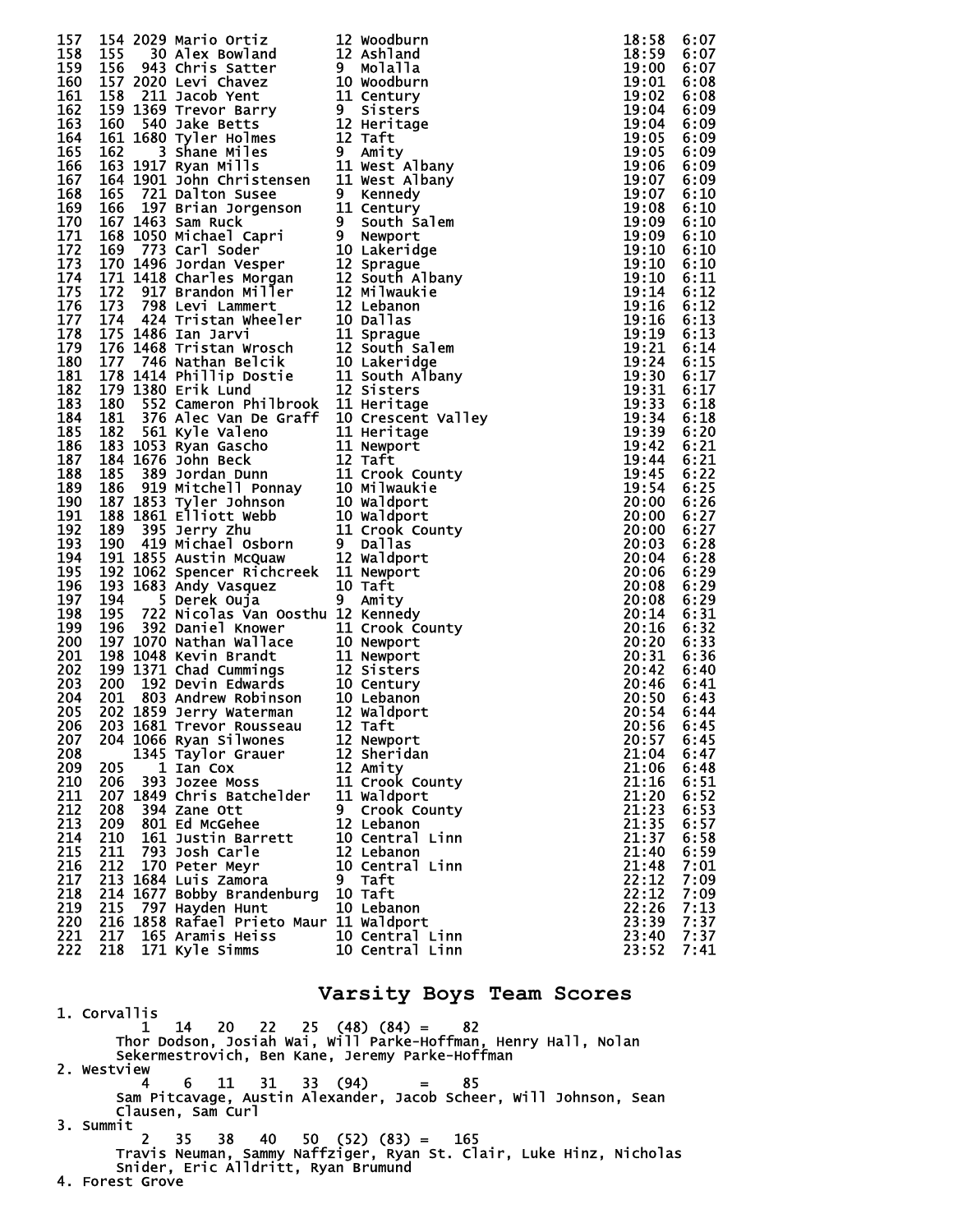13 19 21 54 76 (89)(119) = 183 Josh Johnson, James Myers, Michael Garcia, Tyler Shipley, Keaton Kell, James McCahon, Darius Kline 5. Ashland 17 32 39 51 85 (96)(155) = 224 Sam Jackson, Ben Jackson, Isaac Schaaf, Nick Bowland, Josh Franckowiak, Colin Haug, Alex Bowland 6. Roseburg 23 29 56 63 65 (116)(129) = 236 Kenny Freeman, Salvador Valencia, Chayse Jackson, John Talik, Benjamin Rodriguez, Andrew Stone, Jose Flores 7. North Salem<br>16 26 16 26 42 49 109 (122)(153) = 242 Jorge Rico, Sergio Olmos, Ramon Villa, Cody Franklin, Carlos Flores, Lee Lindley, Alex Ojeda 8. Battle Ground 15 30 68 69 78 (87) (92) = 260 Mark Tedder, Jay Mason, Angel Reyes, Joshua Helmes, Calen Bergren, David Reinhardt, Gabriel Helmes 9. Newberg 43 46 55 75 102 (120)(131) = 321 Kyle Fish, Taylor Johnston, Nathan Swanson, Philip Gravatt, Connor Runia, Cristian Cosgrove, Sam Lawson 10. Thurston 8 45 82 95 100 (110)(112) = 330 Kyle Ruhlin, Caleb Baugher, Jarrett Lameres, Caleb Gee, Guillermo Torres-Sanchez, Colton Stickler, Bo Arnold 11. Molalla 28 36 57 97 117 (136)(156) = 335 David Madison, Pedro Rojas, Pake Benthin, Nick Odman, Tyler Woodland, Conner Fischer, Chris Satter 12. Woodburn 10 58 61 90 127 (154)(157) = 346 Juve Guzman, Max Zemstov, Jorge Gavina, Alex Velasco, Elvin Ramirez, Mario Ortiz, Levi Chavez 13. Tualatin 5 53 72 103 130 (143)(147) = 363 Nathan Love, Scott Allred, Jason Cross, Tyler Snyder, Dylan Moore, Matthew Miller, Austin Hunsdon 14. Crescent Valley 7 47 67 104 139 (148)(181) = 364 Matt Auer, Mark Stephens, Spencer Barrett, Elijah McGowan, Sayre Lanahan, Will Strahl, Alec Van De Graff 15. Dallas  $64$  126 145 (174)(190) = 390 Clay Stuhr, Alex Bird, Ethan Noll, Nick Huerta, Brandon Christenson, Tristan Wheeler, Michael Osborn 16. Heritage<br>3  $66$  70 121 160 (180)(182) = 420 Preston Bahr, Jorge Torres, Dylan McCoy, Brent Wesockes, Jake Betts, Cameron Philbrook, Kyle Valeno 17. South Albany<br>27 74 27 74 77 133 134 (171)(178) = 445 Vladislav Ishenin, Jeffy Anderson, Austin Culver, Jordan Burford, Scotti Anderson, Charles Morgan, Phillip Dostie 18. Lakeridge 12 71 93 137 150 (169)(177) = 463 Alec Koh, Austin Russell, Michael Walker, Andrew Poindexter, Nathan Bristol, Carl Soder, Nathan Belcik 19. Central Catholic 81 88 98 101 111 (113) = 479 Andrew Green, Jordan Landstrom, Kevin Matheny, Ian Fouts, Rick Sullivan, Christian Burkhartsmeyer 20. Milwaukie 60 62 73 146 149 (172)(186) = 490 Sterling Hummel, Jonatan Santillan, David Santillan, Ryan Schroeder, Jake Aleshire, Brandon Miller, Mitchell Ponnay 21. West Albany 24 79 118 128 142 (163)(164) = 491 Zachariah Roth, Kyle Dalesky, Luke Meados, Alex Hasselman, Anthony Van Eaton, Ryan Mills, John Christensen 22. Sprague 59 91 99 135 140 (170)(175) = 524 Justus Mac George, Jacob Atkinson, Nathaniel Roberts, Taylor Nusser, Andrew Miller, Jordan Vesper, Ian Jarvi 23. Sisters 9 106 107 159 179 (199) = 560 Taylor Steele, Seth Flanders, Brandon Pollard, Trevor Barry, Erik Lund, Chad Cummings 24. South Salem 86 114 124 125 167 (176) = 616 Andrew Jensen, Nick Ellis, Caleb Clark, Slater Broaddus, Sam Ruck, Tristan Wrosch